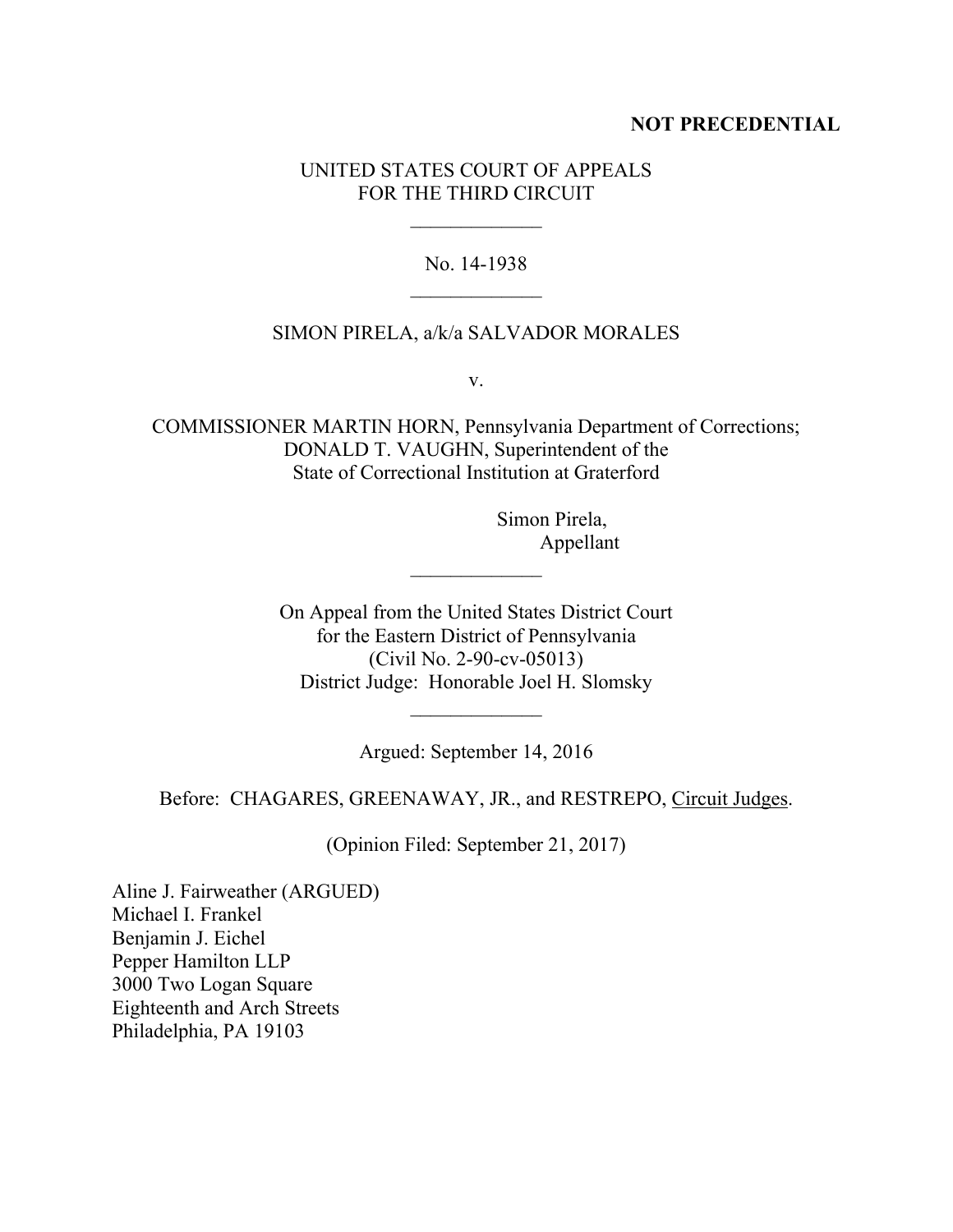George G. Gordon Dechert LLP 2929 Arch St Philadelphia, PA 19104

*Counsel for Appellant*

Joshua S. Goldwert (ARGUED) Susan E. Affronti Ronald Eisenberg Molly S. Lorber George D. Mosee, Jr. Philadelphia County Office of District Attorney 3 South Penn Square Philadelphia, PA 19107

*Counsel for Appellee*

# OPINION\*

CHAGARES, Circuit Judge.

 $\overline{a}$ 

Simon Pirela was convicted of murder after a bench trial. He appeals the District

Court's denial of his petition for habeas corpus, which relied on the grounds of

involuntary jury waiver and ineffective assistance of counsel. We will affirm.

I.

 $A<sup>1</sup>$ 

<sup>\*</sup> This disposition is not an opinion of the full Court and pursuant to I.O.P. 5.7 does not constitute binding precedent.

<sup>&</sup>lt;sup>1</sup> These facts are largely taken from the Pennsylvania Supreme Court's decision in Commonwealth v. Pirela, 507 A.2d 23 (Pa. 1986), affirming Pirela's conviction and sentence.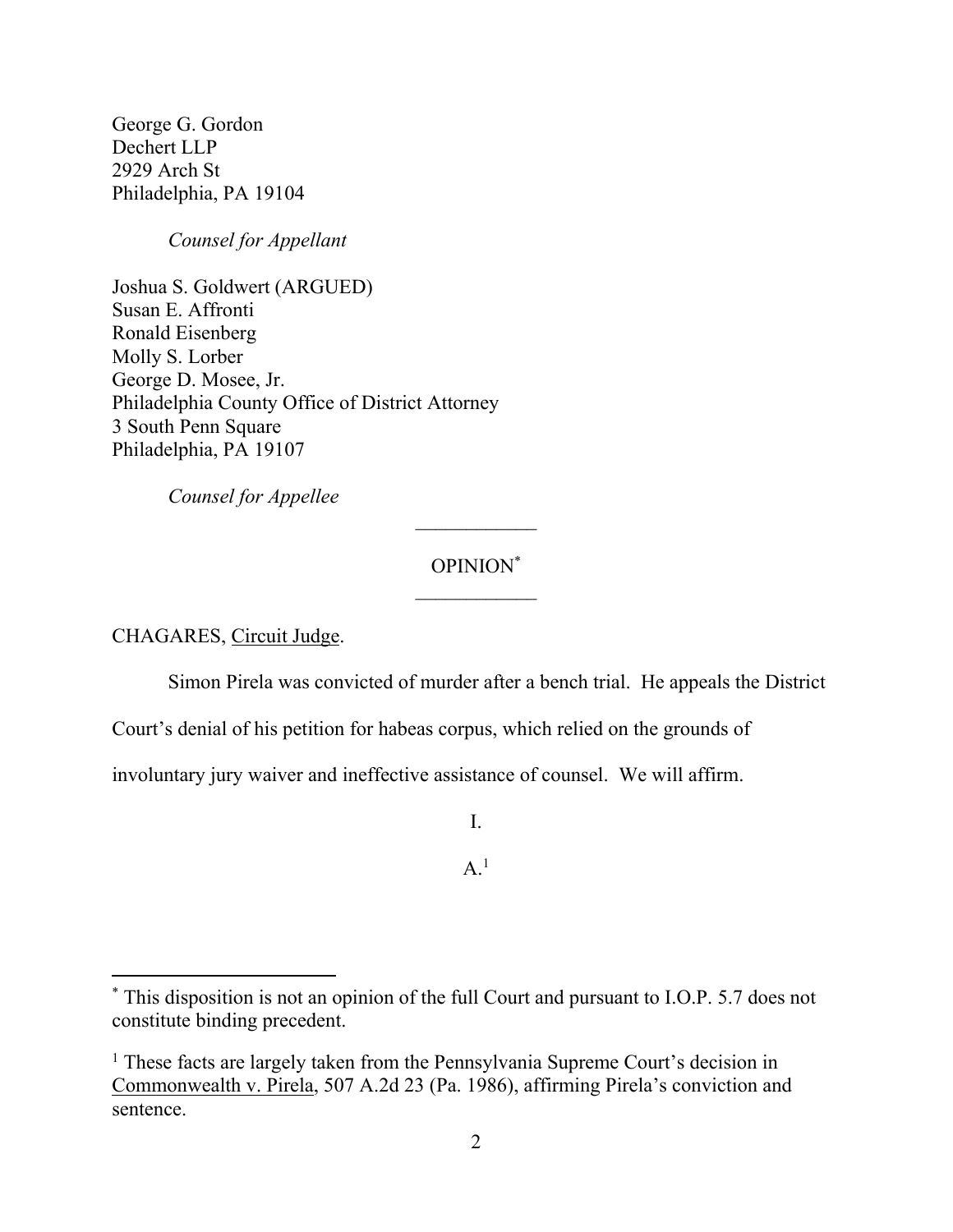In the early morning hours of May 5, 1981, Miguel Pirela, Carlos Tirado, and Pablo Ortiz shot heroin together. After returning home, Miguel Pirela died of a drug overdose. Miguel's brother, Simon Pirela, visited Ortiz's home later that day and announced to Ortiz's family that either Ortiz or Tirado "had to go" because they had killed his brother.

The next day, Simon Pirela and his other brother, Heriberto Pirela, went with another man, Gilberto Giraud Romero, to Romero's sister's house. The three men were joined by Tirado and another individual named Pedro Torres. Ortiz then arrived at the house. The Pirela brothers beat Ortiz with a tire rim, a hockey stick, and their fists. Heriberto Pirela instructed Tirado to inject Ortiz with "battery acid." Heriberto Pirela told Tirado that if he did not do so, he would also face death. Simon Pirela and Torres held Ortiz's hands while Tirado injected Ortiz. Ortiz then became unconscious. Simon Pirela told Tirado that if Ortiz does not die, then Tirado would also be killed.

Tirado then loaded Ortiz's body into Heriberto Pirela's car. He strangled Ortiz with a pair of socks. Simon Pirela also told Romero, who was driving the car, that he would kill him if he "ratted." Tirado and Romero then deposited Ortiz's body in a park, where it was eventually discovered by a jogger.

### B.

Simon Pirela, Heriberto Pirela, and Carlos Tirado were tried in the Philadelphia Court of Common Pleas for the murder of Ortiz.

Pirela's instant petition is based on the trial court's representations made at a pretrial suppression hearing held on June 17, 1983, the Friday before trial was scheduled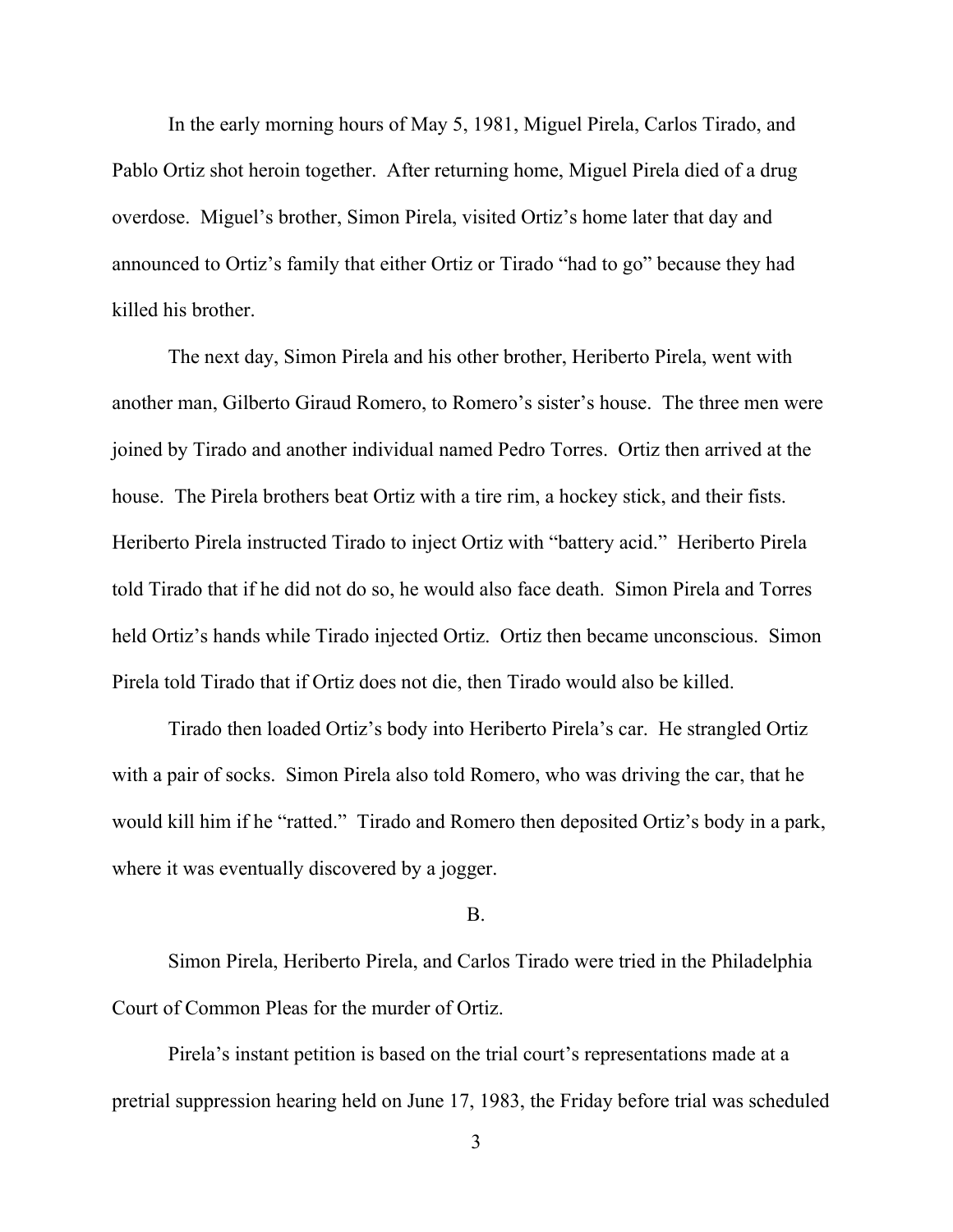to begin on Monday, June 20, 1983. At the close of that hearing, Pirela's attorney Romaine Phillips asked the judge to "rule . . . as to whether or not Mr. Pirela is being charged as the actor of the murder or is Mr. Pirela being charged with the murder as being a co-conspirator" because in the latter scenario, "Mr. Pirela could not be found guilty of first-degree murder . . . ." Appendix ("App.") 219. The following discussion then took place:

| MR. PHILLIPS: | The important thing about it is this: He's not subject to the     |
|---------------|-------------------------------------------------------------------|
|               | death penalty if he is not deemed to be the doer, or the actor of |
|               | the murder, or the aggravating circumstances.                     |
| THE COURT:    | Why are you arguing all this? Didn't you say it was going to      |
|               | be a waiver?                                                      |
| MR. PHILLIPS: | That's correct.                                                   |
| THE COURT:    | He's not subject to the death penalty as long as he has me for a  |
|               | Judge.                                                            |
| MR. PHILLIPS: | Fine, your Honor.                                                 |

App. 219–20. In a 1992 affidavit, Pirela asserted that Phillips told him that the trial judge "had promised in court that if I waived my right to a jury in the Ortiz trial, she would not sentence me to death." App. 222. Pirela also noted that the Spanish interpreter stated the same. Id. In Phillips's 1992 affidavit, he characterized the judge's statement, "He's not subject to the death penalty as long as he has me for a Judge" to mean that "if Mr. Pirela waived his right to a jury trial in the Ortiz case, she would not sentence him to death." App. 229.

On Monday, June 20, 1983, the trial judge conducted a jury waiver colloquy before trial began. During the colloquy, Pirela indicated that he was born in Puerto Rico and went as far as the third grade in school. He stated that he was satisfied with the court interpreter's services as well as the representation of his attorney. App. 233–34.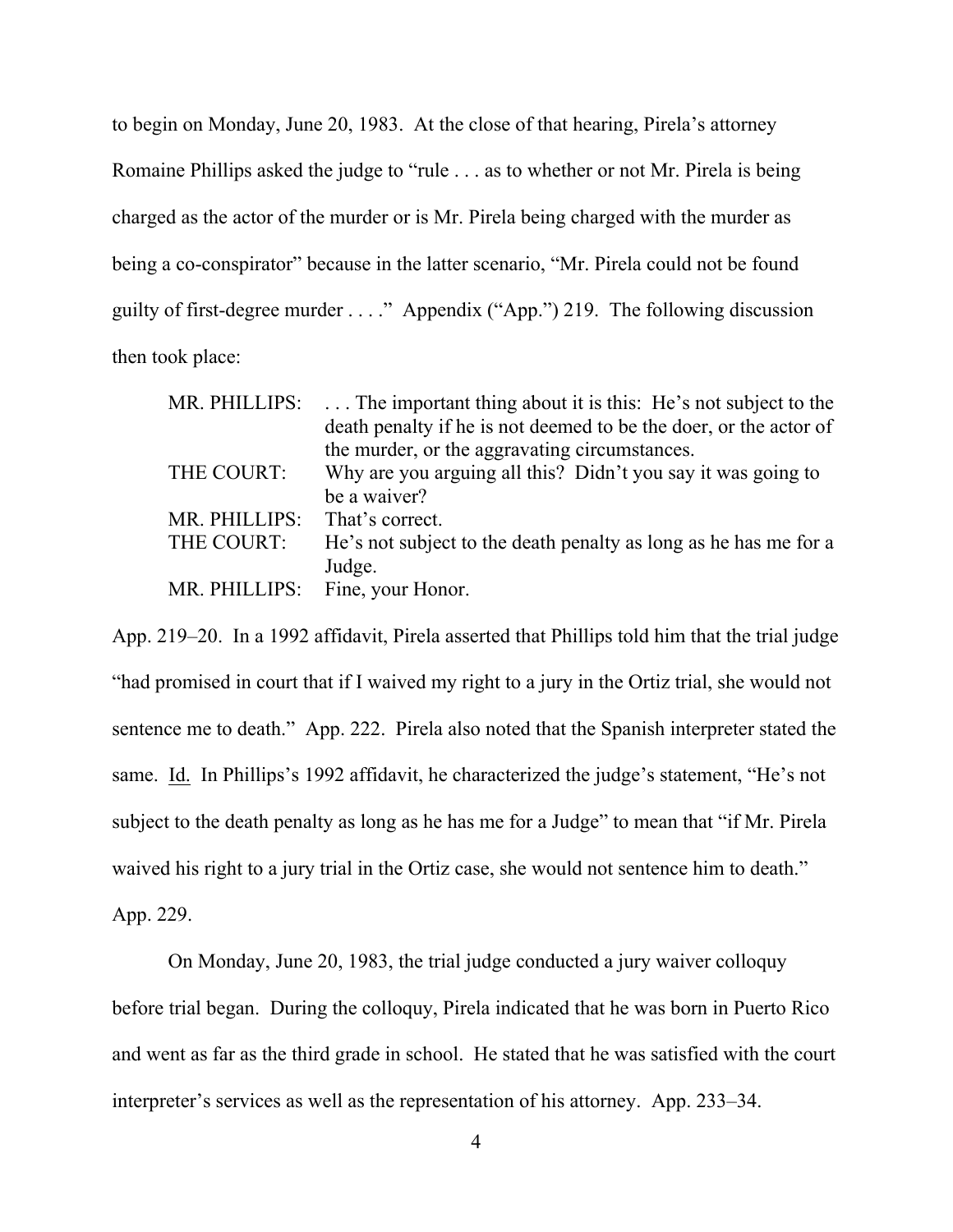The judge then asked, "Mr. Pirela, you know you have a Constitutional right to be tried by a jury?" Pirela responded, "I do not understand that. What do you mean?" The judge then began to explain, "Do you realize you have a Constitutional right to have twelve people sit --" and Pirela interjected, "Oh yes, yes." App. 234-35. The judge proceeded to explain the selection and duties of the twelve jurors, a defendant's right to participate in jury selection, and the requirement of a unanimous verdict. The judge also explained that if Pirela waived the jury right, the judge would replace the jury as the arbiter of his guilt or innocence. Pirela indicated that he understood.

Next, the following exchange occurred between the trial judge and Pirela:

- Q: Do you also realize whether you have a trial by jury or trial by Judge alone that the Rules of Evidence and the penalties if you are found guilty, would remain the same?
- A: What do you mean by that?
- Q: I mean the rules we go by remain the same.
- A: I understand that question.
- Q: Do you realize, Mr. Pirela, that I had your motion to suppress and I denied it; do you understand that?
- A: Excuse me? What is it?
- Q: You remember last week when you saw me the last time we litigated your motion to suppress a statement?
- A: Yes.
- Q: And I decided that motion in favor of the Commonwealth and against you.
- A: Yes.
- Q: You understand. You have an absolute right to have another Judge hear your case, if you wish; do you understand that?
- A: Yes, I understand.
- Q: I ask you do you want to have another Judge hear your case, or do you want me to hear your case?
- A: I want you.
- Q: All right. Now, let me ask you this: Have you understood everything that has been said so far?
- A: Yes.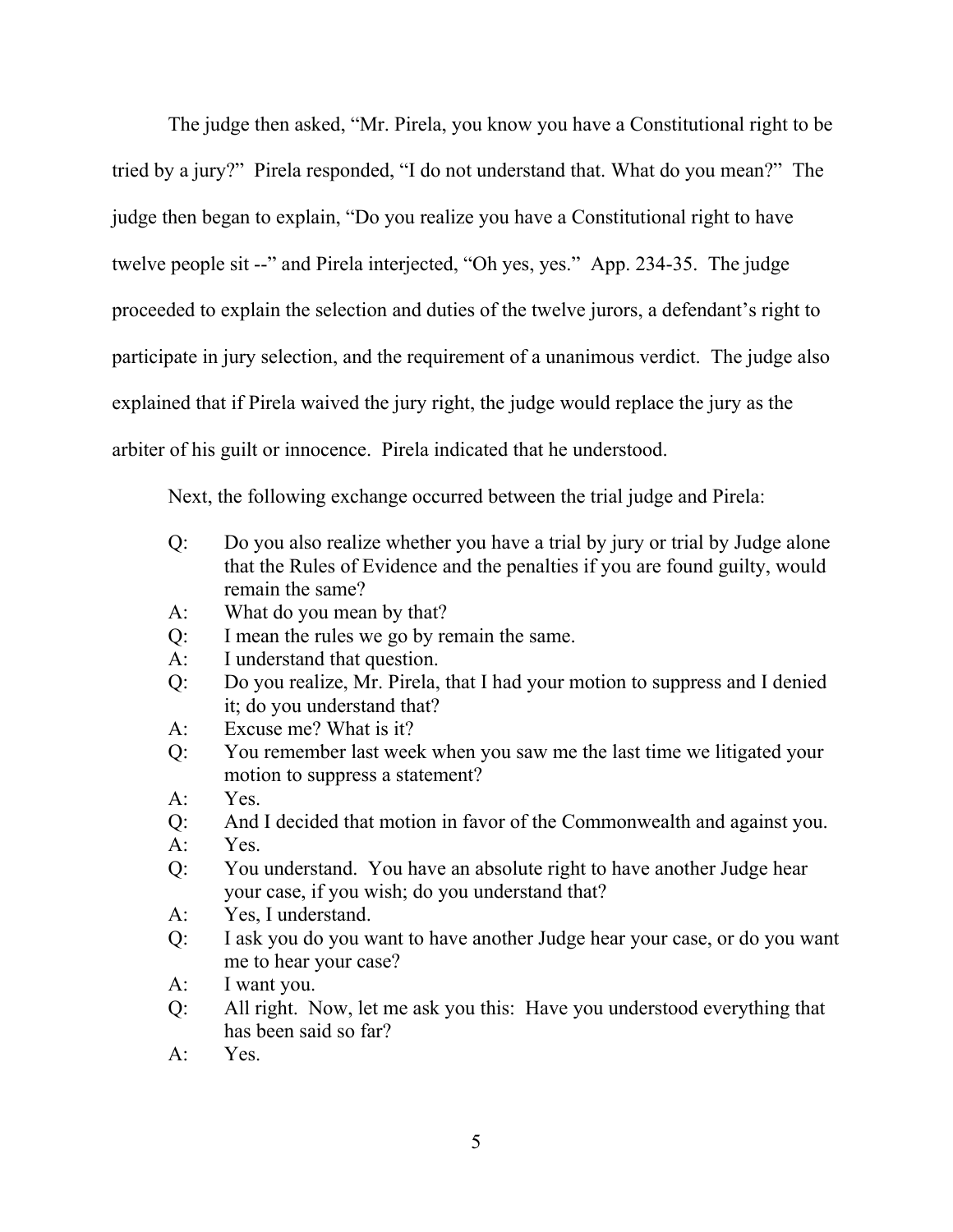App. 236–38. Next, the judge explained the concept of reasonable doubt. She then asked

Pirela a series of questions regarding the voluntariness of the waiver.

- Q: Has anyone promised you anything to get you to waive a trial by jury?
- A: No.
- Q: Has anyone made any threats to you or visited any violence against you?
- A: No.
- Q: Are you doing this of your free will?
- A: Yes.
- Q: Do you understand what you are doing?
- A: Yes.
- Q: Do you have any questions of any nature whatsoever that you at this time would like to ask your attorney, the District Attorney, or the Court?
- A: No.
- . . . . Q: Mr. Pirela, knowing everything that you know now, is it still your desire to give up your absolute right to a jury trial and to be tried by [the judge]? A: Yes.
- App. 238–39. Pirela also signed a written waiver of his jury trial right. App. 452.

At trial, Pirela testified in his own defense and admitted to taking part in the

beating of Ortiz but denied participating in or directing the killing. The judge found all

three defendants guilty of murder in the first degree. App. 401.

C.

The sentencing phase of the trial began on June 27, 1983. Prior to the sentencing,

the district attorney indicated that the Commonwealth "is perfectly willing to waive a

jury so long as we can be assured . . . that this Court, like a jury, has no conscientious,

philosophical objection which would prevent you from imposing the death penalty in a

proper case."

The judge replied,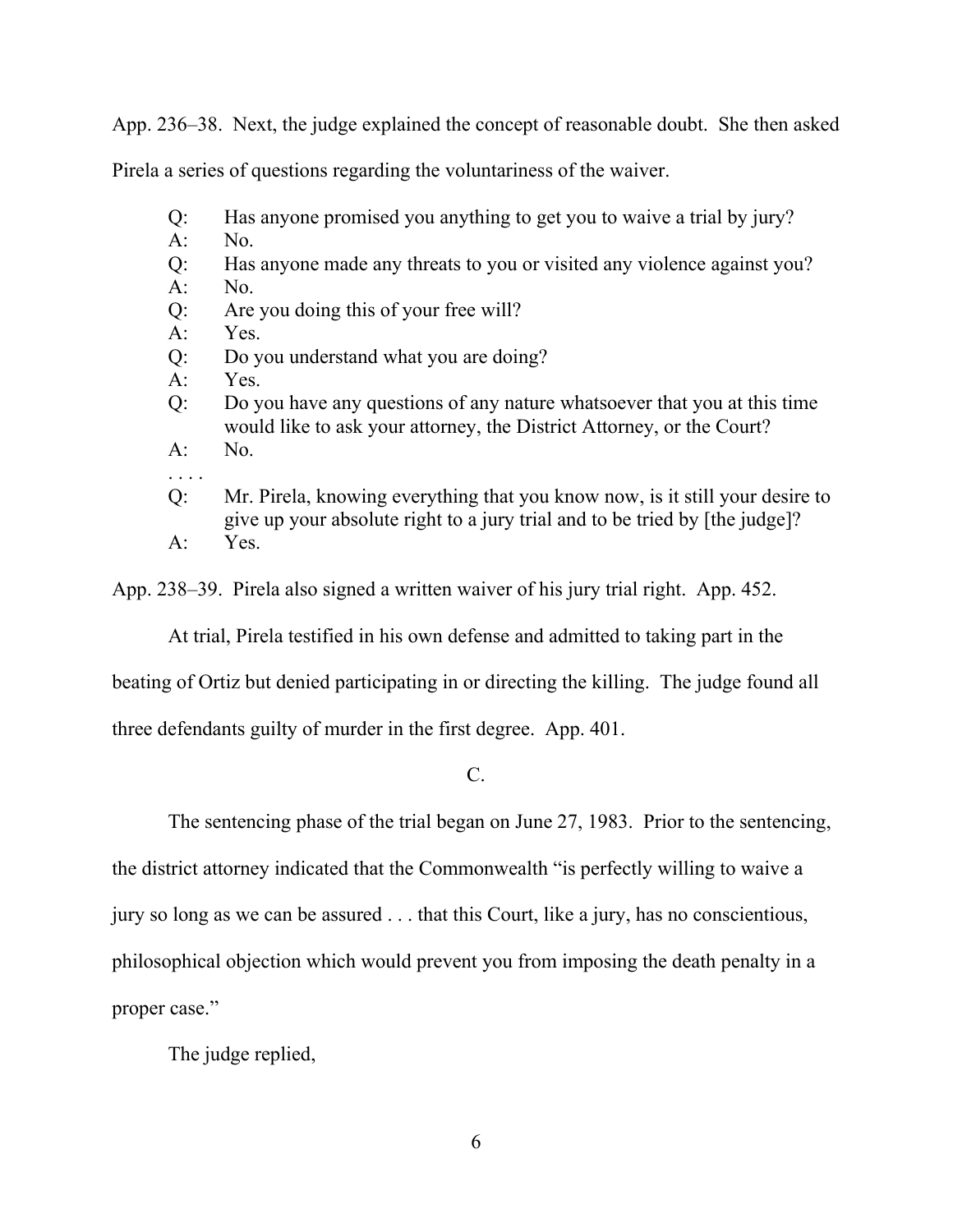I have no conscientious and philosophical objections, but mine doesn't matter. I will follow the law as I see it . . . . I will also tell you now that I will not impose a death penalty on all of them. That is not to say I won't impose the death penalty on some of them. So you take your choice.

App. 243. The district attorney agreed to waive a jury for the sentencing.

According to Pirela's affidavit, he was not present for this exchange and his attorney never informed him that the judge "had indicated in any way that she had changed her mind regarding her promise that she would not sentence me to death." App. 223.

Subsequently, the judge conducted jury waiver colloquies for the sentencing phase. At Pirela's waiver colloquy, the judge told him that after a bench trial, "the sentencing shall be conducted by a jury impaneled for that purpose unless waived by the defendant with the consent of the Commonwealth, in which case the Trial Judge shall hear the evidence and determine the penalty in the same manner as would a jury." App. 257. She also explained that if he chose a jury for his sentencing, all twelve members of a jury would have to be unanimous as to whether to impose the death penalty. If he waived a jury at sentencing, the judge alone may decide the sentence. Pirela stated that he understood. The judge also read to Pirela the law regarding aggravating and mitigating circumstances, including examples of each. App. 255–62. The judge also explained the process of jury selection.

Pirela confirmed to the judge that he was satisfied with his lawyer's services, that he had discussed the jury waiver at sentencing with his lawyer, that no one had forced him to waive his jury right, and that he had not been promised anything or coerced in his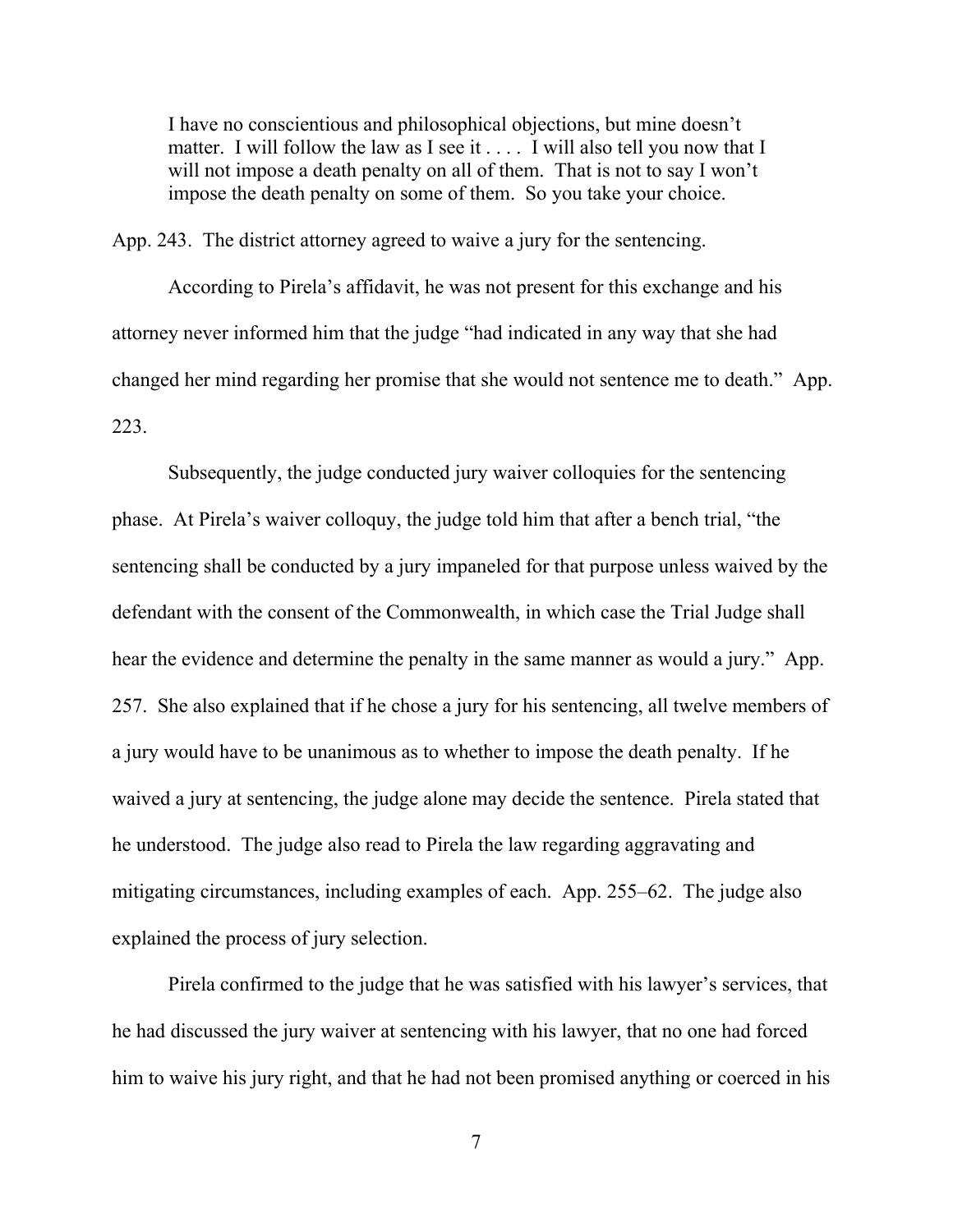decision. App. 262–64. Pirela confirmed that he understood clearly everything that was said and did not have any additional questions. Pirela's attorney then asked, "Knowing all of this, Mr. Pirela, would you like her Honor to make the decision as far as the sentencing," to which Pirela answered, "Yes." App. 264.

The prosecutor then had the following exchange with Pirela:

Q: Mr. Simon Pirela, the principal difference between a jury trial and a nonjury trial on this penalty phase is that in order to be given the death penalty by a jury, that jury must be unanimous; that is, all twelve must agree, whereas in a nonjury trial the Commonwealth need only convince [the sentencing judge] that the death penalty should be imposed.

A: I am not understanding. Is the death sentence already imposed? MR. PHILLIPS: No.

(Mr. Phillips conferred with defendant Simon Pirela).

BY MR. BYRD: Do you understand that?

- A: Yes.
- Q: In other words, if the jury were eleven-to-one for death, you would be automatically given a life sentence. Do you understand that?
- A: Yes.
- Q: Are you making a decision to have [the judge] hear this case alone voluntarily and of your own free will?
- A: Yes.

App. 264–65.

The judge then conducted the sentencing proceedings. Pirela's lawyer argued that

mitigating factors — namely, that Pirela was suffering mental and emotional disturbance

upon learning of his brother's death without knowledge of a cause of death, he was only

twenty or twenty-one years old at the time, and he had a low level of education —

supported a sentence of life imprisonment for Pirela. App. 267–69, 275–78. He also

argued that Pirela was not the person who committed the murder itself. App. 268.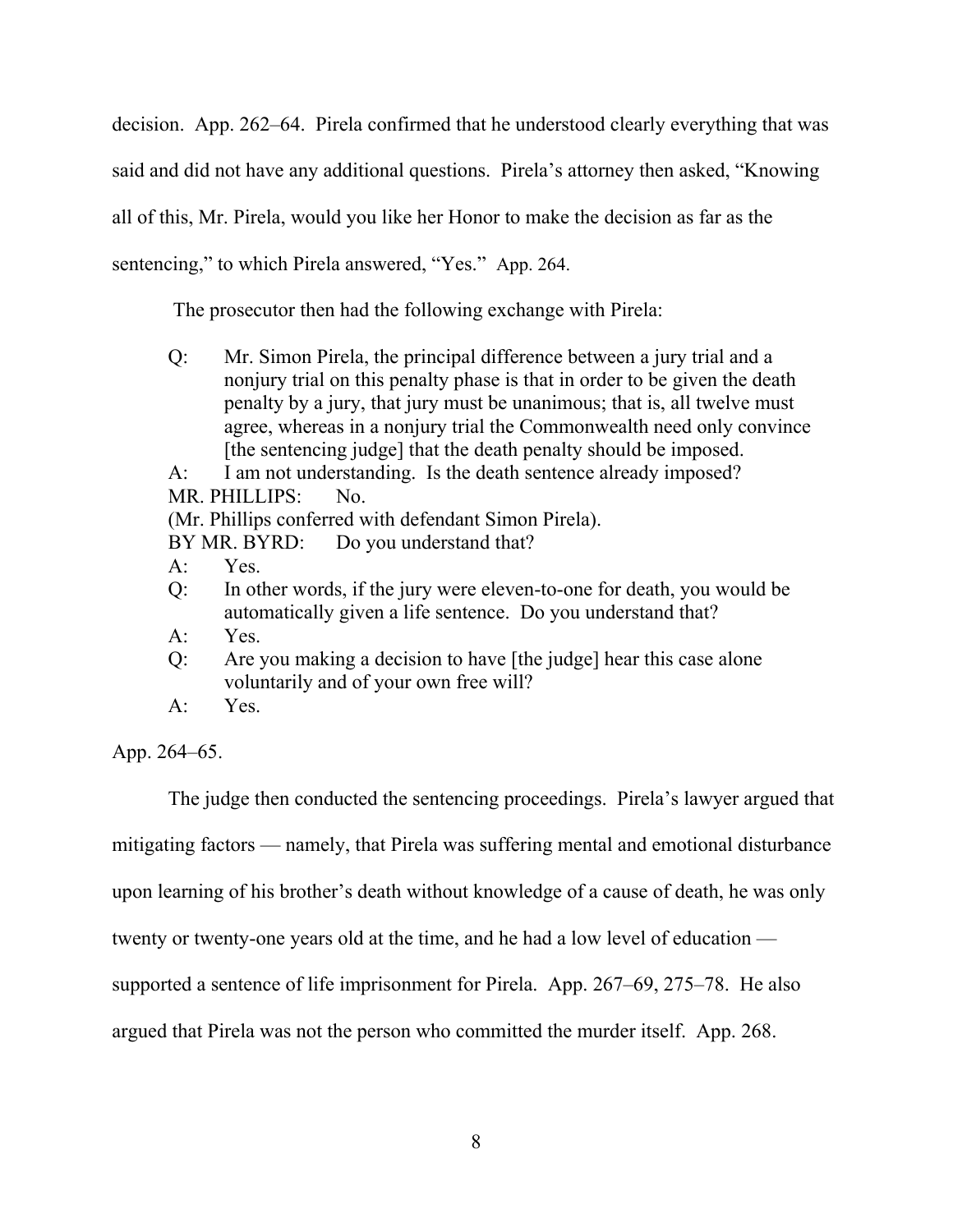The judge sentenced Simon Pirela to death.<sup>2</sup> App. 280. She found an aggravating circumstance based on Pirela's prior conviction for a 1980 first-degree murder. She also found that Pirela's youth was a mitigating factor, but not great enough to outweigh the aggravating factor favoring a death sentence. She also noted that "[e]ven though you did not physically inflict the action which caused the death, you were the one who instituted those actions and they were carried out at your direction." App. 280.

# D.

In the more than thirty years following his conviction, Pirela has filed numerous challenges in state and federal courts. We recount the most relevant below.

1.

First, Pirela appealed his conviction and sentence directly to the Pennsylvania Supreme Court pursuant to 42 Pa. Cons. Stat. § 722(4). He argued that the evidence at trial did not support a conviction of an offense more serious than voluntary manslaughter. The Pennsylvania Supreme Court rejected this argument, and concluded that there was sufficient evidence to support a conviction of premeditated first degree murder. Commonwealth v. Pirela, 507 A.2d 23, 25–28 (Pa. 1986) (hereinafter Pirela I).

Pirela also argued that his death sentence should be vacated because he relied on the trial court's assurance that he would not be subject to the death penalty. The Pennsylvania Supreme Court rejected that argument, determining that the judge's

<sup>&</sup>lt;sup>2</sup> In the same proceeding, the judge also sentenced Tirado and Heriberto Pirela to life imprisonment.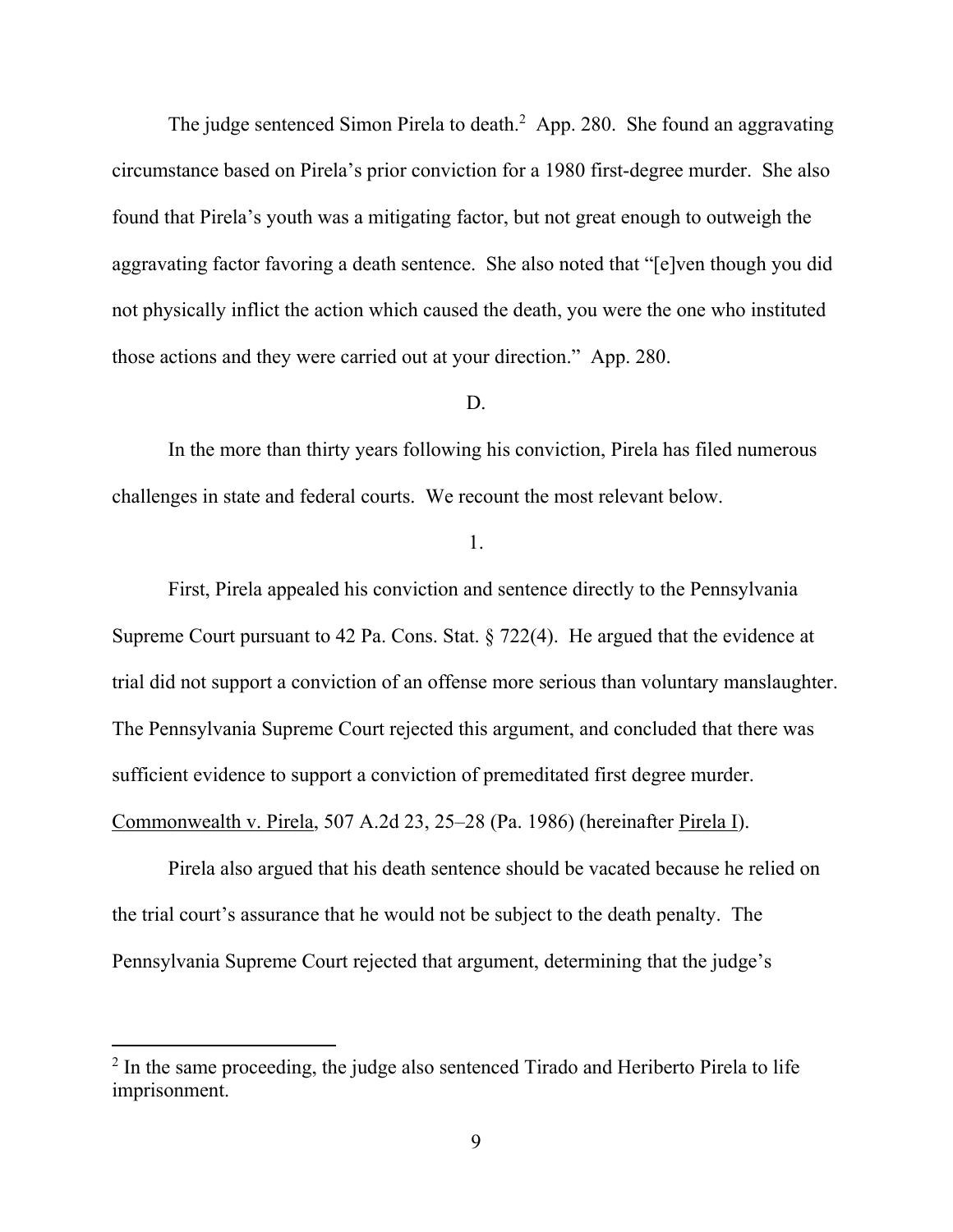comment made no difference as Pirela had already decided to waive a jury. The court concluded that the comment was not a promise premised on jury waiver during trial, but rather an indication that "should the evidence prove as defense counsel predicted, appellant would not be sentenced to death by that tribunal." Id. at 28. Finally, the court noted that prior to the separate, sentencing-phase jury right waiver, the trial judge explicitly stated that she had no conscientious and philosophical objections to the death penalty and she would "follow the law as [she] see[s] it." Id. The court also rejected the ineffective assistance of counsel claim based on the judge's comment, reasoning that it was Pirela's decision to waive the jury trial right and not his attorney's. Id. at 31. The court rejected Pirela's other appeal points as well, and affirmed the conviction and death sentence.

2.

After his direct appeal, Pirela filed two state habeas petitions. On June 8, 1992, Pirela, represented by new counsel,<sup>3</sup> filed a petition under Pennsylvania's Post Conviction Relief Act, 42 Pa. Cons. Stat. § 9541, et seq. (hereinafter "PCRA"). App. 979. In this first PCRA petition, Pirela advanced six bases for reversal of his conviction and sentence, two of which are relevant to the instant appeal: first, that his jury waivers at both the guilt and the sentencing stages were unknowing and involuntary, and second, that he received ineffective assistance of counsel.

<sup>&</sup>lt;sup>3</sup> We express our gratitude to Pirela's attorneys, who have handled this matter pro bono for many years. We commend them for the high quality of their representation. Lawyers who act pro bono fulfill the highest service that members of the bar can offer to indigent parties and to the legal profession.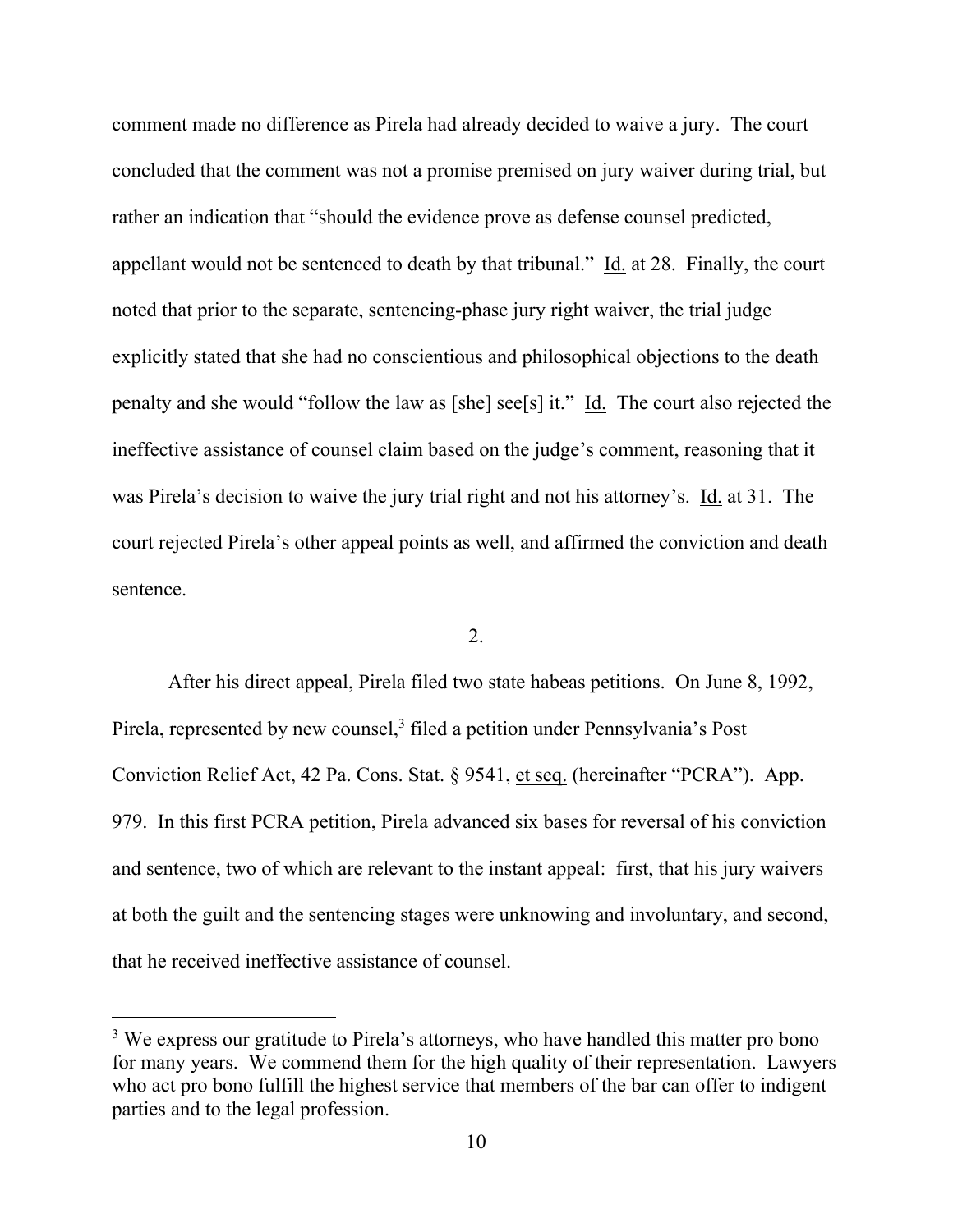In support of the first PCRA Petition, Pirela and his trial attorney Phillips both provided affidavits. Pirela's affidavit stated, "I decided to waive my right in the Ortiz trial because I believed that if I did so, [the trial judge] would not sentence me to death." App. 222. Phillips stated in his affidavit that at the time the trial judge made her comment regarding the death penalty, Pirela had "not yet reached a final decision that he would waive his right to a jury" in either the guilt or the sentencing phases of trial. App. 229.

The PCRA court held an evidentiary hearing, including testimony from Pirela's ailing mother. App. 308–24. In November 1994, the case was reassigned to the original trial judge, who denied a motion for an additional evidentiary hearing.

On December 7, 1994, that judge denied the first PCRA petition. App. 438. Pirela appealed to the Pennsylvania Supreme Court, which affirmed the denial of relief under the PCRA. Commonwealth v. Pirela, 726 A.2d 1026 (Pa. 1999) (hereinafter "Pirela II"). The Pennsylvania Supreme Court concluded that Pirela's arguments relating to his jury waiver were previously litigated in the direct appeal and therefore was ineligible for PCRA review under 42 Pa. Cons. Stat. § 9543. Id. at 1031-32. The court noted that although Pirela also claimed ineffective assistance of appellate counsel on direct appeal, Pennsylvania law provides that new theories on post-conviction review of claims previously litigated on direct appeal cannot be predicated on allegedly ineffective assistance of prior counsel. Id. at 1032.

Pirela filed his second PCRA petition on August 19, 2002. This petition challenged Pirela's two death sentences (Pirela had been convicted and sentenced to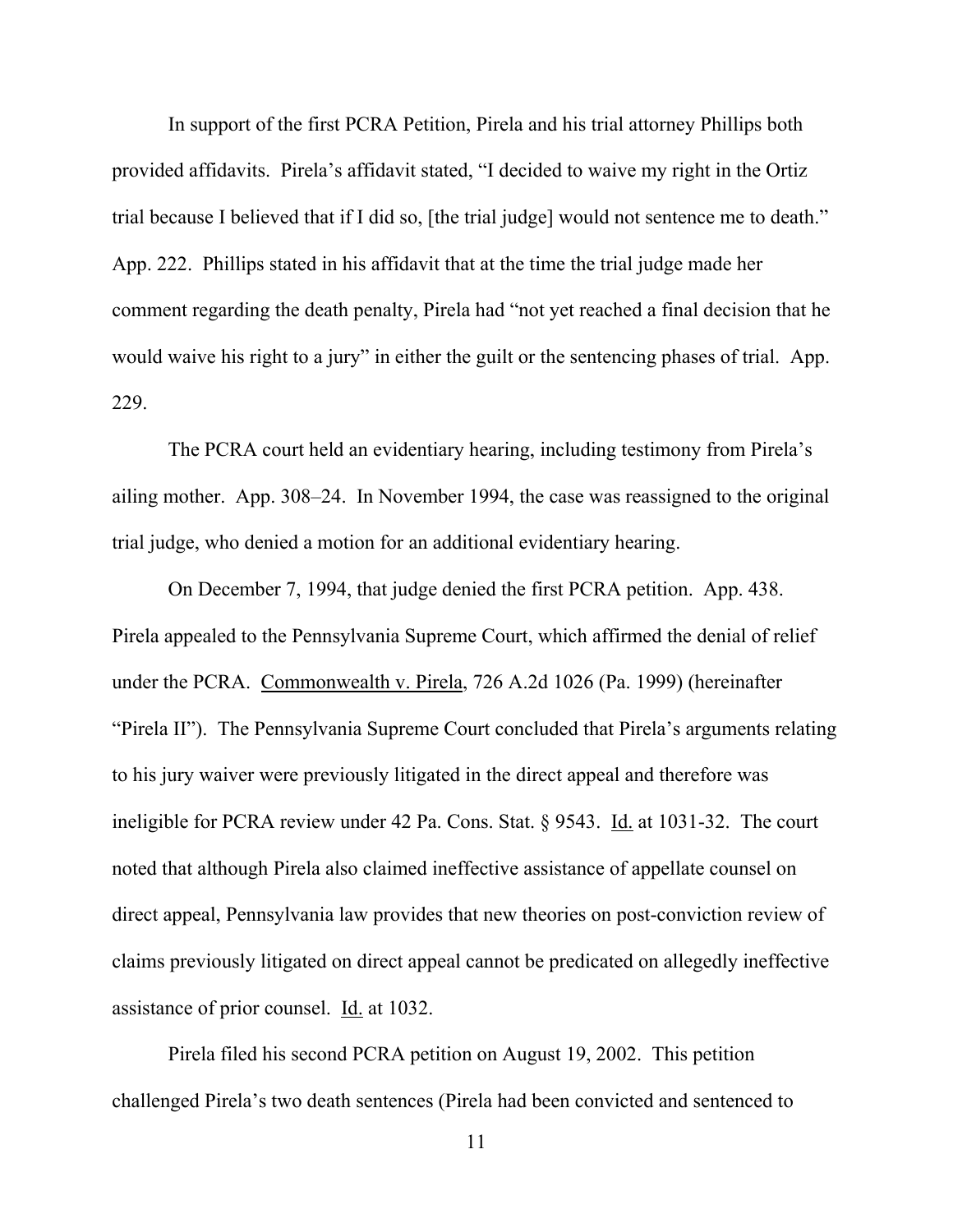death for a separate murder before the Ortiz trial). In his petition, Pirela argued that both death sentences were unconstitutional under the United States Supreme Court's opinion in Atkins v. Virginia, 536 U.S. 304 (2002), which held that the execution of individuals who are "mentally retarded"<sup>4</sup> constituted cruel and unusual punishment prohibited under the Eighth Amendment. After an evidentiary hearing, at which testimony from experts regarding Pirela's mental capacity was presented, the court reviewing the second PCRA petition found that Pirela "qualifies as a mentally retarded person where execution is prohibited by law." App. 4611. The court thus granted the petition, vacated the death sentences, and imposed two sentences of life imprisonment. App. 4619. The Pennsylvania Supreme Court subsequently affirmed. Commonwealth v. Pirela, 929 A.2d 629 (Pa. 2007) (per curiam). Pirela had also been convicted of and sentenced to two life sentences for two additional murders. Therefore, Pirela is now serving four concurrent life sentences for the four murders for which he was convicted.

#### 3.

Pirela also filed federal habeas petitions in the United States District Court for the Eastern District of Pennsylvania pursuant to 28 U.S.C. § 2254. The first such petition was filed on October 29, 1986. The court dismissed the petition without prejudice for

<sup>&</sup>lt;sup>4</sup> The language of the second PCRA petition and of Atkins refers to "mental retardation," although that phrase is now disfavored. See Rosa's Law, Pub. L. No. 111-256, 124 Stat. 2643 (2010) (amending numerous federal laws to replace "mental retardation" with "intellectual disabilities").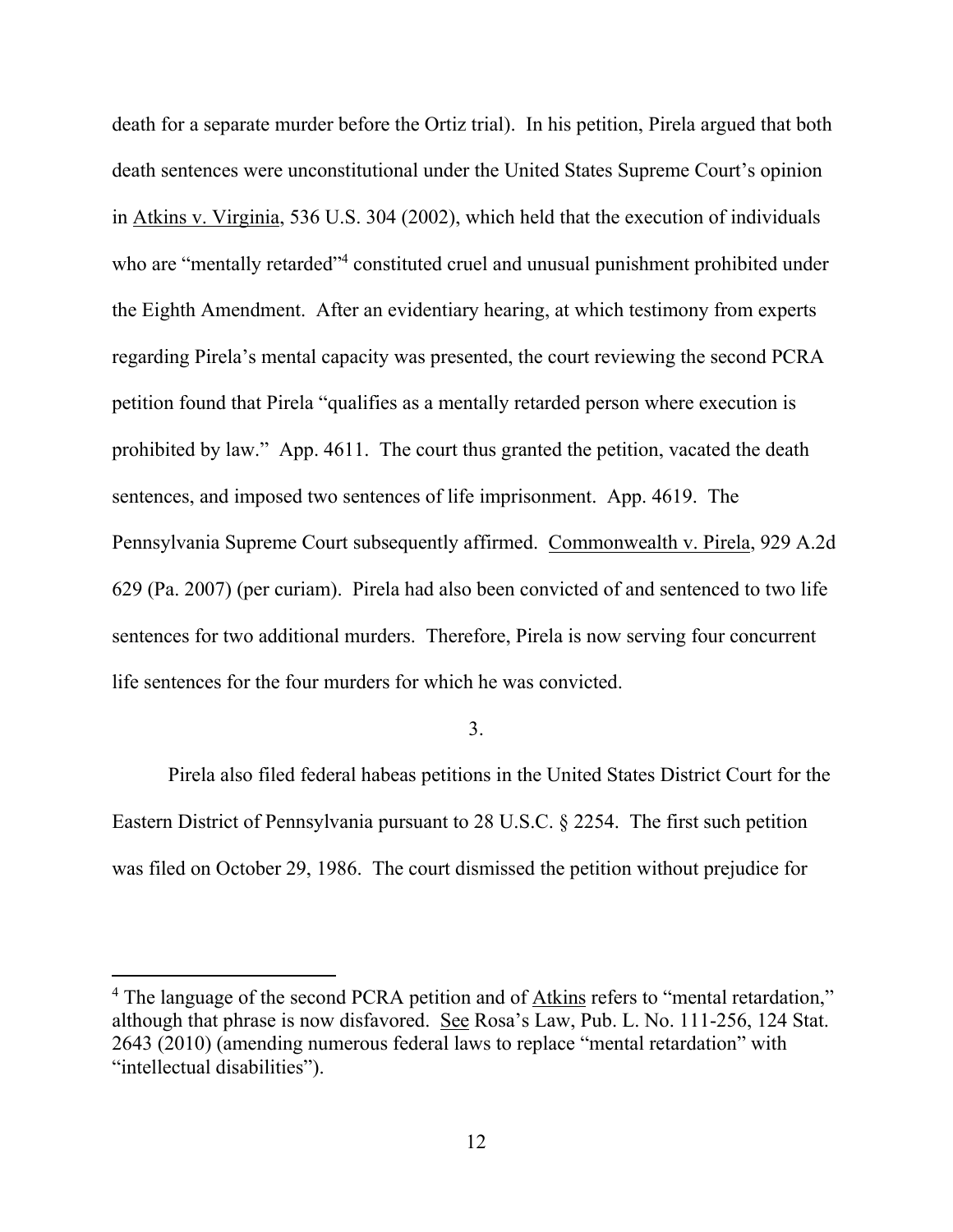failure to exhaust state remedies. Pirela filed the petition in this case pro se on July 31, 1990. That petition was held in suspense pending the state court proceedings.<sup>5</sup>

After the Pennsylvania Supreme Court affirmed the vacating of his death sentences in 2007, Pirela filed a Third Amended Petition under § 2254 on June 11, 2009 (hereinafter "Petition"), which is the operative pleading in the instant action. In this Petition, he withdrew all of his claims challenging his death sentence and instead only challenged his conviction. In his Petition, Pirela advanced nine bases for vacating his conviction, all of which were denied by the District Court. App. 119, 42. Pirela timely appealed.

This Court granted a certificate of appealability based on two grounds for relief: 1) that Pirela was denied the right to a jury during the guilt phase of his trial, and 2) that Pirela had ineffective assistance of counsel when his attorney advised him regarding his jury waiver during the guilt phase of the trial.

## II.

We have jurisdiction pursuant to 28 U.S.C. §§ 1291 and 2253. Our review of the District Court's denial of habeas corpus is plenary, but we "review findings of fact for clear error." Gardner v. Grandolsky, 585 F.3d 786, 788 (3d Cir. 2009); see also Szuchon v. Lehman, 273 F.3d 299, 312 (3d Cir. 2001) ("Our review is plenary on the merits of the claims over which we have jurisdiction, as the District Court relied exclusively on the state court record in deciding the petition and did not hold an evidentiary hearing.").

<sup>5</sup> The District Court also appointed counsel for Pirela. See App. 980-81.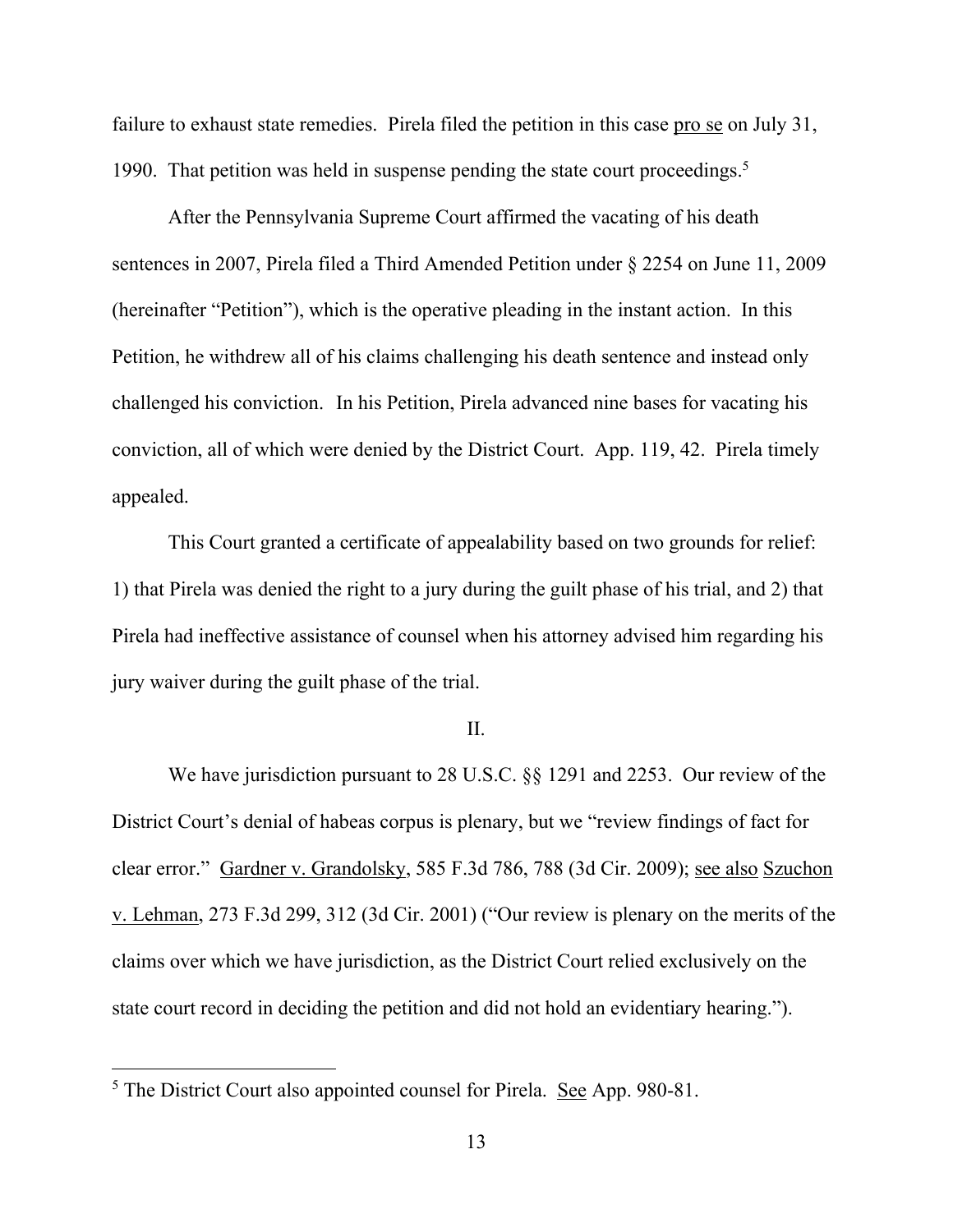Because Pirela's federal habeas petition was filed prior to the enactment of the Antiterrorism and Effective Death Penalty Act of 1996 ("AEDPA"), we use pre-AEDPA law to evaluate his claims. "Before AEDPA, state court factual findings were presumed correct unless, <u>inter alia</u>, they were not 'fairly supported by the record.'" Szuchon, 273 F.3d at 312 (quoting the former 28 U.S.C. § 2254(d)(8) (1966)). Other factors may undo the presumption of correctness, including if the state court failed to resolve the merits of the factual dispute, employ adequate factfinding procedures, or develop material facts. 28 U.S.C. § 2254(d) (1966); see also Sumner v. Mata, 449 U.S. 539, 546–47 (1981). "State court legal conclusions [are] reviewed de novo, as [are] mixed questions of law and fact." Szuchon, 273 F.3d at 312.

## III.

## A.

Pirela makes two claims that he involuntarily and unknowingly waived his jury trial right for the guilt phase of the trial: first, that he relied on a false promise that the trial judge made to him that if he waived his jury trial right, she would not sentence him to death, and second, that he was not capable of making a voluntary and knowing waiver of his jury trial right because of his intellectual disabilities. We note that our review of these claims under  $\S 2254$  requires deference to the state court findings.<sup>6</sup> "This deference

<sup>6</sup> Pirela also makes passing requests that we remand to the District Court for an evidentiary hearing, although he did not engage in any analysis of this issue. In general, federal courts must hold an evidentiary hearing "if the habeas applicant did not receive a full and fair evidentiary hearing in a state court, either at the time of the trial or in a collateral proceeding . . . ." Jefferson v. Upton, 560 U.S. 284, 290 (2010) (quoting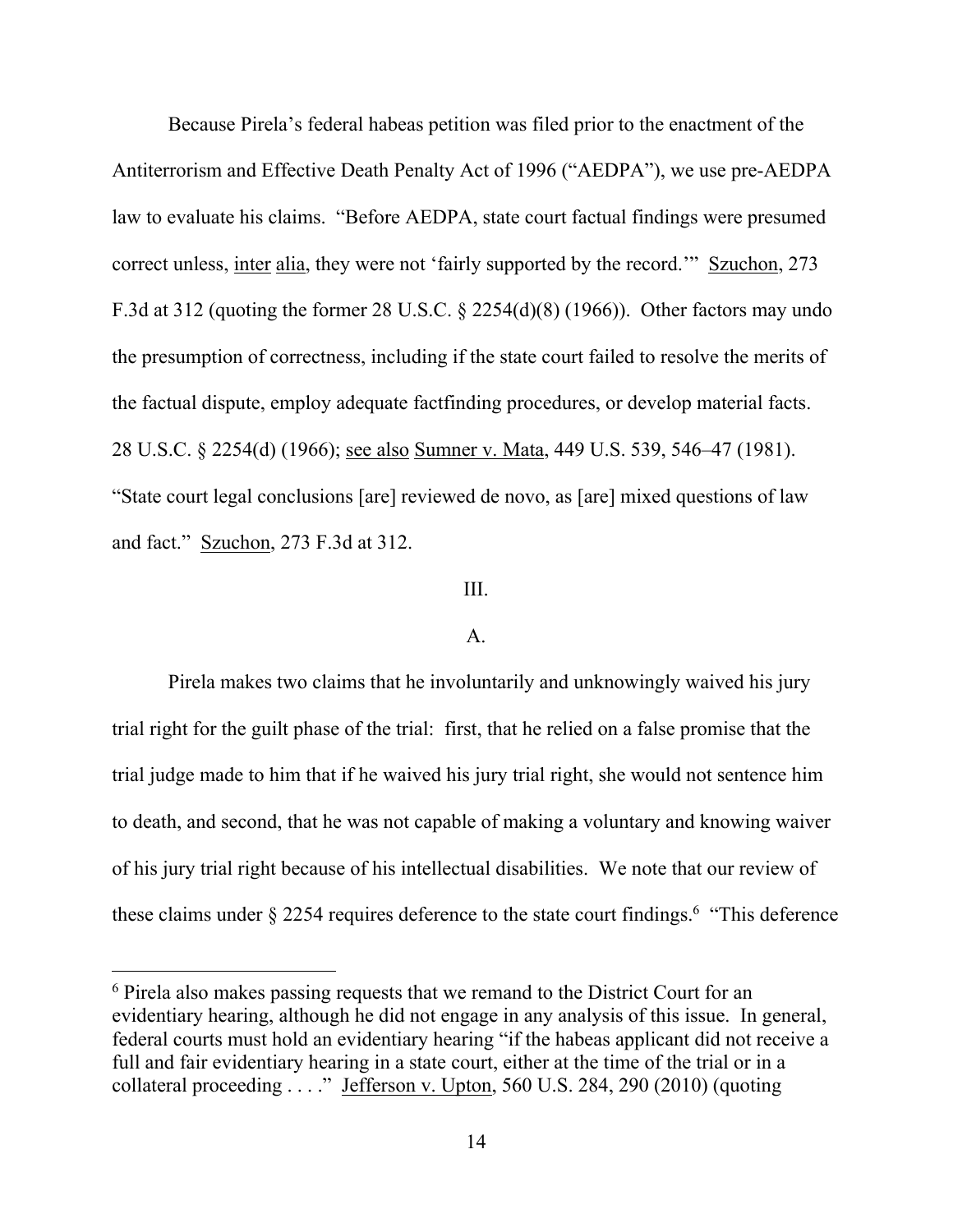requires that a federal habeas court more than simply disagree with the state court before rejecting its factual determinations. Instead, it must conclude that the state court's findings lacked even 'fair support' in the record" in order for relief to be merited. Marshall v. Lonberger, 459 U.S. 422, 432 (1983) (quoting 28 U.S.C. § 2254 (alterations omitted)).

Townsend v. Sain, 372 U.S. 293, 312 (1963)). There are six circumstances in which an evidentiary hearing is required under the pre-AEDPA standard:

(1) the merits of the factual dispute were not resolved in the state hearing; (2) the state factual determination is not fairly supported by the record as a whole; (3) the fact-finding procedure employed by the state court was not adequate to afford a full and fair hearing; (4) there is a substantial allegation of newly discovered evidence; (5) the material facts were not adequately developed at the state-court hearing; or (6) for any reason it appears that the state trier of fact did not afford the habeas applicant a full and fair fact hearing.

Id. (emphasis omitted).

 $\overline{a}$ 

Pirela did not support his request for an evidentiary hearing with any of the above factors. Nevertheless, our dissenting colleague identified factors two, three, and five as supportive of an evidentiary hearing. We disagree and conclude that none of these factors apply. As to factor two, our analysis below will demonstrate that the record provides fair support for the state court factual determinations. Again, as to factors three and five, Pirela never raised them as bases for an evidentiary hearing. Moreover, as to the third factor, because the argument for involuntary waiver based on intellectual disability is procedurally defaulted, there is no basis for opening evidentiary hearings on that subject. See Boyd v. Waymart, 579 F.3d 330, 359 (3d Cir. 2009) (noting that the district court has broad discretion to hold evidentiary hearings except when facts were not developed at the state court levels because of procedural default). As to the fifth factor, the Pennsylvania Supreme Court's decision in the direct appeal made clear conclusions of dispositive facts. See Pirela I, 507 A.2d at 28 (concluding that Pirela's decision to waive a jury "was made prior to the court's comment," that the trial court's comment "appears not to constitute a guarantee that appellant would not be sentenced to death under any circumstances," and that the trial court's comment "could not have lulled appellant into waiving his right to a jury." (quotation marks omitted)). Because the Townsend factors are not met, an evidentiary hearing is not warranted in this case.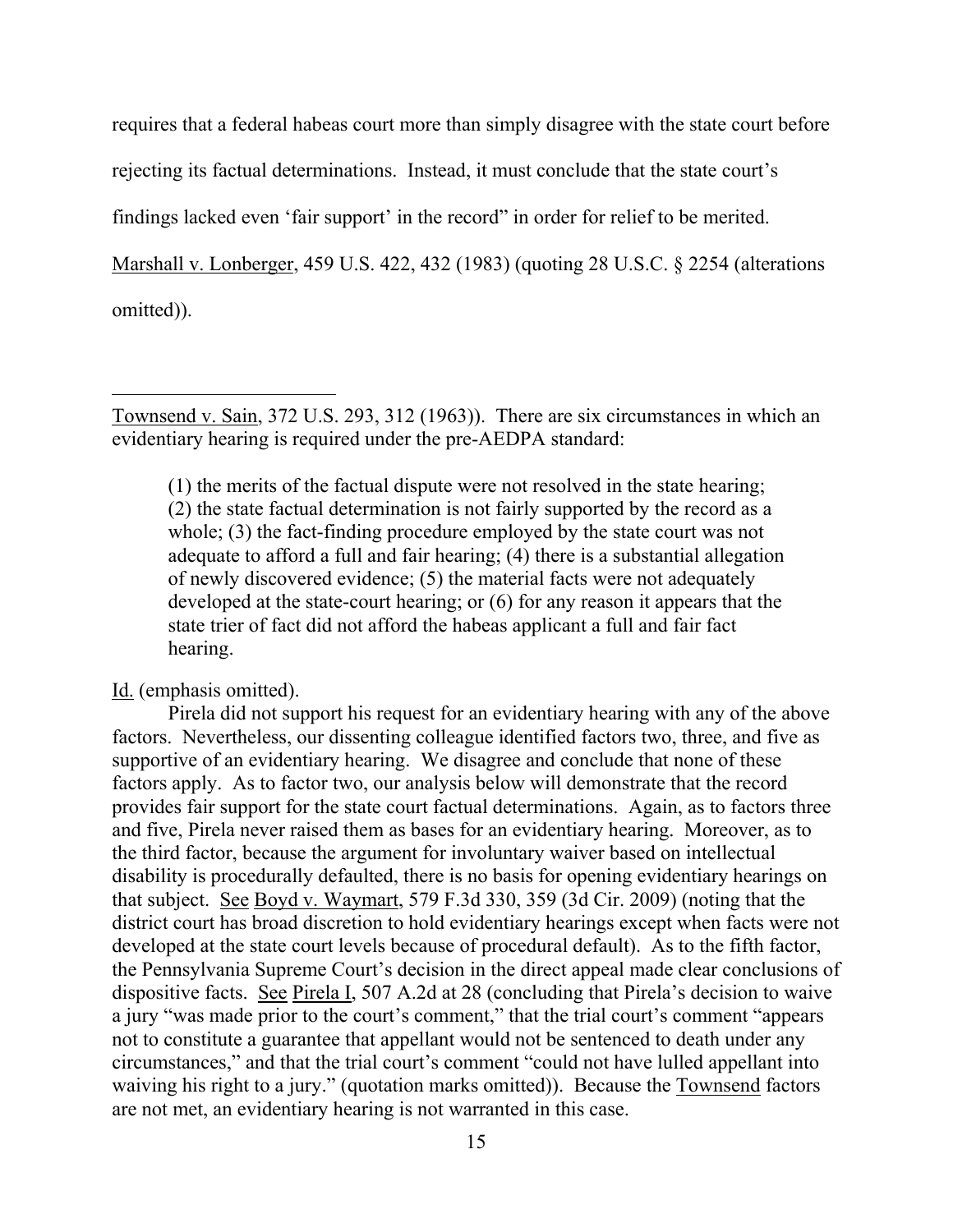We first examine the trial judge's statement, "he's not subject to the death penalty as long as he has me for a judge," which Pirela characterizes as a promise. According to Pirela, both the interpreter and his attorney told him that the judge was telling him "if I waived my right to a jury in the Ortiz trial, she would not sentence me to death." App. 222, 229. The District Court correctly evaluated the state court's findings of fact that Pirela did not rely on any such promise from the judge when he elected to waive the jury right during the guilt phase of his trial.

As the District Court noted, the Pennsylvania Supreme Court on direct appeal made several factual findings that are fairly supported by the record. See Szuchon, 273 F.3d at 312; see also Pemberthy v. Beyer, 19 F.3d 857, 864 (3d Cir. 1994) (holding that presumptions of correctness of state court determinations apply "not only when a state trial court makes what are conventionally regarded as findings of fact, but also when a state appellate court makes factual determinations in a written opinion"). The Pennsylvania Supreme Court found that Pirela had already decided to waive a jury before the judge's comment, and therefore the comment did not induce him to waive his jury right. Pirela I, 507 A.2d at 53. See also Pirela II, 726 A.2d at 1031, n.9. This conclusion is supported by the fact that the colloquy between the trial judge and the defense counsel indicates a jury waiver had already been discussed and both the judge and the parties fully understood that Pirela would waive the jury right. App. 219–20 ("THE COURT: Why are you arguing all this? Didn't you say it was going to be a waiver? MR. PHILLIPS: Correct."). That a jury waiver was the plan at this point is further supported

1.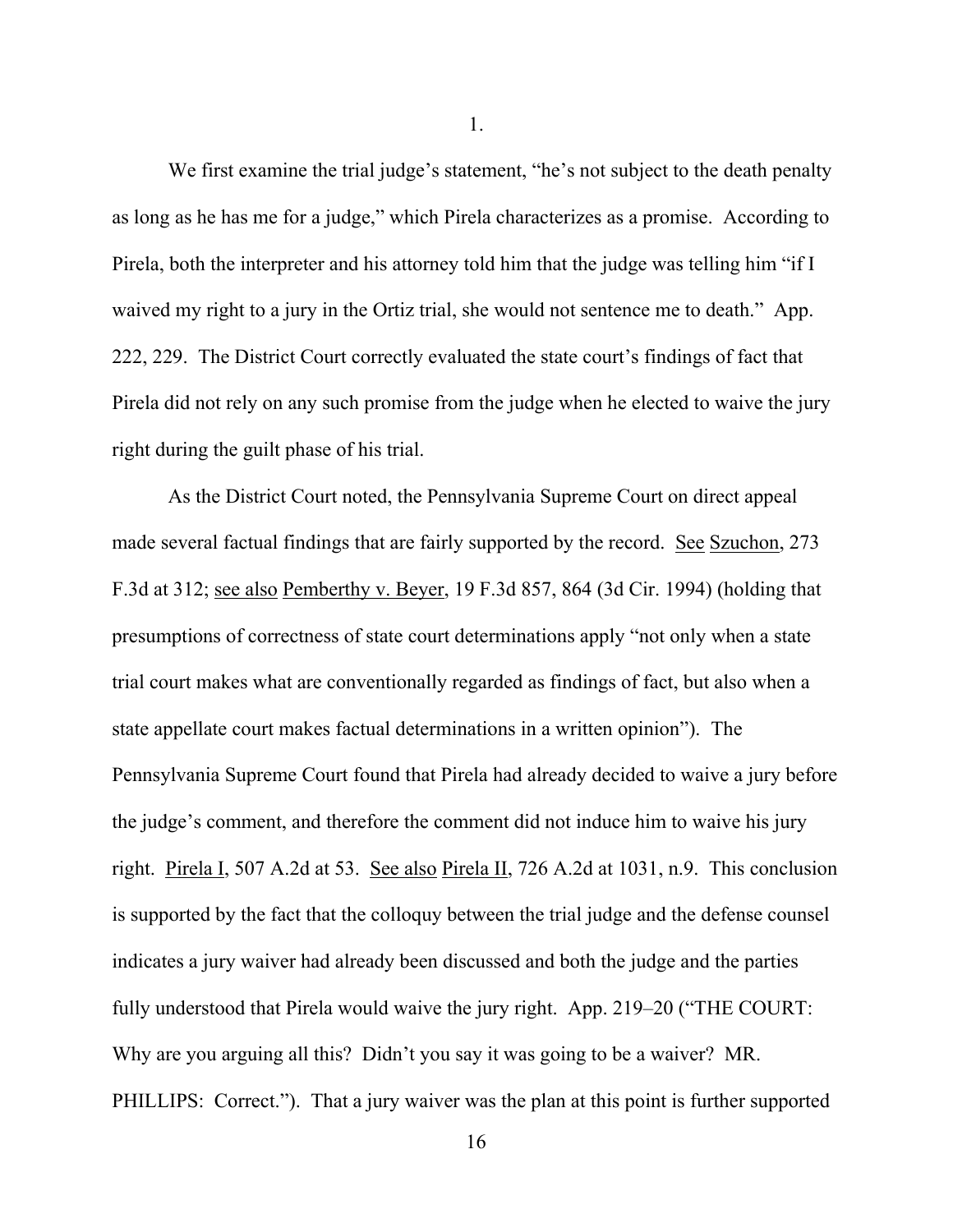by the fact that this three-defendant capital murder trial was slated to begin the next business day without a jury being ordered. Therefore, while the formal waiver colloquy for waiving the jury at the guilt phase took place on the following Monday before trial began, the record indicates that Pirela had already made up his mind by the Friday of the hearing, when the judge made her comment.<sup>7</sup>

Pirela argues that because his attorney was still trying to "pin down" the specific charges against him at trial, the decision regarding jury waiver was still "in flux." Reply Br. 10-11. This is unpersuasive, as there is no record evidence to support a relationship between the defense attorney's efforts to clarify the Commonwealth's approach to evidence and Pirela's decision to waive a jury. Moreover, while Pirela may not have yet made a formal waiver on paper, there is no record evidence that there was anything to sway Pirela against waiver at this point, even absent the judge's comment. While Pirela's counsel stated in his affidavit that "Mr. Pirela and I had not yet reached a final decision that he would waive his right to a jury for the guilt/innocence" phase, App. 229, this does not refute the state court's conclusion that Pirela had elected to waive a jury all along. We recognize that the fact that the signed waiver and colloquy proceedings took place

<sup>7</sup> Two additional record facts not previously discussed by the state court also support the factual finding that Pirela's waiver of a jury trial was a decision made ahead of time and not induced by the judge's statement. First, Pirela had been tried by a jury two times before in other murder trials. See App. 388-89. Few criminal defendants have had as much experience with juries as Pirela did at the time of the Ortiz trial. Second, the fact that Pirela had been convicted by juries in the two prior trials is at least somewhat probative of the motivations behind waiving a jury during the guilt phase in this third trial.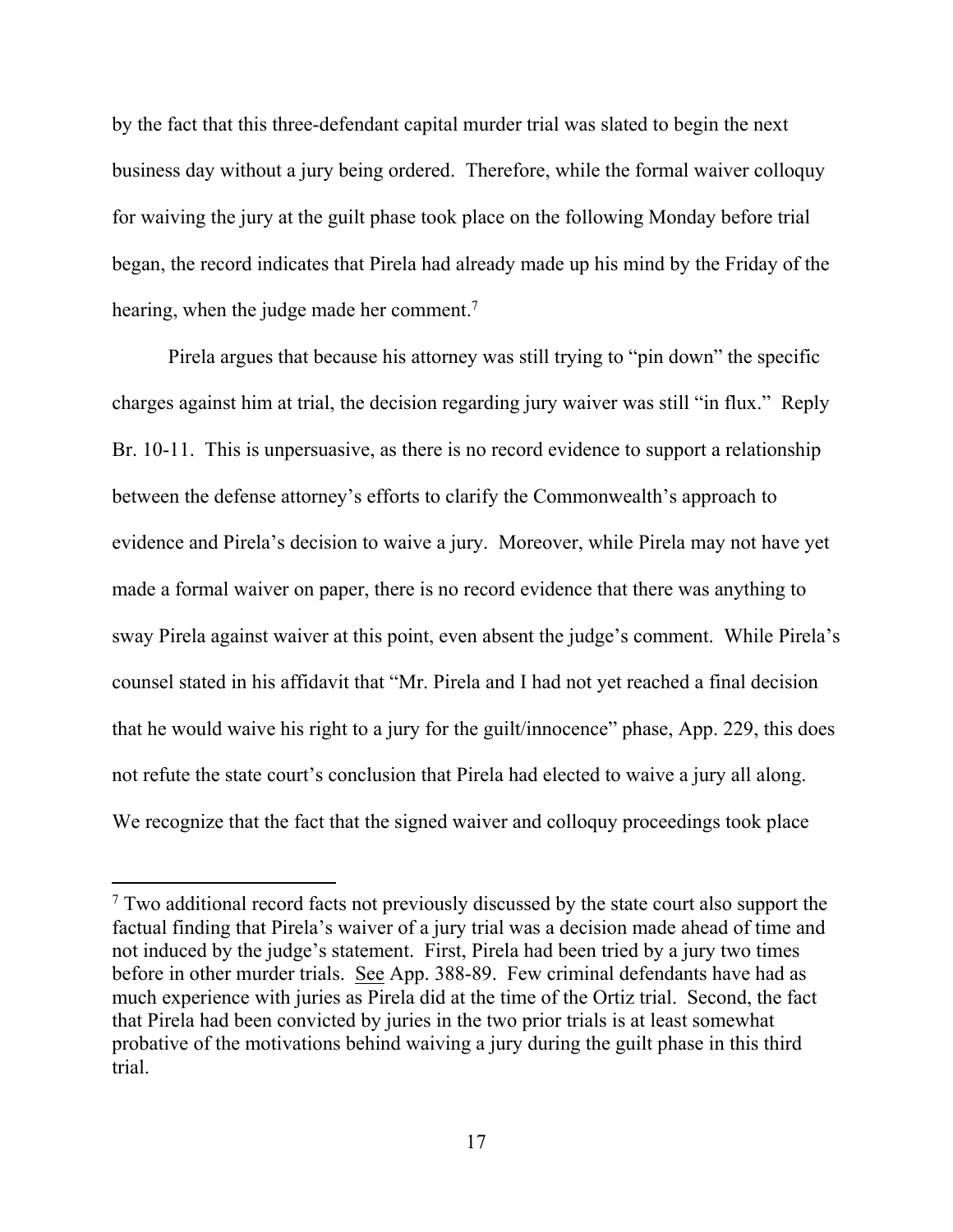after the weekend did provide Pirela with a one-last opportunity to change his mind; but in this case, Pirela has proffered no evidence that he planned to elect a jury trial for the guilt phase at any point, or that the trial judge's statement made him change his mind.<sup>8</sup>

Second, the Pennsylvania Supreme Court's conclusion that the trial judge's comment "appears not to constitute a 'guarantee'" of a no-death sentence if Pirela chooses to waive a jury during the guilt phase, but rather a belief that "should the evidence prove as defense counsel predicted, appellant would not be sentenced to death by that tribunal" is also fairly supported by the record evidence. Pirela I, 507 A.2d at 28. Put in context, the statement was made after the trial court noted that the sentencing exposure was dependent on what "[t]he witnesses may get up from there and say," which may be "something different than what [the prosecutor] thinks they are going to say." App. 219. Additional important context is that the defendant would have two opportunities to choose a jury or judge as the arbiter: once at the guilt phase and once again at the sentencing phase. The record in context supports the interpretation of the trial judge's comment as an indication that she would not impose the death penalty if the evidence came out as the defendant indicated and if he were to choose to be sentenced by

<sup>8</sup> Moreover, there is no constitutional requirement to conduct a waiver colloquy. United States v. Lilly, 536 F.3d 190, 194 (3d Cir. 2008) ("[W]hile an on-the-record colloquy is preferred, it is not constitutionally required."); United States v. Anderson, 704 F.2d 117, 119 (3d Cir. 1983). See also Fed. R. Crim. P. 23 (requiring only a written waiver of jury trial, not oral colloquy). Although Pirela is correct that under Pennsylvania Criminal Procedure Rule 620, the waiver colloquy is procedurally required, and while such a colloquy is likely wise, failure to do so does not yield a constitutional violation. See Commonwealth v. Mallory, 941 A.2d 686, 696-97 (Pa. 2008).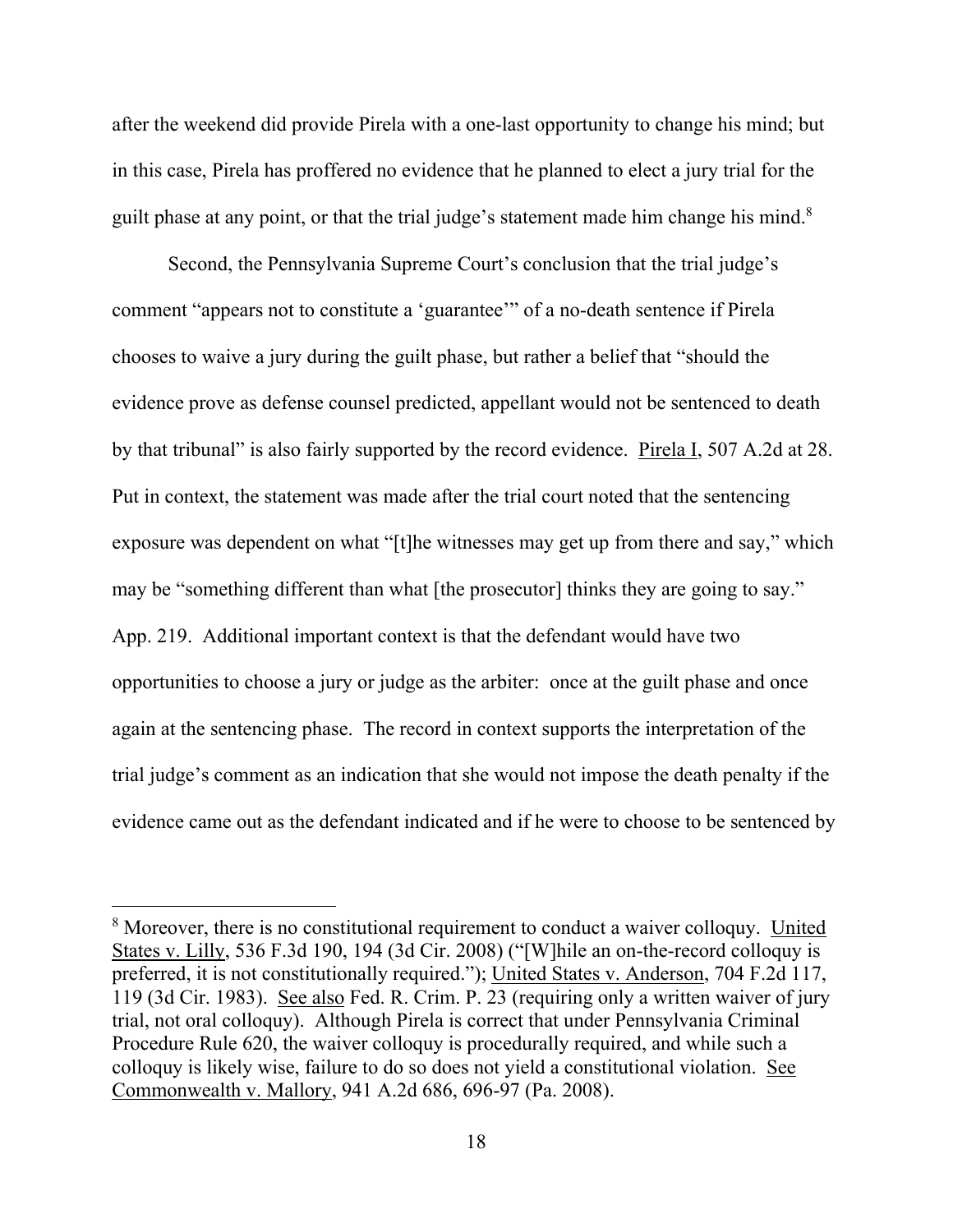her. The evidence does not support Pirela's interpretation that the comment was a promise predicated on Pirela's waiver of the jury right in the guilt phase of the trial (assuming, of course, that he also waived the jury at sentencing). Because there is no record evidence supporting Pirela's interpretation that the judge would not impose the death penalty if Pirela waived a jury at the guilt phase, we conclude that there is adequate support in the record for the state court's finding that the parties were likely to have adopted the first interpretation. As such, we agree that Pirela did not base his waiver of the guilt phase jury on the judge's statement, since the statement only applied to sentencing.

Third, Pirela's on-the-record waiver colloquies before both the guilt and sentencing phases of his trial provide support for the state court's factual finding that he did not rely on the judge's statement in waiving his jury right at the guilt phase. Indeed, before trial began, when asked whether anyone promised anything to encourage him to waive the jury, Pirela unequivocally answered "no." App. 238. He also confirmed that he was acting of his own volition and understood what he was doing. He was offered and declined to ask any questions of his attorney, the prosecutor, or the judge. He then confirmed his waiver. App. 238–39. Pirela again indicated that he understood the jury waiver for sentencing and wanted to be sentenced by the trial judge. Pirela now claims his answers to the colloquy questions were not sufficiently reliable because he was merely answering the questions in a rote manner. He urges that the instances when he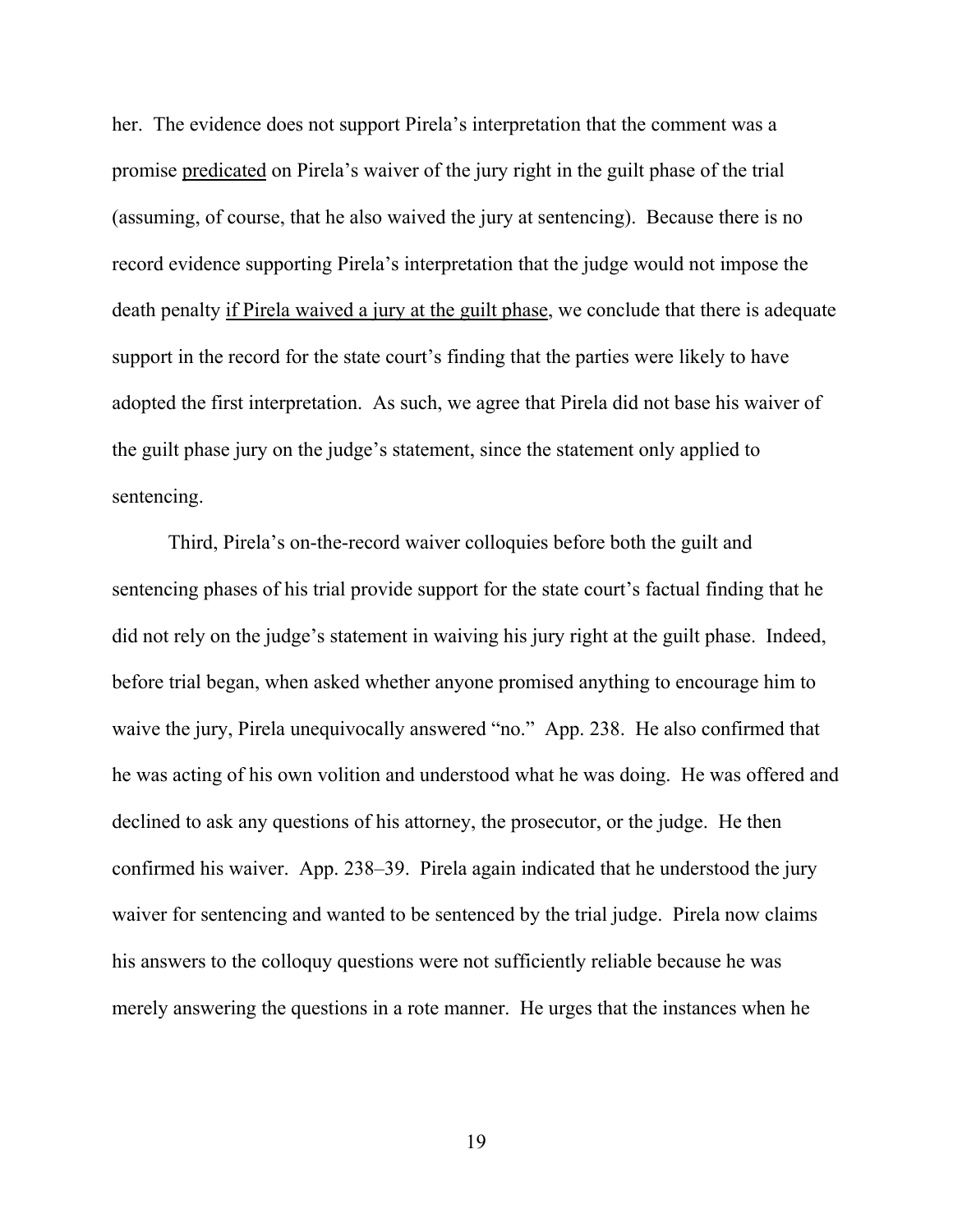expressed confusion should support a determination that his waiver was involuntary.<sup>9</sup> To the contrary, the record suggests otherwise, and indicates that his answers to the questions posed by the trial judge were anything but rote. For example, Pirela asked several questions regarding issues he did not understand, such as the judge's comment regarding rules of evidence and her reference to his earlier suppression hearing. App. 237–38. After the judge further explained her question, Pirela stated that he understood the question and answered it. Id. He also separately confirmed that he understood everything discussed so far. Id.

Because there is fair support in the record evidence for the Pennsylvania Supreme Court's determination that the judge's comment did not induce Pirela to waive his jury right at the guilt phase of his trial, Pirela's first claim fails.

2.

Pirela's second claim is that his jury waiver during the guilt phase was not knowing and voluntary because he is intellectually disabled and could not have

<sup>9</sup> Pirela's Petition also claims that his language barrier, illiteracy, and mental disability contributed to his confusion. While we recognize that a defendant suffering from those issues might well be at a disadvantage, we note that our role in federal habeas review is not to imagine what contextual experience the defendant might have had at the time, see Dissent at 10, but rather to examine whether the record facts fairly support the state courts' conclusion. Moreover, as we discuss infra, the claim as to mental disability is procedurally defaulted. Finally, we note that nowhere in Pirela's petition does he claim that the interpreter services were inadequate or that his illiteracy impeded his actual understanding of the proceedings.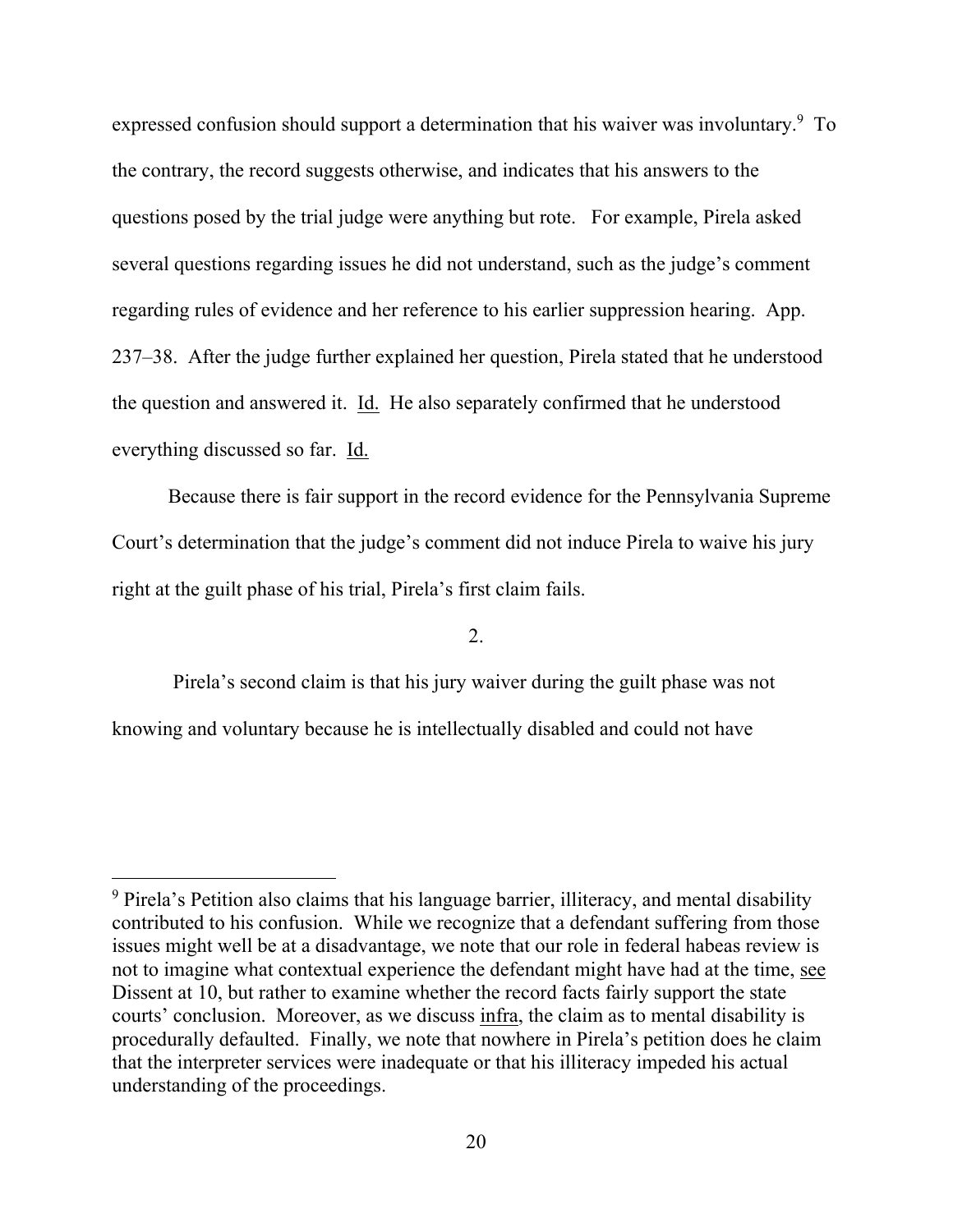understood the decision.<sup>10</sup> We hold that the District Court correctly determined that this claim was procedurally defaulted.

Pirela acknowledges that on direct appeal, he did not make any claim regarding the voluntariness of his jury waiver based on intellectual disability. He contends that he did, however, make the claim in his first PCRA petition. We conclude that Pirela's first PCRA petition was insufficient to overcome the standards of procedural default.<sup>11</sup>

Pirela has not demonstrated that his claim has been "fairly presented" to a state court. Both before and after the enactment of AEDPA, federal courts have required that "a prisoner afford the state courts a chance to correct an alleged constitutional violation before invoking federal jurisdiction . . . ." Szuchon, 273 F.3d at 322; see also Rose v. Lundy, 455 U.S. 509, 520 (1982). For a federal habeas claim to have been "fairly presented" to a state court, "it must be the substantial equivalent" of the claim that the state courts reviewed either on direct appeal or collateral review. Lambert v. Blackwell,

<sup>&</sup>lt;sup>10</sup> We note that even in this Petition, Pirela did not advance a stand-alone involuntary waiver claim on this basis. Rather, he stated that "Relief from this Court is particularly critical because this case involves waiver of a jury in reliance on assurances given to a Spanish-speaking, illiterate and severely mentally impaired capital defendant . . . ." App. 161-162 (Third Am. Petition ¶ 87). However, the District Court appeared to treat the mental incapacity argument as a claim for relief, and Pirela's counsel stated during oral argument that this argument can be a stand-alone basis for relief. Regardless of whether the claim is a part of the false promise claim or an independent one, our conclusion as to procedural default is the same.

<sup>&</sup>lt;sup>11</sup> Although Pirela's second PCRA petition was based on his intellectual disability, that petition only challenged his sentence, not his conviction. Therefore, he cannot rely on issues raised in that petition to avoid procedural default here.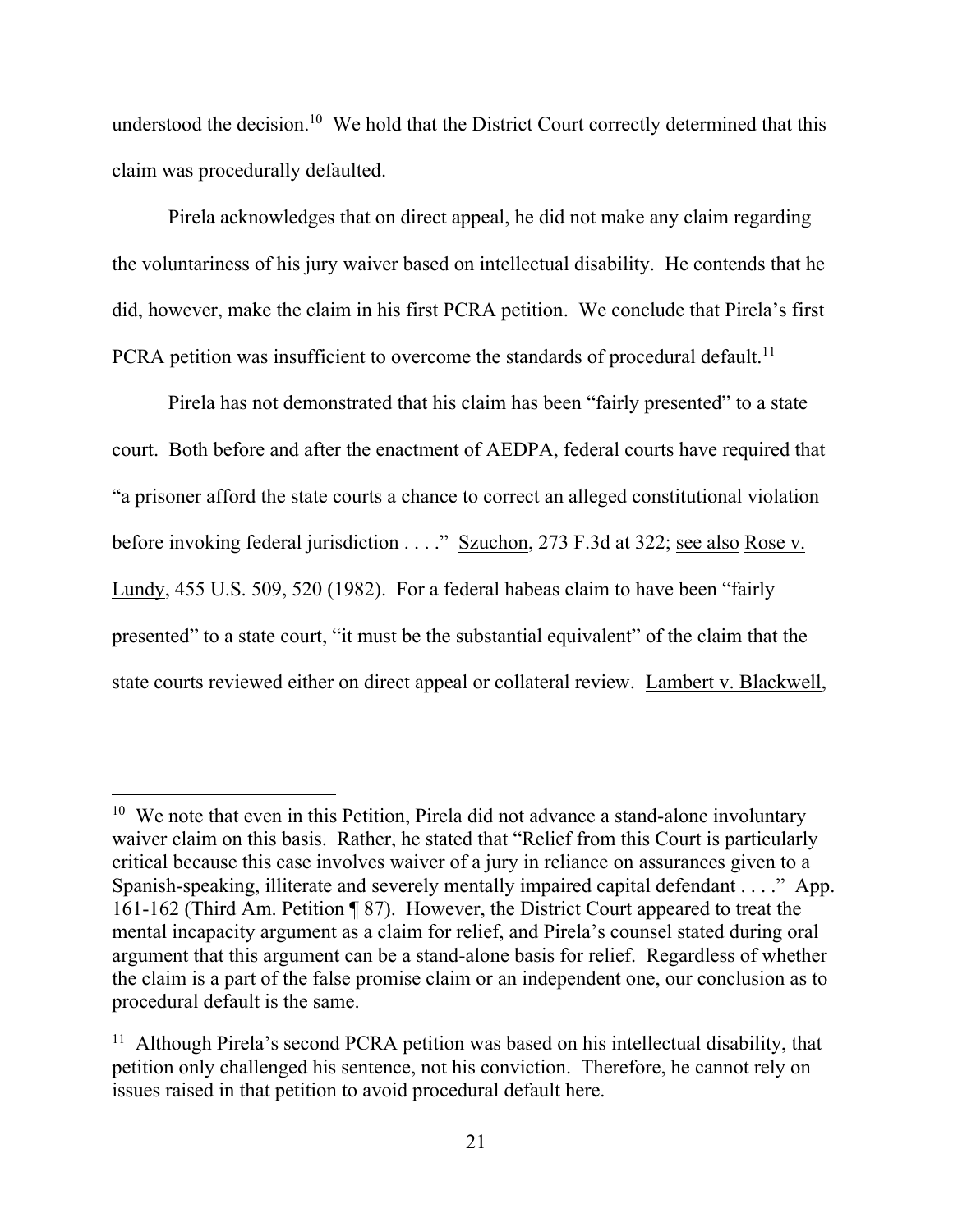134 F.3d 506, 513 (3d Cir. 1997), as amended (Jan. 16, 1998). "[M]ere similarity" between the claims is not sufficient. Duncan v. Henry, 513 U.S. 364, 366 (1995).

Pirela's involuntary waiver claim in the first PCRA petition is predicated on the "false promise" theory. Only two sentences contained in one paragraph in the ten-page sub-section on involuntary jury waiver in the initial petition discuss Pirela's intellect. App. 1003–04. That paragraph begins by stating that Pirela did not speak English, has a third-grade education, and cannot read or write; none of these facts alone suggest intellectual disability. App. 1003. It then lists affidavits from Pirela's family expressing their belief that "he has had problems understanding and communicating throughout his entire life," problems his family believes relate to his mother's pregnancy and childbirth process. It also notes that a court-ordered psychological report states that Pirela had "subnormal intellect." App. 1003–04. On appeal from the denial of the first PCRA petition, Pirela's brief contains even scanter mention of intellectual disability as a basis for involuntary waiver. App. 1060–72.

In Keller v. Larkins, 251 F.3d 408, 413 (3d Cir. 2001), we concluded that the petitioner's federal habeas claim was procedurally defaulted because he relied "entirely on passing references to the concept of a 'fair trial' in his state court papers," and because the state court papers only "contained one sentence referring to this concept . . . ." Id. at 414. Here, by making a passing reference to his intellectual problems in the context of an involuntary waiver argument premised on the judge's alleged promise, Pirela has not satisfied the "fairly presented" requirement for avoiding procedural default. We have required that "[b]oth the legal theory and the facts supporting a federal claim must have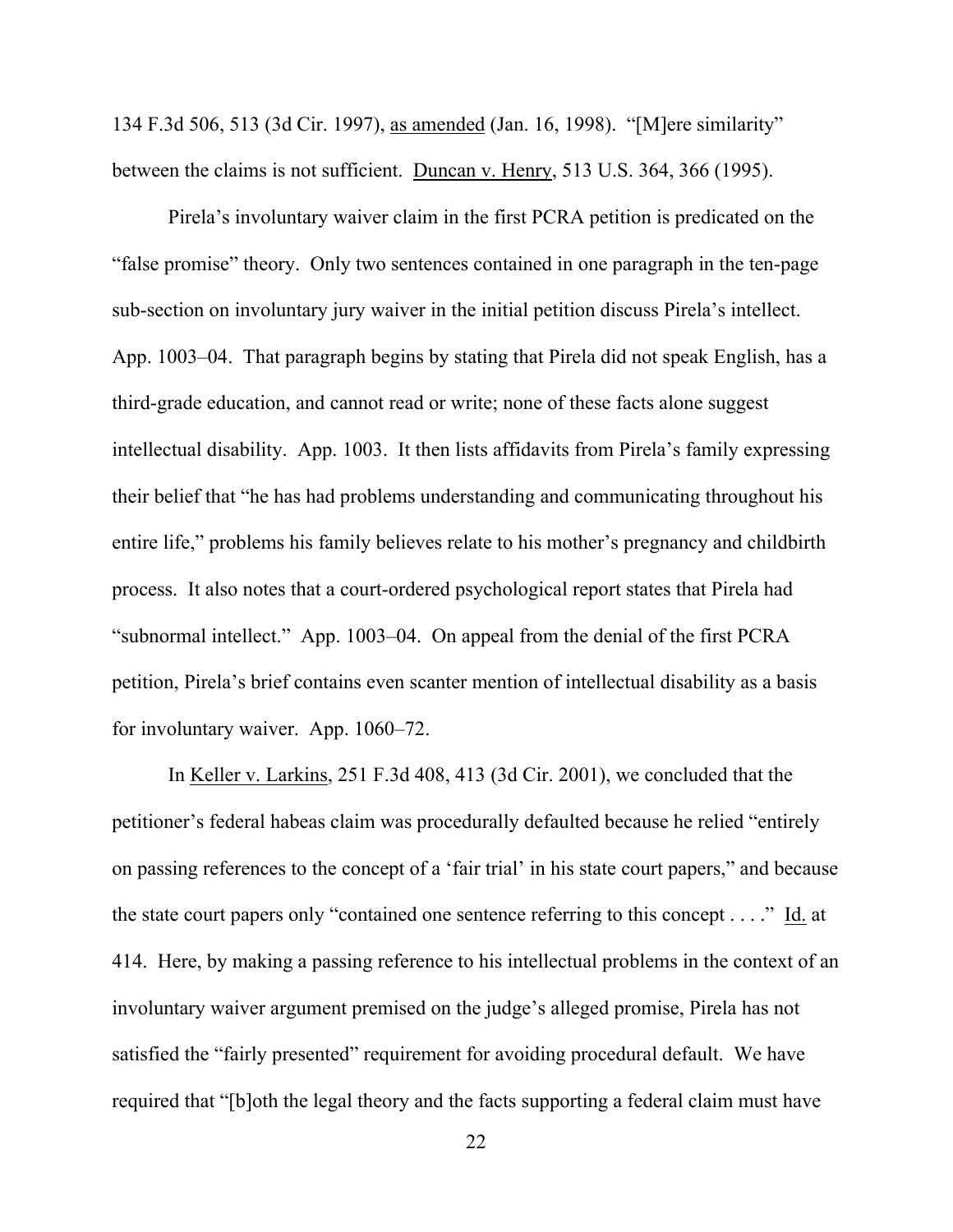been submitted to the state courts." Lesko v. Owens, 881 F.2d 44, 50 (3d Cir. 1989). While Pirela had presented some facts that could theoretically support a finding of intellectual disability, he did not present an independent legal theory based on those facts. In short, he did not argue that his waiver of the guilt-phase jury was the result of his intellectual disabilities.<sup>12</sup>

Moreover, although Pirela's first PCRA petition used evidence of intellectual disability to support an ineffective assistance of counsel claim, our precedents state that it is not sufficient. We have noted that "mere similarity of claims is insufficient to exhaust" state remedies and the claim in state court must have "factual and legal substance" that puts the other party "on notice that a federal claim is being asserted." Keller, 251 F.3d at 413 (internal citations and quotation marks omitted). "It is not sufficient that all the facts necessary to support the federal claim" of involuntary waiver based on intellectual disability "were before the state courts" in the context of an ineffective assistance of counsel claim. Id. (citing Anderson v. Harless, 459 U.S. 4, 6 (1982)).

<sup>&</sup>lt;sup>12</sup> In reviewing the first PCRA petition, the Pennsylvania Supreme Court noted that the jury waiver argument was previously litigated on direct appeal, and that in the alternative, "it has been waived." Pirela II, 726 A.2d at 1032. Thus, even if Pirela did raise a proper "new" argument regarding intellectual disability as a basis for involuntary waiver in his first PCRA petition, the Pennsylvania Supreme Court's statement that any such argument was waived bars us from reaching the merits today. As long as the Pennsylvania Supreme Court's ruling as to waiver is adequate and based on state law grounds that are independent of the federal question, our court will not review it. Szuchon, 273 F.3d at 325; see also Reynolds v. Ellingsworth, 843 F.2d 712, 717 (3d Cir. 1988). Because the Pennsylvania Supreme Court determined based on adequate and independent state procedural rules that Pirela had waived the issue by failing to present it in his direct appeal, see Pa. R.A.P. 302; Commonwealth v. Bond, 819 A.2d 33, 39 (Pa. 2002), the issue is procedurally defaulted at the federal habeas stage.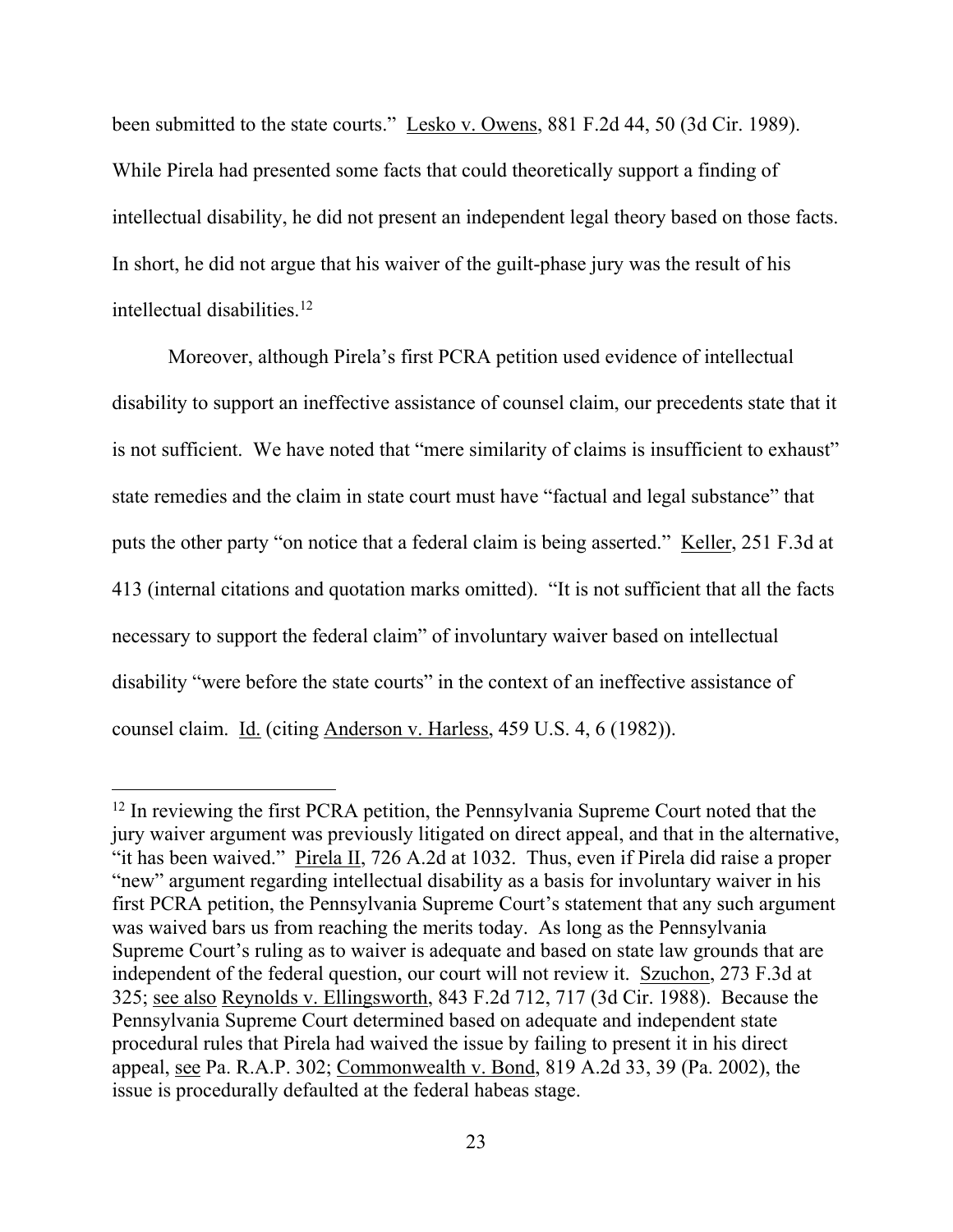Pirela finally argues that any default is excused because the PCRA court had, in 1993, denied discovery and expert funding requests for exploration of his mental competence. App. 447–51. This argument is unpersuasive. While additional expert analysis would likely have bolstered a properly presented argument for involuntary waiver based on mental disability, the lack of such additional analysis did not prejudice Pirela as to his default on the issue. See McCandless v. Vaughn, 172 F.3d 255, 260 (3d Cir. 1999) ("[F]ederal courts may not consider the merits of [procedurally defaulted] claims unless the applicant establishes 'cause and prejudice' or a 'fundamental miscarriage of justice' to excuse his or her default." (quoting Coleman v. Thompson, 501 U.S. 722, 750 (1991)). In the very same PCRA petition, filed in 1992 before the motion for discovery and expert funding, Pirela cited to existing evidence regarding his intellectual disabilities in connection with his ineffective assistance claim, but failed to do so with respect to his involuntary waiver claim. Thus, the failure to link up evidence of his intellectual disabilities with his claim of involuntary waiver was not caused by lack of discovery and expert analysis.<sup>13</sup> Therefore, we will affirm the District Court's determination that the involuntary waiver claim based on intellectual disability was procedurally defaulted.

<sup>&</sup>lt;sup>13</sup> Nor can Pirela argue for an exception to the procedural default based on "miscarriage" of justice." Hubbard v. Pinchak, 378 F.3d 333, 338 (3d Cir. 2004). To present such a claim based on miscarriage of justice, a defendant must demonstrate that any "constitutional violation has probably resulted in the conviction of one who is actually innocent." Schlup v. Delo, 513 U.S. 298, 321 (1995) (quoting Murray v. Carrier, 477 U.S. 478, 496 (1986)). He has not done so.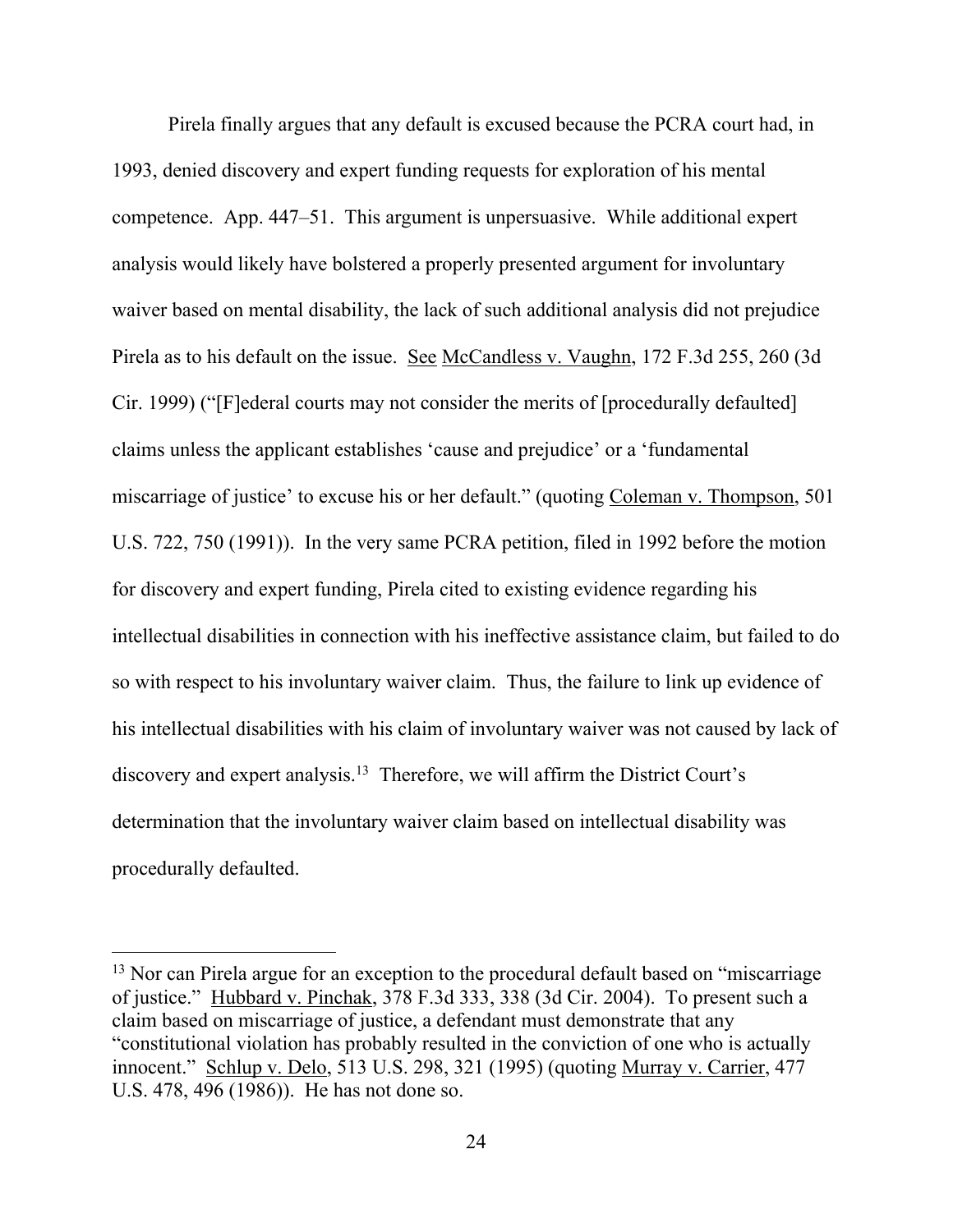Pirela advances a separate claim in the alternative in his petition: if we were to affirm the District Court's determination that the trial judge's statement regarding the death penalty was not a promise predicated on Pirela's waiver of the guilt-phase jury, then Pirela's trial counsel necessarily was ineffective in advising Pirela that the judge made such a promise.

We review ineffective assistance of counsel claims based on the test set forth in Strickland v. Washington, 466 U.S. 668, 688 (1984), which has two requirements: "counsel's representation fell below an objective standard of reasonableness," id. at 688, and that but for the deficient representation, it was reasonably probable that "the result of the proceeding would have been different," id. at 694. Here, Pirela argues that he suffered prejudice because he would have prepared for a different case — for example, second degree murder instead of first — had he known that the death penalty was a possibility. However, a Strickland claim requires "reasonable probability," defined as "probability sufficient to undermine confidence in the outcome. That requires a 'substantial,' not just 'conceivable,' likelihood of a different result." Gov't of Virgin Islands v. Vanterpool, 767 F.3d 157, 165 (3d Cir. 2014).

There is no evidence supporting a reasonable probability that Pirela would not have been convicted of first degree murder had his counsel pursued an undefined, different strategy at trial. While Pirela suggests that his counsel may not have called him to testify, there is no record evidence that Pirela's testimony was what led to the firstdegree murder conviction. To succeed on a Strickland claim, a defendant must do more

B.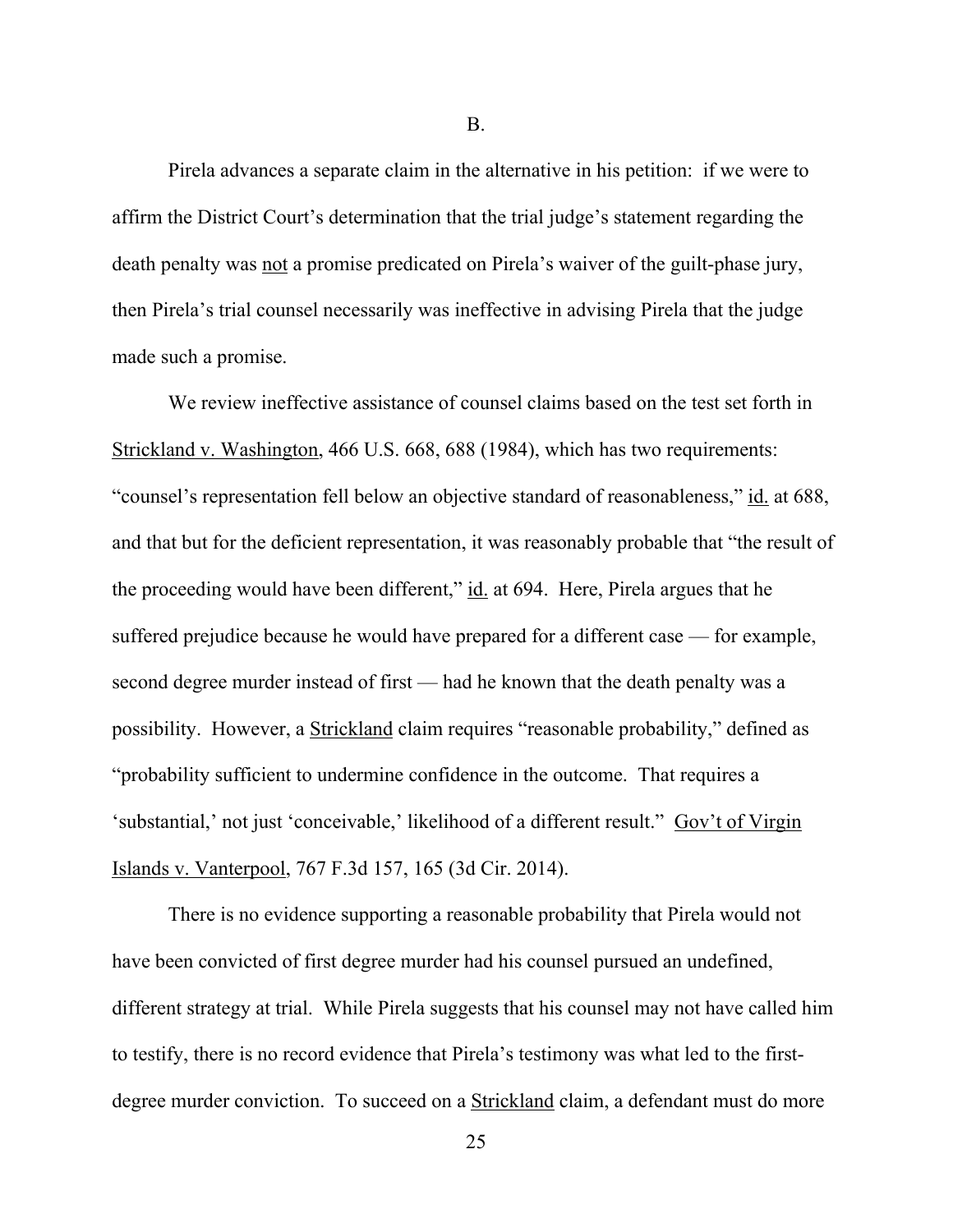than speculate as to a more favorable outcome. Moreover, even if Pirela had been convicted of second degree murder instead, there would be no prejudice because under Pennsylvania law, second degree murder carries a mandatory life imprisonment sentence, which Pirela is now serving. 18 Pa. Cons. Stat. § 1102(b). See also Rainey v. Varner, 603 F.3d 189, 202 (3d Cir. 2010) (rejecting an ineffective assistance of counsel claim because even if the defendant was "retried and convicted of second degree murder, he would have received the same sentence"). Because Pirela has not demonstrated prejudice, we need not review the first prong of the Strickland test regarding whether his counsel's representation fell below an objective level of reasonableness.

Pirela also asserts that even if he has not suffered prejudice, he is nonetheless entitled to relief because of an exception for cases where there is "structural error," which are not subject to harmless error analysis. In doing so, Pirela cites to an Eighth Circuit decision, McGurk v. Stenberg, 163 F.3d 470 (8th Cir. 1998), in which trial counsel (and the court) failed to inform the defendant that he had the right to a trial by jury and the defendant was convicted in a bench trial. There, the court held that "the denial of a jury trial is a structural error subject to automatic reversal." Id. at 474. The analysis in McGurk follows that of Arizona v. Fulminante, 499 U.S. 279, 310 (1991), in which the Supreme Court held that while trial errors are subject to harmless error analysis, some constitutional deprivations are "structural defect[s] affecting the framework within which the trial proceeds, rather than simply [] error[s] in the trial process itself." The Fulminante Court noted examples of the right to self-representation at trial, the right to a public trial, and the right against unlawful racial exclusion of grand jury members. It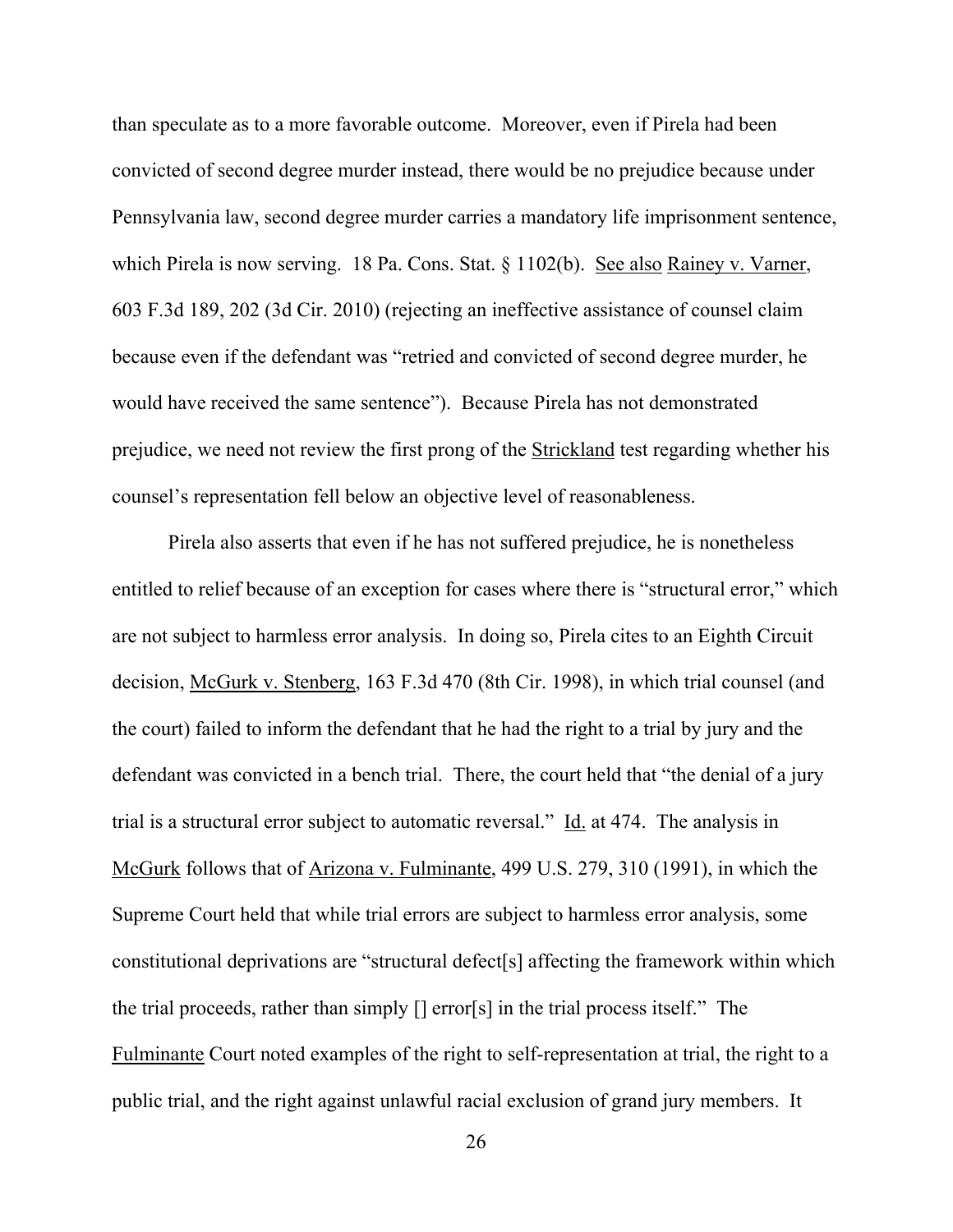added, "Without these basic protections, a criminal trial cannot reliably serve its function as a vehicle for determination of guilt or innocence, and no criminal punishment may be regarded as fundamentally fair." Id. (quoting Rose v. Clark, 478 U.S. 570, 578 (1986)); see also Neder v. United States, 527 U.S. 1, 8 (1999) ("If the defendant had counsel and was tried by an impartial adjudicator, there is a strong presumption that any other constitutional errors that may have occurred are subject to harmless-error analysis." (internal alterations and citations omitted)).

Pirela argues that the circumstances of his conviction are similarly based on structural error. We disagree, and conclude that the District Court did not err in determining that Pirela's decision to waive his jury trial right during the guilt phase was not dependent on his counsel's advice based on the judge's statement. While a situation like that of the defendant in McGurk suggests that a fundamental right affecting the integrity of the trial proceedings had been abrogated, there is no record evidence suggesting that Pirela's trial counsel's characterization of the trial judge's remarks did the same for Pirela in this case. As discussed above, there is no record evidence that Pirela's decision to waive a jury at the guilt phase of his trial was impacted by the trial judge's statement, or his attorney's construction of it. Prior to the judge's statement, Pirela had already decided that a non-jury trial was his preference, as indicated by the hearing transcript where the judge confirmed this preference in Pirela's presence and the fact that trial was slated to begin as a bench trial one business day later.

Furthermore, the judge apprised Pirela of the right to a jury in great depth during the waiver colloquy before trial began (and after her statement). While Pirela initially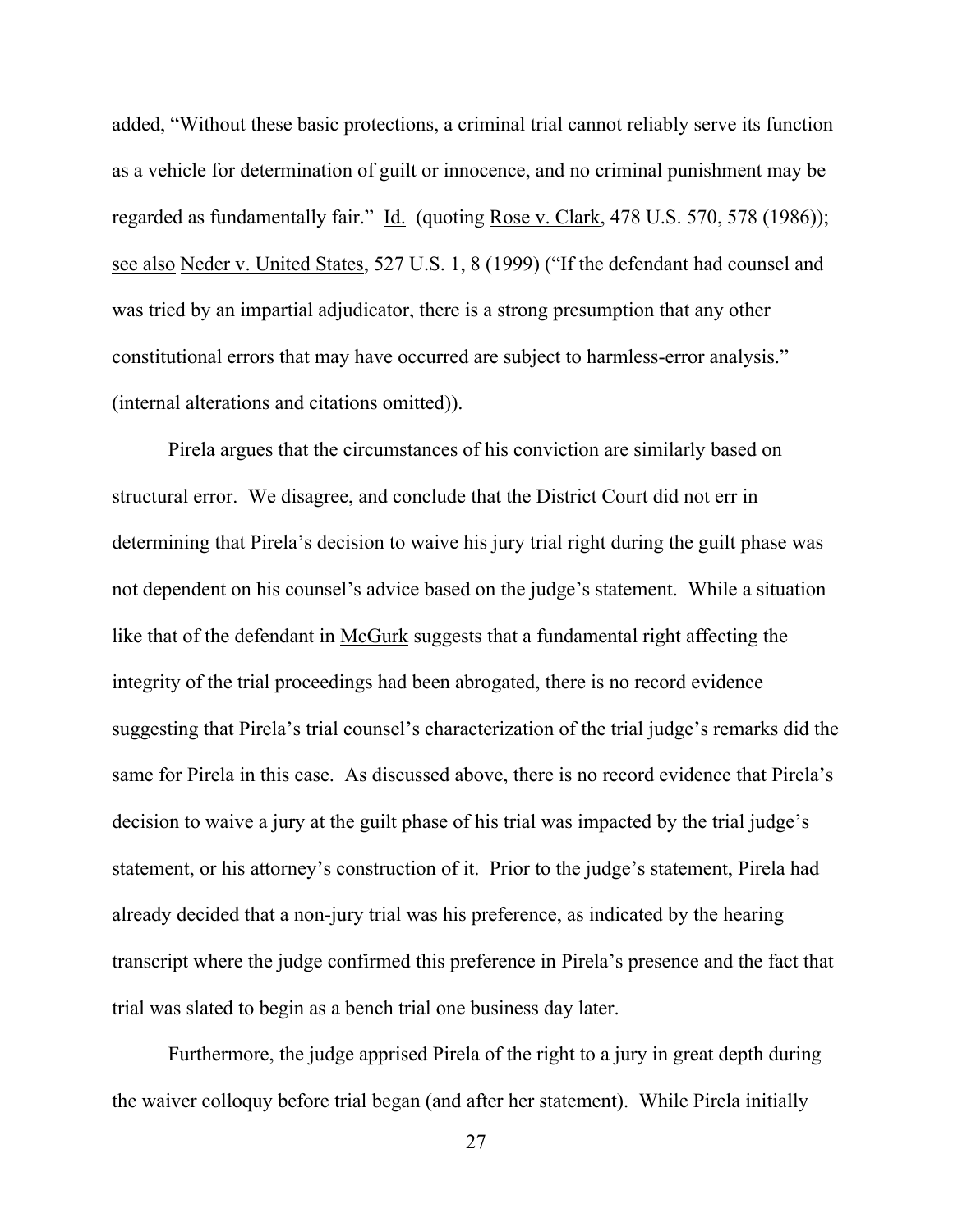asked the judge to explain the right to a jury trial, once the judge began to explain the concept of a twelve-person jury, Pirela interjected, "Oh yes, yes." App. 234-35. The judge nevertheless continued with the full explanation of the jury right and the voir dire process, as well as the procedure should Pirela waive the jury and proceeded to a bench trial. Pirela then unequivocally stated that he understood these issues, orally stated his desire to waive a jury trial, and signed a written jury waiver.<sup>14</sup> App. 238–39, 452.

This situation is very different from one in which a defendant had never been apprised of the concept of the right to a jury trial and had no basis for understanding it. Here, Pirela indicated that he understood that such a right existed and that he could choose to forgo it. Even if Pirela could prove that he relied on his counsel's advice, there is also nothing in the record suggesting that Pirela would have changed his mind and opted for a jury trial if his attorney did not advise him of the so-called "promise" by the judge to not impose the death penalty. See Vickers v. Superintendent Graterford SCI, 858 F.3d 841, 857 (3d Cir. 2017) ("[W]here a defendant claims ineffective assistance based on a pre-trial process that caused him to forfeit a constitutional right, the proper prejudice inquiry is whether the defendant can demonstrate a reasonable probability that, but for counsel's ineffectiveness, he would have opted to exercise that right.").

<sup>&</sup>lt;sup>14</sup> Moreover, Pirela had also already participated in two previous jury trials (also for murder charges), which suggests that he had an understanding of his jury trial entitlement before he decided to waive it.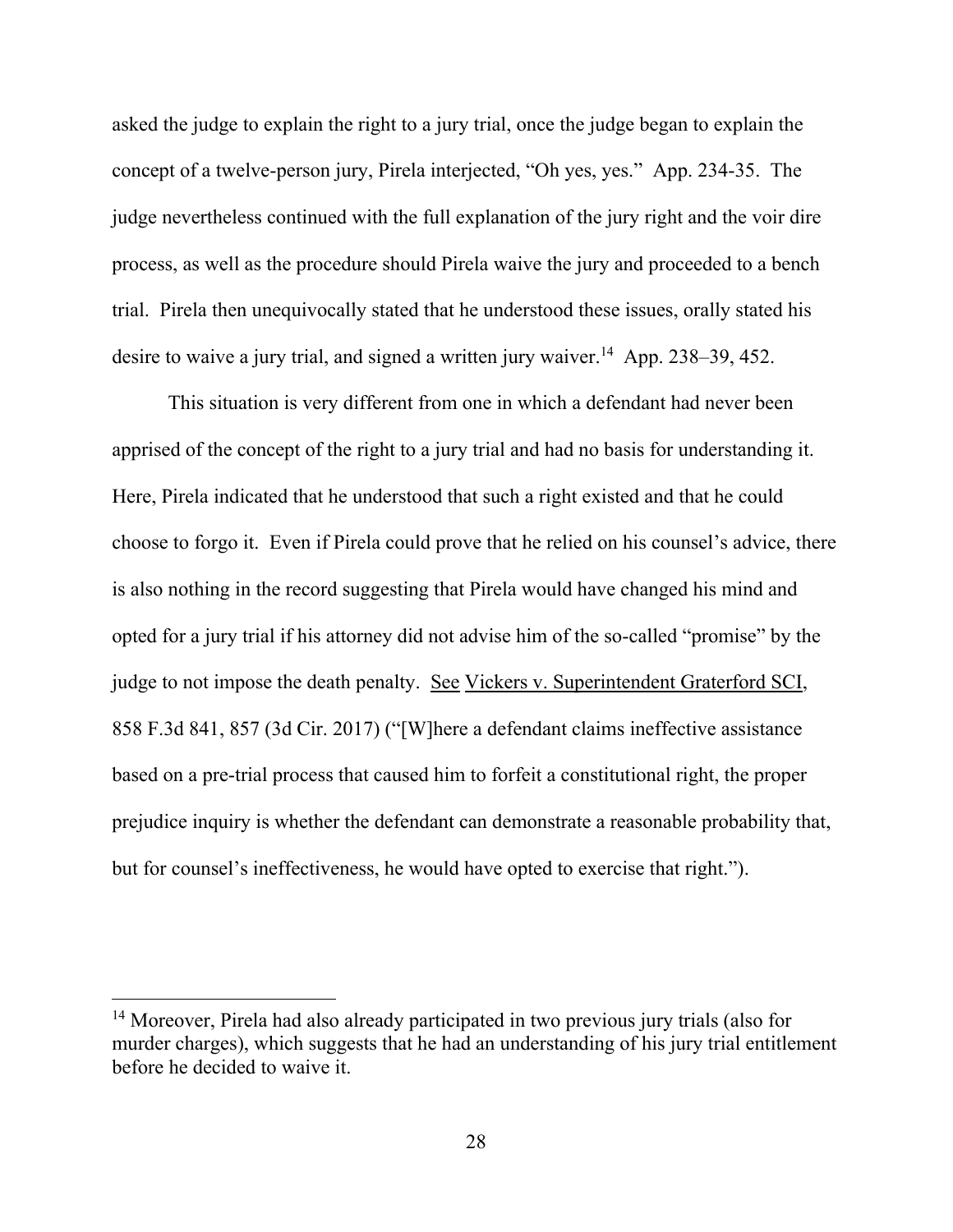Pirela's reliance on McGurk, therefore, is misplaced. Any purported mistake by his trial counsel did not create structural error because Pirela understood his rights to a jury trial and chose to waive it. This case does not fit under the "narrow holding." McGurk, 163 F.3d at 475, n.5.<sup>15</sup> Because Pirela has not satisfied the Strickland test and because he has failed to demonstrate structural error,<sup>16</sup> we agree with the District Court and conclude that Pirela's ineffective assistance of counsel claim was properly denied.

IV.

For the reasons stated above, we will affirm the judgment of the District Court.

<sup>&</sup>lt;sup>15</sup> Pirela also appears to suggest a second line of structural-error analysis, that the judge was not acting "reliably and impartially." Pirela Br. 45. There is nothing in the record to suggest such a claim. Indeed, his ineffective assistance of counsel claim is based on his attorney's misinterpretation of the judge's remarks as a promise regarding the guilt phase of his trial.

<sup>&</sup>lt;sup>16</sup> Moreover, even if we were to accept Pirela's argument that his counsel's ineffective assistance led to structural error, he nevertheless would not have met his burden of proof. In its recent decision Weaver v. Massachusetts, 137 S. Ct. 1899 (2017), the Supreme Court held that "[a]n error can count as structural even if the error does not lead to fundamental unfairness in every case," id. at 1908, and, in the context of an ineffective assistance claim in a habeas petition, may not lead to relief for the petitioner absent a showing of prejudice, id. at 1910. Under Weaver, even if Pirela's counsel's conduct led to structural error, that term "carries with it no talismanic significance" because Pirela cannot show either a reasonable probability of a different outcome in his case, or that the error was "so serious as to render his . . . trial fundamentally unfair." Id. at 1911.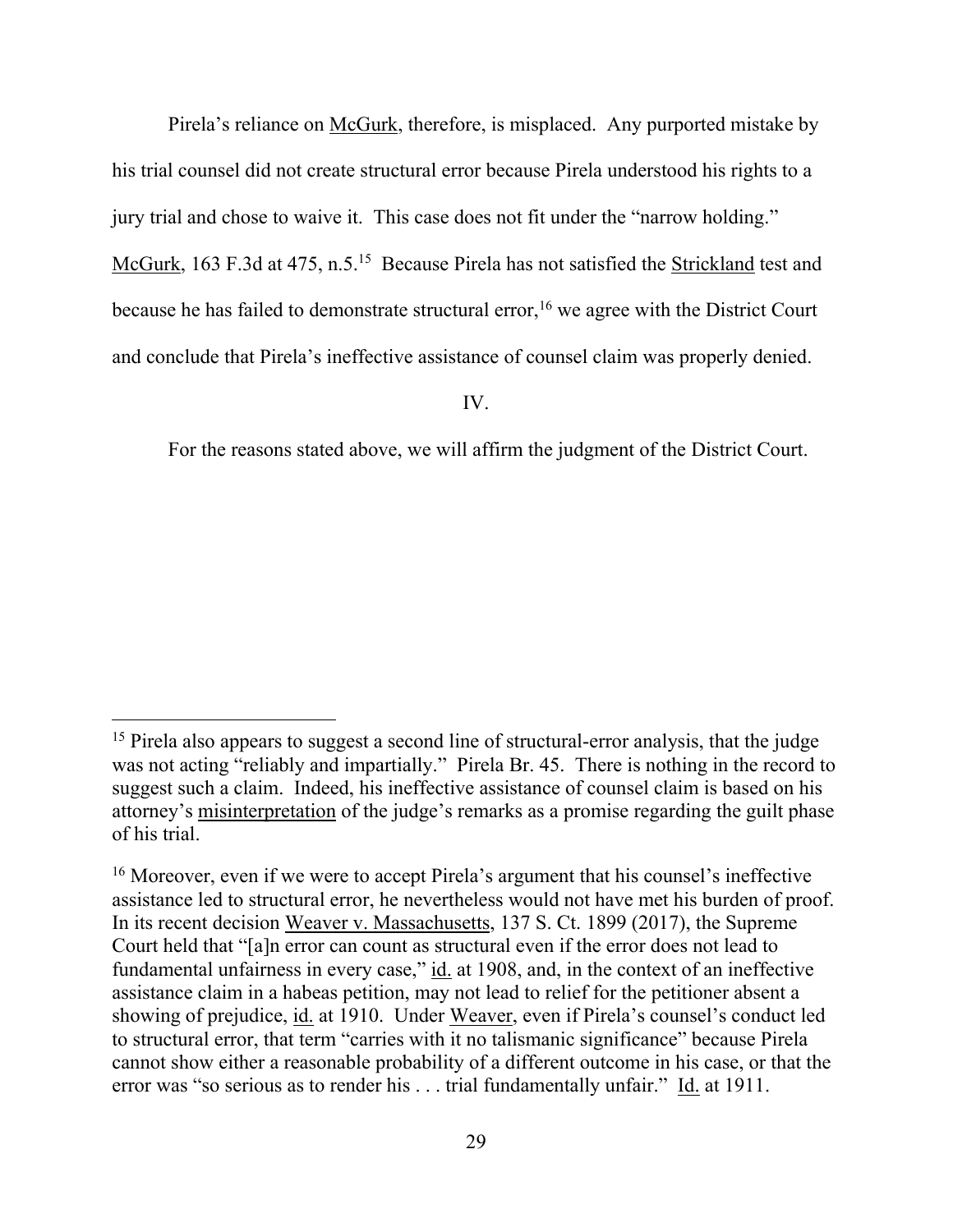RESTREPO, *Circuit Judge*, dissenting in part and concurring in the judgment in part.

In Simon Pirela's 1983 capital murder case, a Philadelphia trial judge promised Pirela that if he waived his right to a jury trial, she would not impose the death penalty. Pirela agreed. The trial judge convicted Pirela, broke her promise and sentenced him to death.

Pirela was later resentenced to life imprisonment under *Atkins v. Virginia*, 536 U.S. 304 (2002), which held that it is cruel and unusual punishment to sentence an intellectually disabled person to death. Pirela now challenges his conviction in habeas corpus proceedings under 28 U.S.C. § 2254. Pirela alleges that the trial judge induced him to waive his right to a jury trial, in violation of the Sixth and Fourteenth Amendments of the United States Constitution. Because I believe that Pirela is entitled to an evidentiary hearing on this claim, I respectfully dissent. 1

**I**

Pirela's jury trial waiver claim arises from a pretrial hearing in his capital murder case in the Philadelphia Court of Common Pleas. At this hearing, Pirela's defense counsel tried to elicit a concession, either from the trial judge or from the Commonwealth, that Pirela was not subject to the death penalty because he would be tried as a conspirator only. The following exchange then took place between the trial judge and defense counsel:

> The Court: How can I rule on that? I haven't heard any evidence and I don't see how Mr. Byrd [the assistant district

<sup>&</sup>lt;sup>1</sup> I concur in the judgment of the majority denying Pirela's ineffective assistance of counsel claim.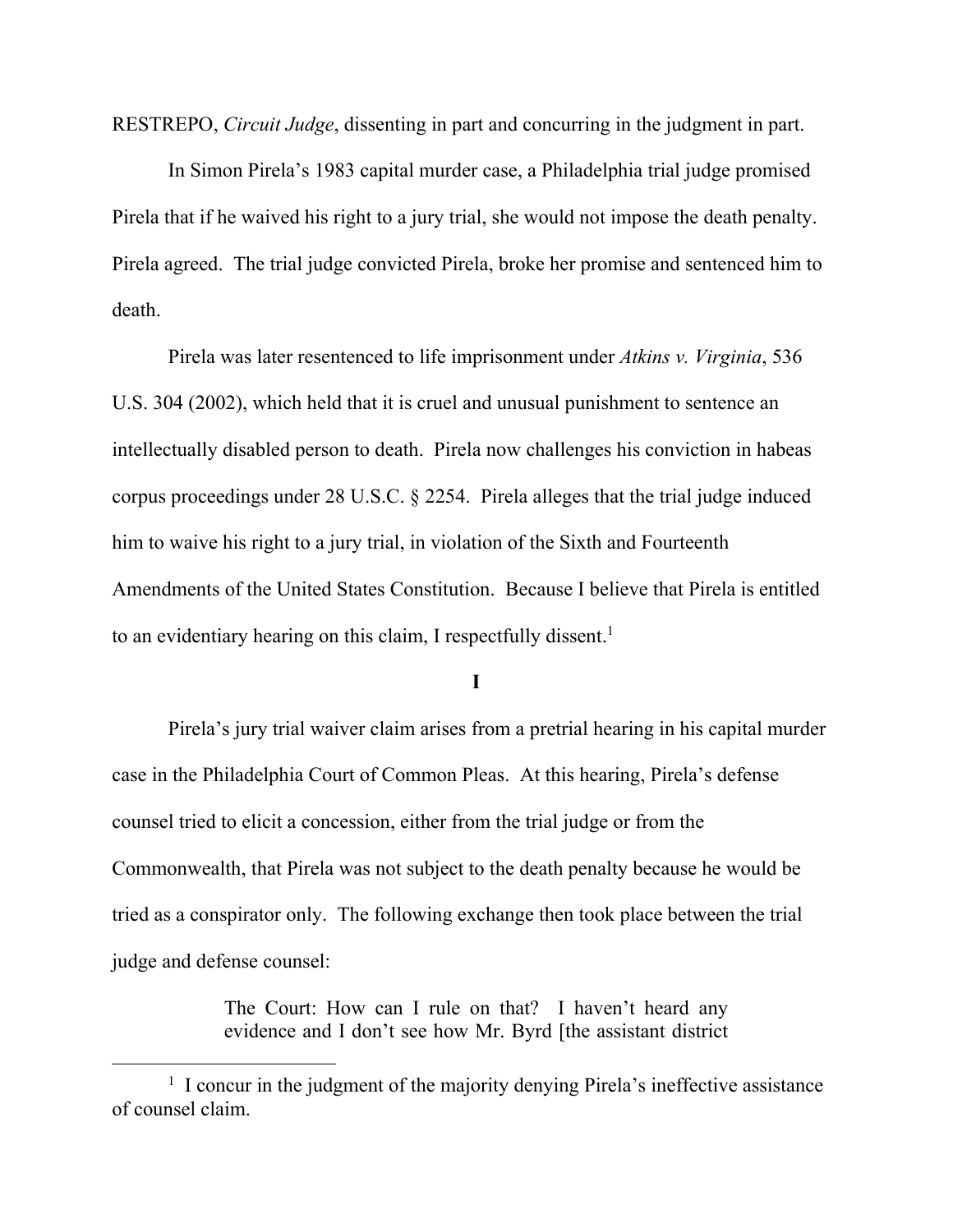attorney] can make a representation. The witnesses may get up from there and say something different than what he thinks they are going to say.  $\dots$ 

Defense Counsel: . . . The important thing about it is this: He's not subject to the death penalty if he is not deemed to be the doer, or the actor of the murder, or the aggravating circumstances.

*The Court: Why are you arguing all this? Didn't you say it was going to be a waiver [a non-jury trial]?*

Defense Counsel: That's correct.

*The Court: He's not subject to the death penalty as long as he has me for a Judge.* 

App. 219-20 (emphasis added).

 $\overline{a}$ 

Pirela waived his right to a jury trial three days later. <sup>2</sup> Pirela completed an oral, guilt-phase waiver colloquy, which included no mention of the trial judge's promise that she would not sentence him to death. Nor did the guilt-phase waiver colloquy advise Pirela that he could still be sentenced to death after a non-jury trial. The trial judge did ask Pirela generally, "Has anyone promised you anything to get you to waive a trial by jury," to which Pirela answered "No." App. 238.

Pirela proceeded to a non-jury trial before the trial judge, who convicted Pirela. She sentenced him to death. As the majority describes in greater detail, Pirela subsequently filed a direct appeal and a first petition for collateral relief under what is now entitled the Post-Conviction Relief Act (PCRA). In his first PCRA petition, Pirela

<sup>&</sup>lt;sup>2</sup> The trial judge made her promise on a Friday, and Pirela waived his right to a jury trial on the following Monday.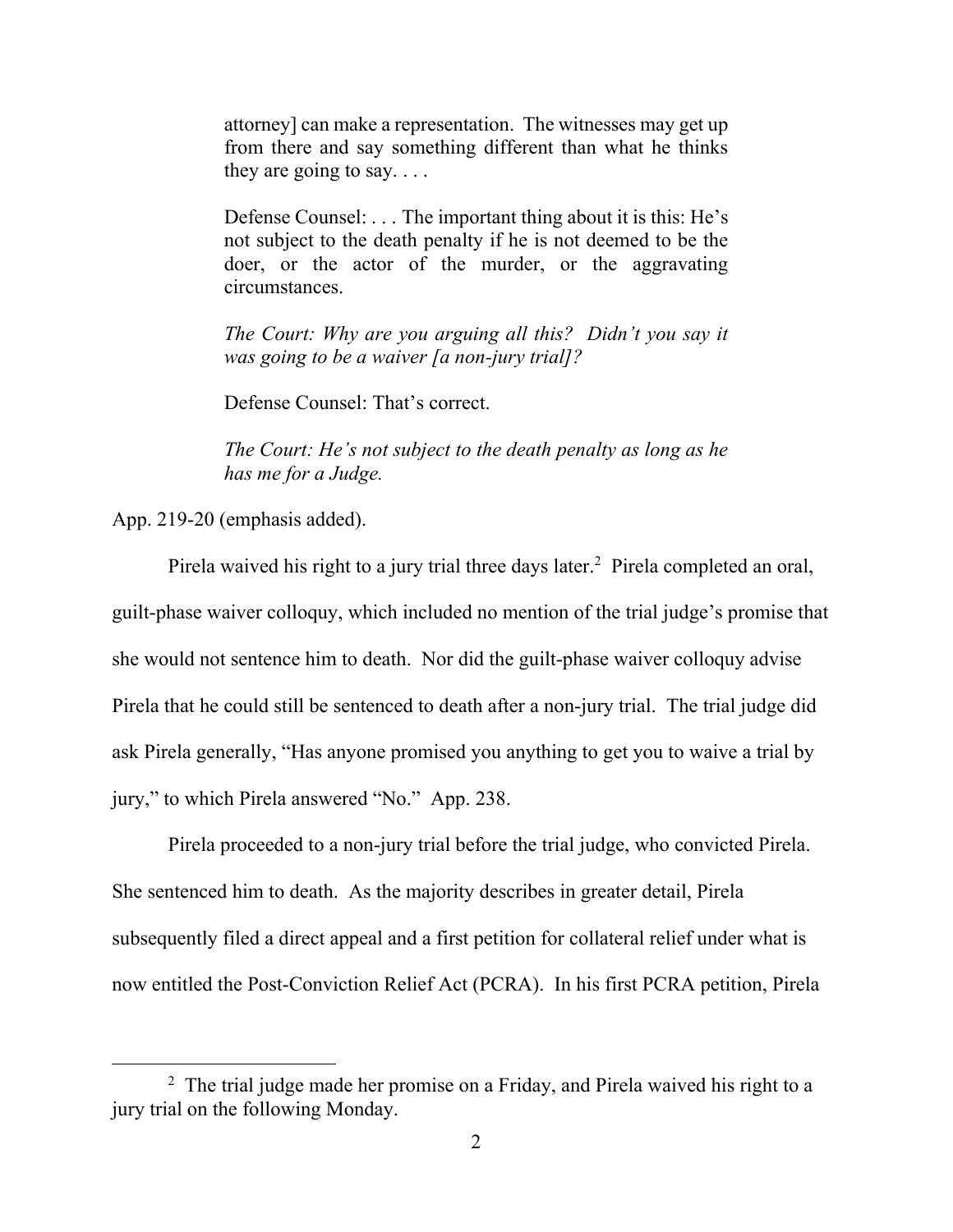alleged that his guilt-phase jury trial waiver was induced by the trial judge's promise not to sentence him to death.

In support of his first PCRA, Pirela submitted affidavits. The affidavits of Pirela and defense counsel both stated that the trial judge's promise induced Pirela to waive his right to a jury trial. Pirela also argued, in the same jury trial waiver claim, that he was particularly susceptible to the trial judge's misrepresentation because of his mental impairments, which prevented him from understanding "the nature of the fundamental right he was waiving." App. 1002. Pirela provided records establishing that he has a third grade education, is a non-English speaker, is illiterate in his own language, Spanish, has had lifelong problems with understanding, communication and memory, and, according to a doctor, has a "subnormal intellect." App. 346.

Pirela requested an evidentiary hearing in his first PCRA, which the trial court denied. 3 The trial court denied relief, and the Pennsylvania Supreme Court affirmed. *Commonwealth v. Pirela (Pirela II)*, 726 A.2d 1026, 1031-32 (Pa. 1999).

Pirela later filed a second PCRA petition challenging his death sentence under *Atkins v. Virginia*. In 2004, the trial court vacated Pirela's death sentence after finding that Pirela is intellectually disabled. The Pennsylvania Supreme Court affirmed. *Commonwealth v. Pirela*, 929 A.2d 629 (Pa. 2007) (per curiam).<sup>4</sup>

<sup>&</sup>lt;sup>3</sup> The trial court held an evidentiary hearing only "to preserve the testimony of [Pirela]'s aged mother." App. 442. The trial court denied an evidentiary hearing in all other respects.

<sup>&</sup>lt;sup>4</sup> In a hearing on Pirela's second PCRA, a radiologist and expert in brain pathology provided testimony that Pirela has "significant organic brain damage . . . consistent with a diagnosis of mental retardation." App. 4612. A neuropsychologist who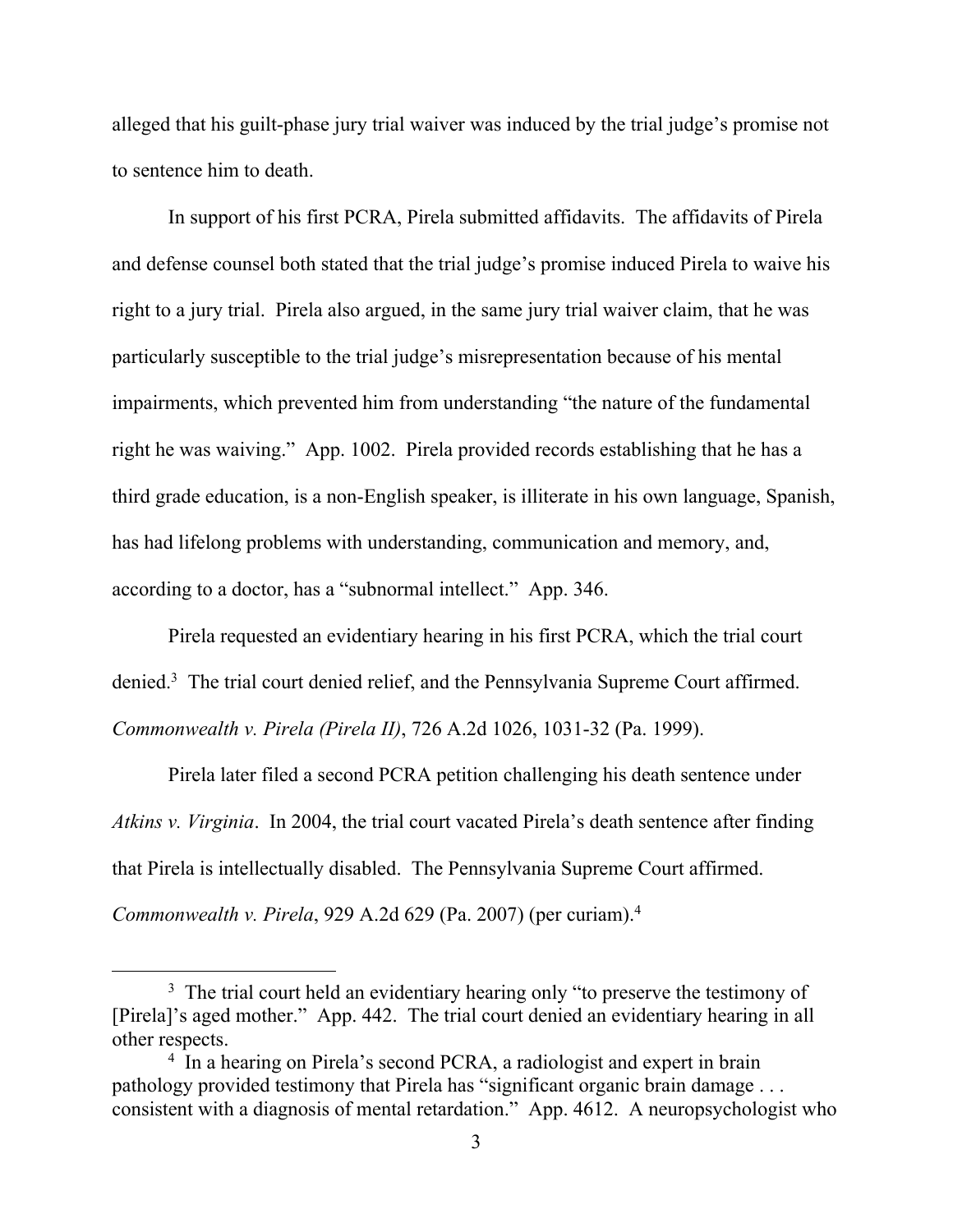Presently before this court is Pirela's habeas corpus petition.<sup>5</sup> Pirela again asserts that the trial judge induced him to waive a jury trial by promising not to sentence him to death. In support of this claim, Pirela argues that he was particularly susceptible to the trial judge's promise because he is severely mentally impaired, illiterate and a non-English speaker. To clarify, Pirela raises these arguments as a single claim.

It is the majority that divides Pirela's claim in two. It considers separately: (i) whether the trial judge's promise induced Pirela to waive a jury trial and (ii) whether Pirela's mental impairments rendered him incapable of a knowing and voluntary waiver. But Pirela refers to his mental impairments to support the claim that his jury trial waiver was induced. I believe the majority's approach does Pirela a disservice. It carves out Pirela's mental impairments as a supposed second claim, and thereby sets these facts aside. This makes it easier for the majority to reject Pirela's claim that his waiver was induced, but it is not how Pirela pled his case.

Pirela requests an evidentiary hearing on his habeas corpus petition and argues that the trial court improperly denied a hearing on his first PCRA. The District Court denied Pirela's request for an evidentiary hearing, and denied relief. This Court granted a

tested Pirela in Spanish, "placed Pirela's IQ at 57" and his academic ability "in the kindergarten to first grade level." App. 4611-12. Lay witnesses further testified that Pirela was born with the umbilical cord wrapped around his neck; suffered numerous serious falls as a child; was in special education classes; and could never understand simple instructions.

<sup>&</sup>lt;sup>5</sup> Pirela originally filed his habeas corpus petition in 1990; it was placed in suspense in 1992 while Pirela exhausted his state court remedies.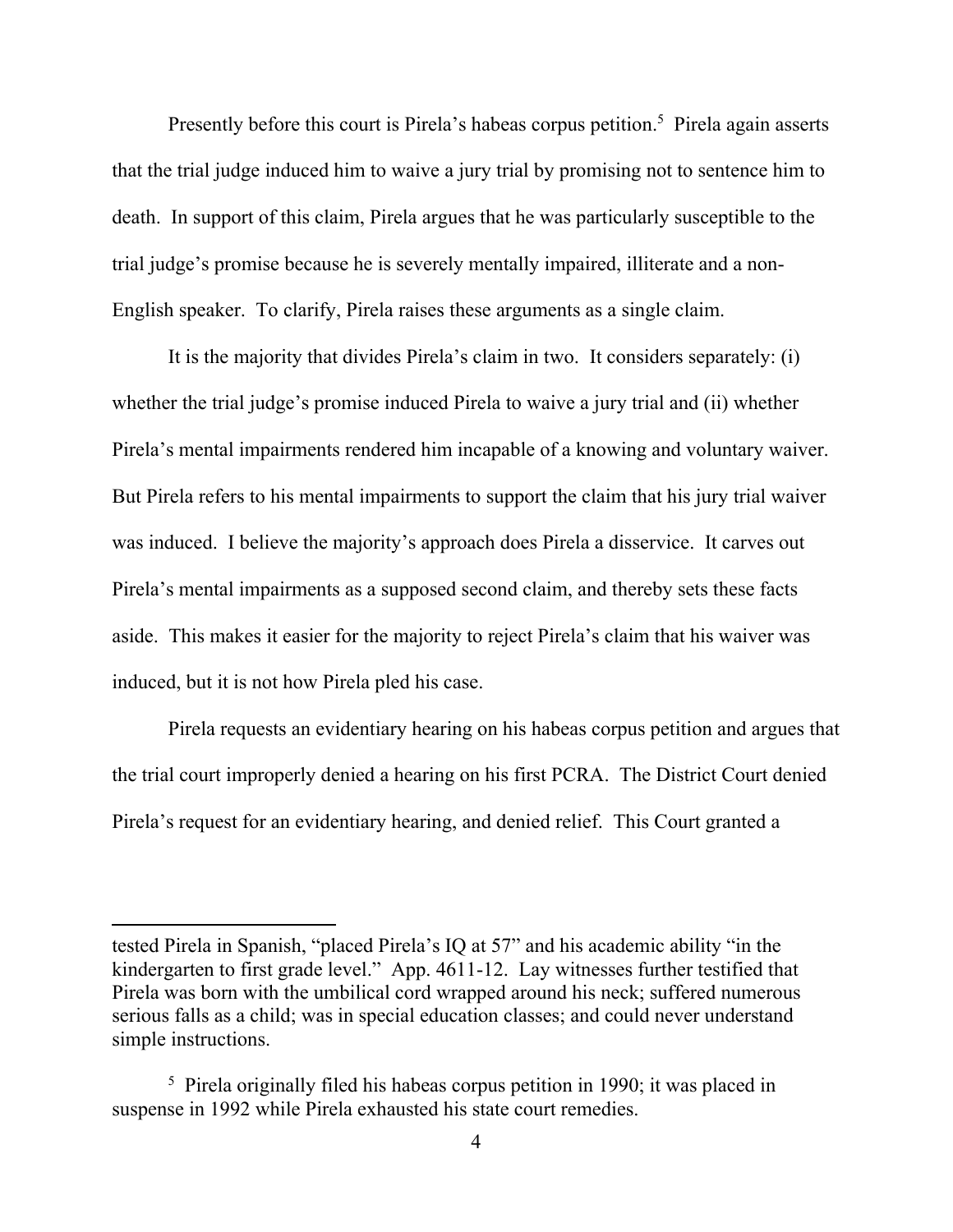certificate of appealability because "[j]urists of reason would debate the correctness of the District Court's conclusion." App. 93.

## **II**

Pre-AEDPA habeas corpus review involves, in relevant part, two related but distinct questions. First, we ask whether a habeas petitioner is entitled to an evidentiary hearing in federal court. Second, we ask whether the federal court is bound by state court fact-findings under 28 U.S.C. § 2254(d) (1966). As a leading treatise explains, a court should approach these questions "sequential[ly]." 1-20 Randy Hertz & James S. Liebman, *Federal Habeas Corpus Practice and Procedure* § 20.2(d) (7th ed. 2016). Specifically, we should determine first, whether a defendant is entitled to an evidentiary hearing. Only then should we "reach<sup>[]</sup> the latter issue," whether a presumption of correctness applies under Section 2254(d), having considered "all the relevant evidence, including evidence that may have been adduced at a federal hearing." *Id.*

In Pirela's case, the District Court denied habeas corpus relief without an evidentiary hearing. Therefore, I approach this case by asking whether an evidentiary hearing is warranted in federal court. I follow this Court's standard, pre-AEDPA analysis, set forth in *Zettlemoyer v. Fulcomer*, 923 F.2d 284, 291 (3d Cir. 1991). "First, we must determine whether the petitioner has alleged facts that, if proved, would entitle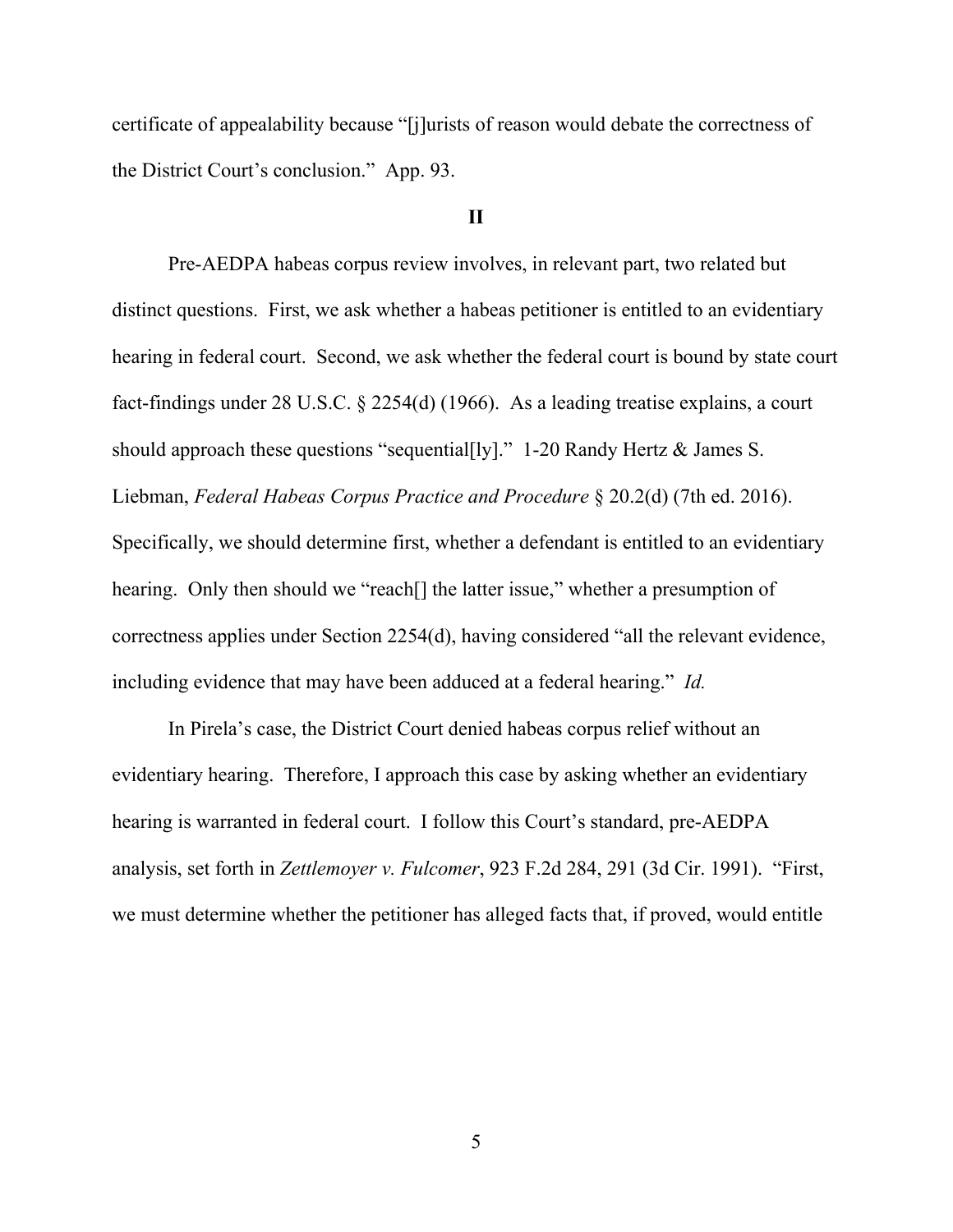him to relief. If so, we must then decide whether an evidentiary hearing is necessary to establish the truth of those allegations." *Id.* (citations omitted).<sup>6</sup>

The majority takes a different approach to Pirela's case. It focuses on whether the state court findings of fact are entitled to a presumption of correctness under 28 U.S.C. § 2254(d) (1966). I believe it is premature to make this determination. Pirela should first be given an opportunity to rebut the state court fact-findings at an evidentiary hearing. *See* 28 U.S.C. § 2254(d) (1966) (allocating to the petitioner the burden of rebutting state court factual determinations).<sup>7</sup>

#### **III**

In the first step of the *Zettlemoyer* analysis, I ask whether Pirela has alleged facts that, if proven, would entitle him to relief for the violation of his constitutional right to a jury trial. I believe he has.

#### **A**

<sup>6</sup> Because the District Court denied relief without an evidentiary hearing, the standard of review is plenary. *Richardson v. Pa. Bd. of Prob. & Parole*, 423 F.3d 282, 287 n.3 (3d Cir. 2005).

<sup>&</sup>lt;sup>7</sup> Even if I were to begin with Section 2254(d), I would hold that the state court findings of fact are not entitled to a presumption of correctness. There are eight enumerated exceptions to the presumption of correctness. 28 U.S.C. §§ 2254(d)(1-8) (1966); *see also Jefferson v. Upton*, 560 U.S. 284, 293 (2010) (per curiam). For the reasons below, I believe that the state court findings of fact are not entitled to a presumption of correctness under three subsections: where "the factfinding procedure employed by the State court was not adequate to afford a full and fair hearing"; where "the applicant did not receive a full, fair, and adequate hearing in the State court proceeding"; and where the "factual determination is not fairly supported by the record." 28 U.S.C. §§ 2254(d)(2), (6), (8) (1966).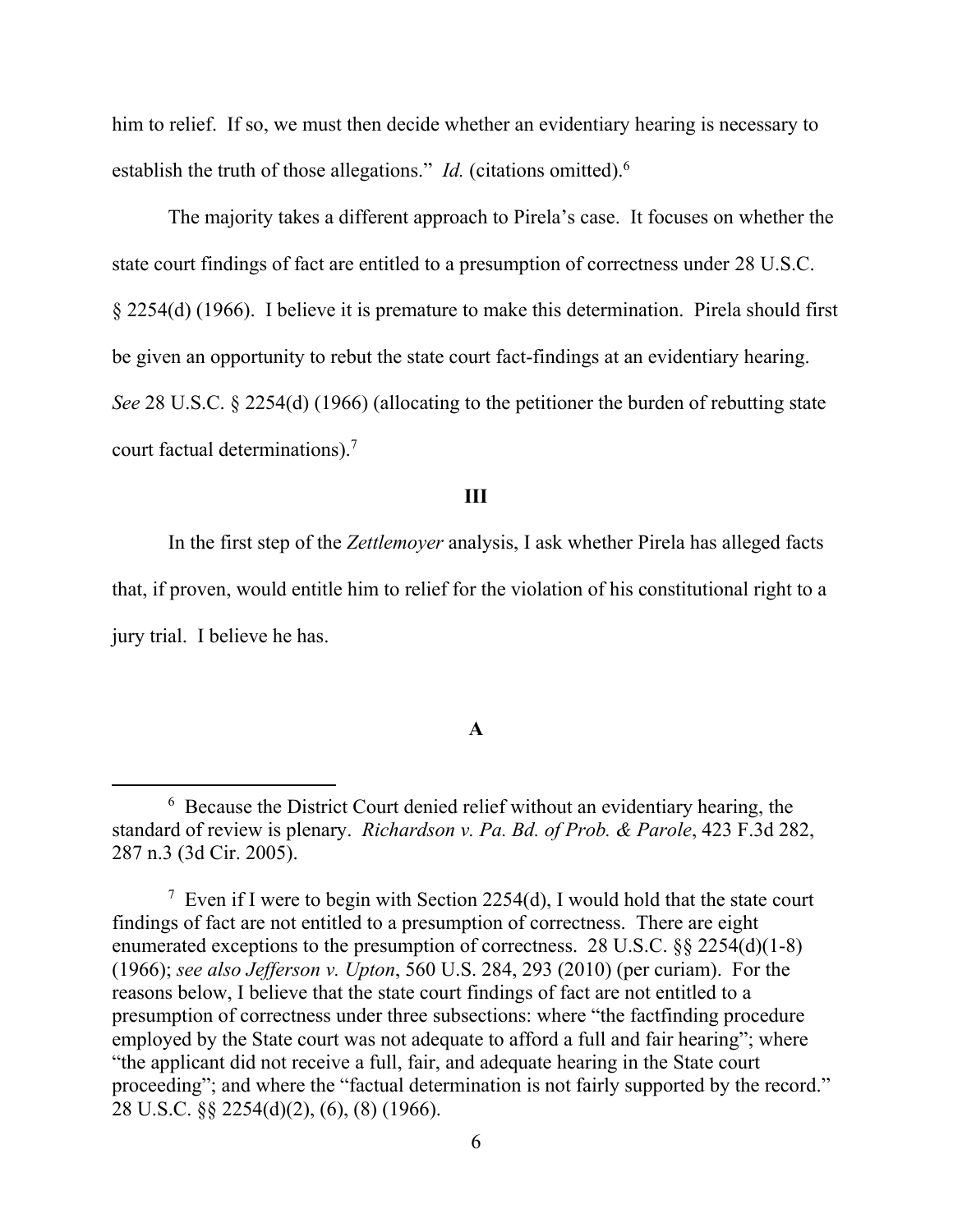The Sixth and Fourteenth Amendments of the United States Constitution guarantee the right to a jury trial. *Duncan v. Louisiana*, 391 U.S. 145 (1968). This "guarantee[] . . . reflect[s] a profound judgment about the way in which law should be enforced and justice administered." *Id.* at 155. "If the defendant prefer[s] the commonsense judgment of a jury to the more tutored but perhaps less sympathetic reaction of the single judge, he [is] to have it." *Id.* at 156. "The deprivation of that right, with consequences that are necessarily unquantifiable and indeterminate, unquestionably qualifies as 'structural error,'" not subject to harmless error analysis. *Sullivan v. Louisiana*, 508 U.S. 275, 281-82 (1993).

Although a defendant may waive the right to a jury trial, such a waiver is only valid if made knowingly, intentionally and voluntarily. *Adams v. United States ex rel. McCann*, 317 U.S. 269, 277-78 (1942); *see also Johnson v. Zerbst*, 304 U.S. 458, 464 (1938) ("A waiver is ordinarily an intentional relinquishment or abandonment of a known right or privilege."). A waiver is invalid if "induced by threat[,] . . . misrepresentation (including unfulfilled or unfulfillable promises), or perhaps by promises that are by their nature improper." *Brady v. United States*, 397 U.S. 742, 755 (1970) (citation omitted). "[C]ases of disappointed but unfounded expectations must be carefully distinguished from those in which the defendant's expectations as to his sentence are predicated upon promises by the Government or statements from the court." *United States v. Crusco*, 536 F.2d 21, 24 (3d Cir. 1976) (citation omitted). "Where the record shows that 'circumstances as they existed at the time of the [jury trial waiver], judged by objective standards, reasonably justified his mistaken impression,' a defendant must be held to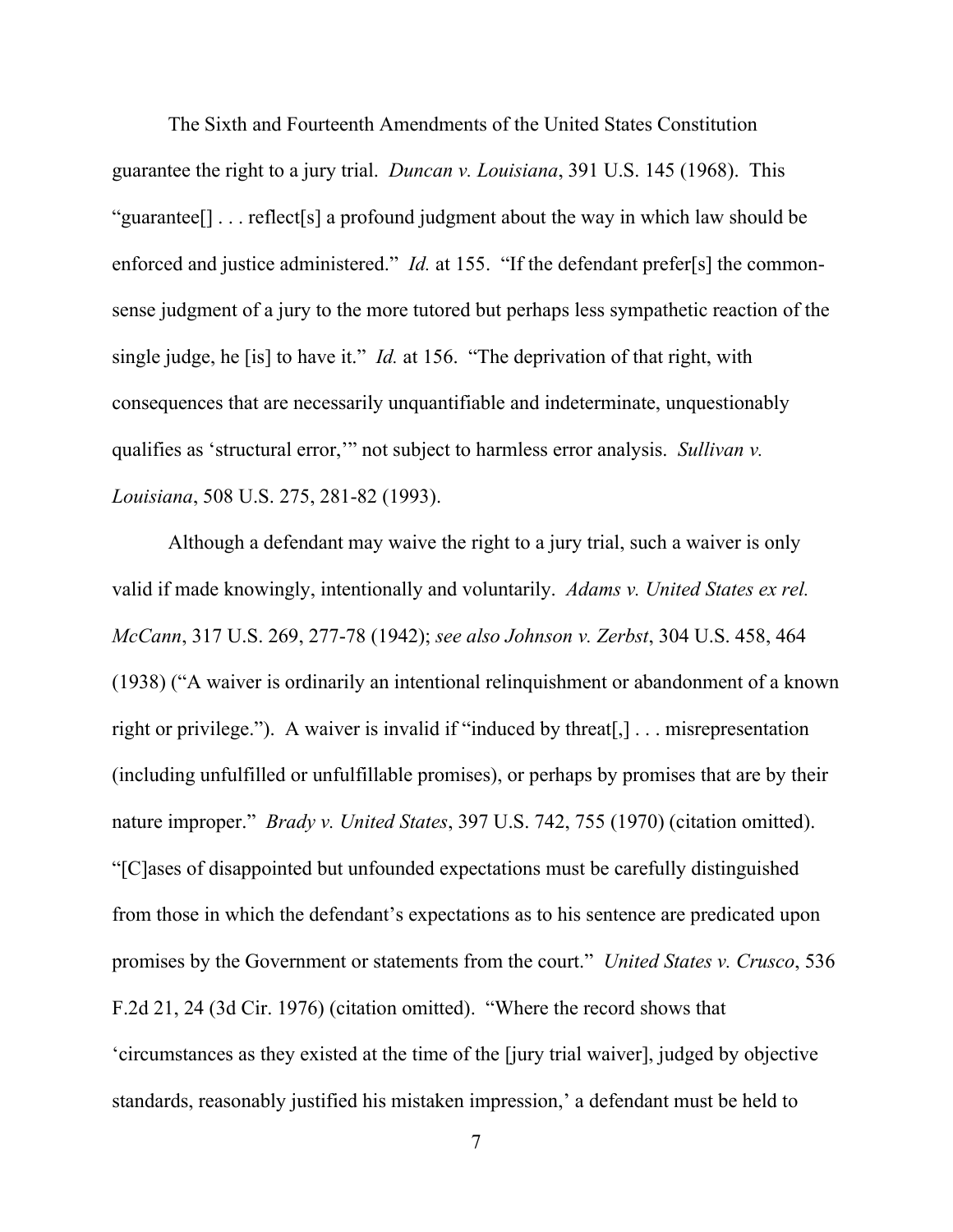have entered his [waiver] without full knowledge of the consequences and involuntarily." *Id.* (citation omitted).

A petitioner who claims that his jury trial waiver was invalid "faces a heavy burden" on habeas review. *Zilich v. Reid*, 36 F.3d 317, 320 (3d Cir. 1994). This is because there will ordinarily be an on-the-record waiver colloquy, which is a "formidable barrier" to relief. *Blackledge v. Allison*, 431 U.S. 63, 74 (1977). But this barrier is not "insurmountable." *Id.* We have repeatedly held that a waiver may be involuntary, even where there was a colloquy. *See, e.g.*, *Dickerson v. Vaughn*, 90 F.3d 87, 91-92 (3d Cir. 1996) (granting writ of habeas corpus); *Zilich*, 36 F.3d at 323 (remanding for evidentiary hearing); *Heiser v. Ryan*, 951 F.2d 559, 562 (3d Cir. 1991) (same); *Lesko v. Lehman*, 925 F.2d 1527, 1540 (3d Cir. 1991) (same); *United States v. Marzgliano*, 588 F.2d 395, 398- 400 (3d Cir. 1978) (same).

#### **B**

Pirela alleges facts that, if proven, would entitled him to relief. There are two factual predicates for Pirela's claim that his jury trial waiver was invalid: (1) that the trial judge promised Pirela that if he waived his right to a jury trial, she would not sentence him to death and (2) that the trial judge's promise induced Pirela to waive a jury trial. I address each factual allegation in turn.

#### **1**

First, Pirela alleges that the trial judge promised that if he waived his right to a jury trial, she would not sentence him to death. This is an unusual case. Pirela does not contend that the trial judge made an off-the-record and unverifiable promise. To the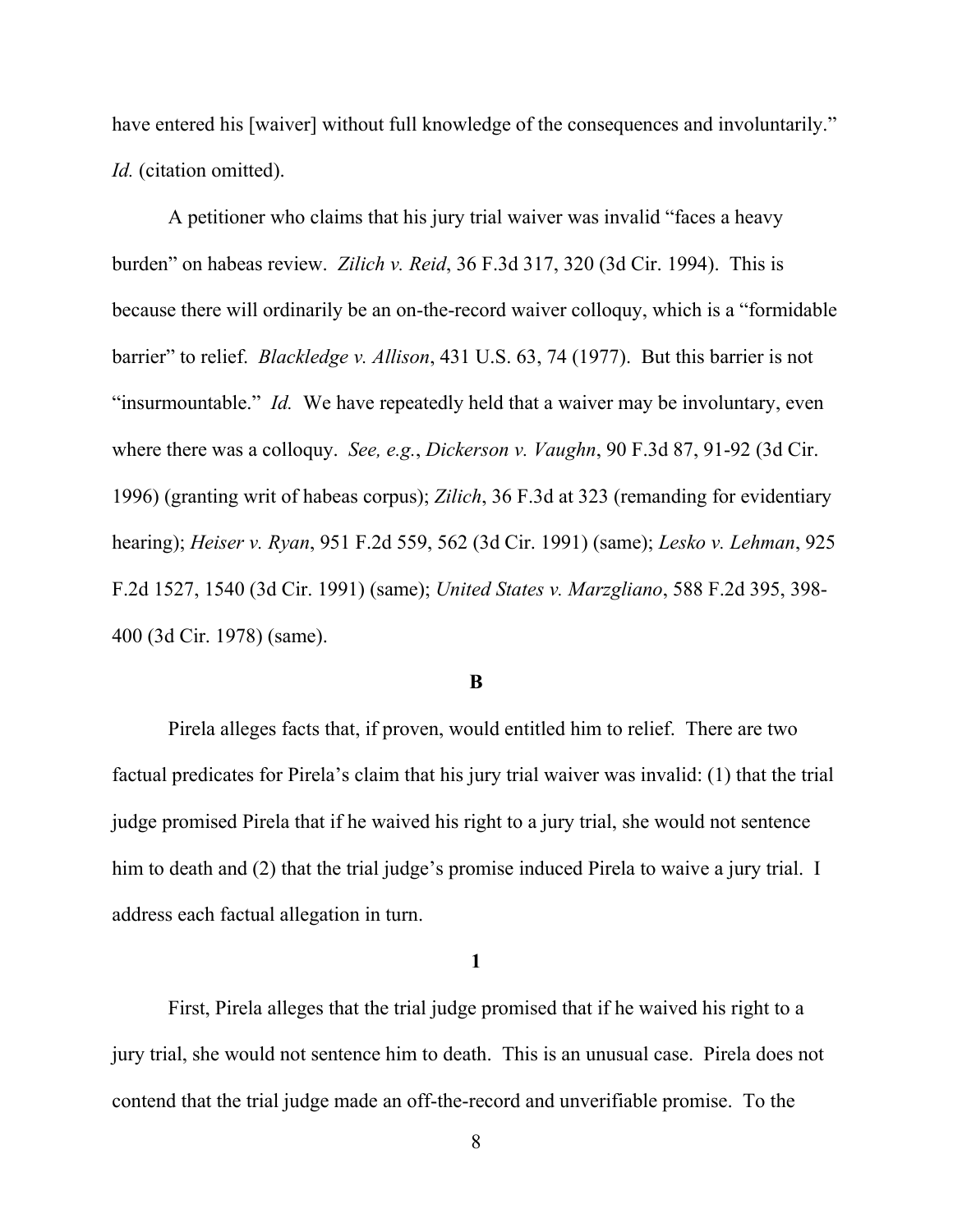contrary, the trial judge unquestionably said of Pirela, on the record, in open court: "*He's not subject to the death penalty as long as he has me for a Judge*." App. 220 (emphasis added). This is "sufficient objective proof on the record in statements by the ... [trial] judge to support [Pirela']s claim that he misunderstood the maximum sentence he faced." *Crusco*, 536 F.2d at 24-25.

The majority claims that "there is no record evidence supporting Pirela's interpretation" that the trial judge made a promise predicated upon a waiver of his right to a jury trial. I disagree. The "record evidence" is the trial judge's own words.

Despite the plain meaning of the trial judge's statement, the Pennsylvania Supreme Court found that her statement "appears not to constitute a 'guarantee' that [Pirela] would not be sentenced to death." *Commonwealth v. Pirela (Pirela I)*, 507 A.2d 23, 28 (Pa. 1986). That is, it found that what the trial judge said is not what she meant. The trial judge *said*, "He's not subject to the death penalty as long as he has me for a Judge*.*" App. 220. According to the state court, what she *meant* was that she would not impose the death penalty "if the evidence proved the facts to be as represented by defense counsel during his motion." *Pirela I*, 507 A.2d at 28.

The state court derived its alternative interpretation from the "context." *Id.* at 53. However, its description of the context is inaccurate. Specifically, the context for the trial judge's statement was an argument by defense counsel—that if the facts were as he proffered, a death sentence would be legally unavailable. The state court's description of the context is different—that if the facts were as he proffered, the death penalty would be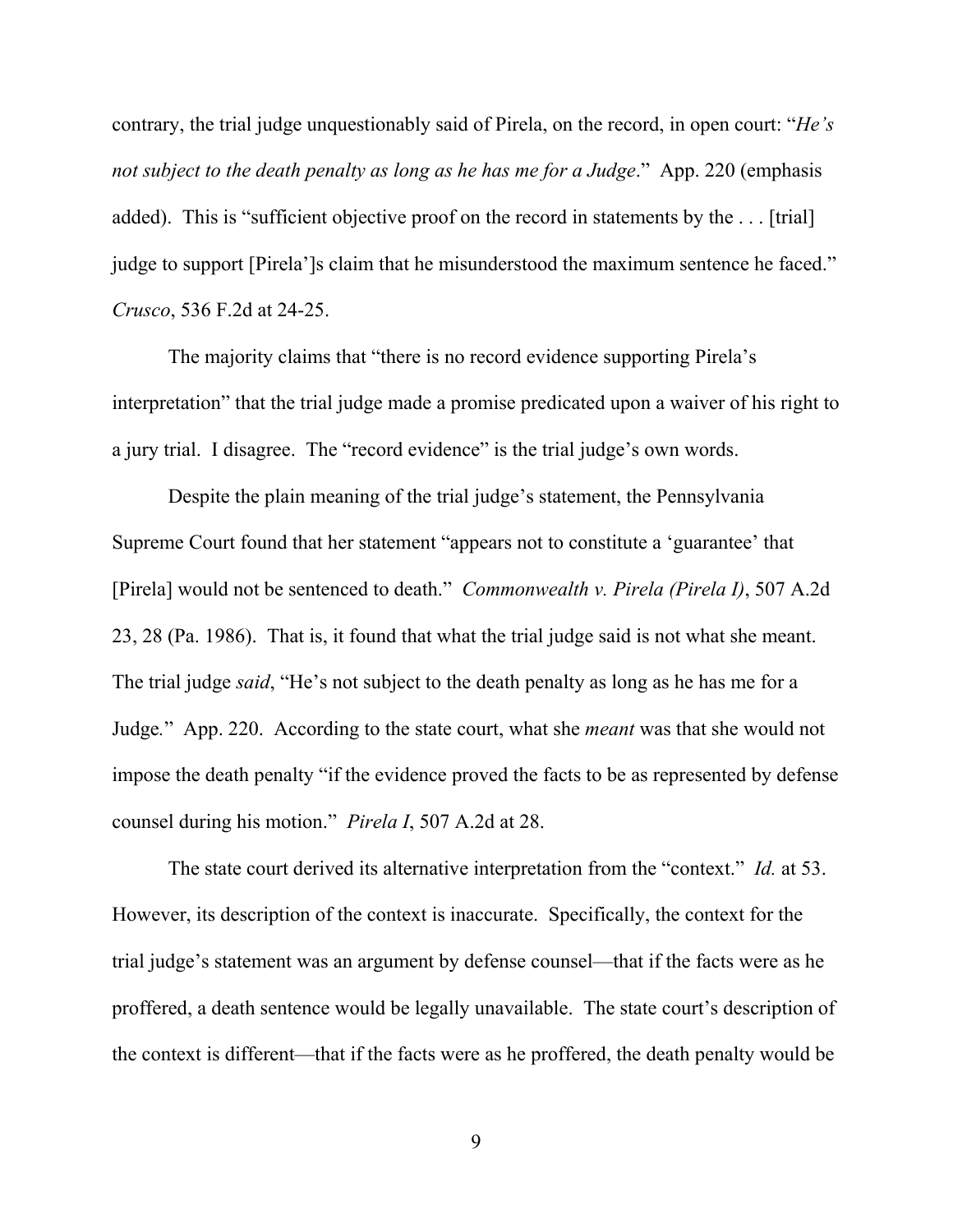legally available, but the trial judge would choose not to impose it. $8$  Thus, I would hold that Pirela has adequately alleged the first factual predicate for his claim that his jury trial waiver was invalid.

**2**

The second factual predicate for Pirela's claim is that the trial judge's promise induced him to waive a jury trial. Pirela supports this factual allegation primarily with two affidavits. Pirela himself avers that he decided to waive his right to a jury trial "because I believed that if I did so, [the trial judge] would not sentence me to death; I believed this because both the interpreter and my attorney, [defense counsel], told me that [the trial judge] had made this promise in court." App. 222-23. Defense counsel avers that "[a]t the time [the trial judge] made the promise . . . that she would not sentence Mr. Pirela to death, Mr. Pirela and I had not yet reached a final decision that he would waive his right to a jury for the guilt/innocence" phase. App. 229. Defense counsel further avers that he "recommended that based on [the trial judge]'s promise, [Pirela] should waive his right to a jury trial and rely on the judge's promise." *Id.*

These affidavits, of course, have not been subjected to the crucible of crossexamination. Below I discuss some of the obstacles Pirela would face at an evidentiary hearing. However, the question at this stage of the *Zettlemoyer* analysis is "whether the petitioner has alleged facts that, if proved, would entitle him to relief." *Zettlemoyer*, 923 F.2d at 291. He has. Assuming that the trial judge's promise induced Pirela to waive his

<sup>8</sup> I note that Pirela is a mentally impaired, illiterate, non-English speaker, upon whom the context was almost certainly lost.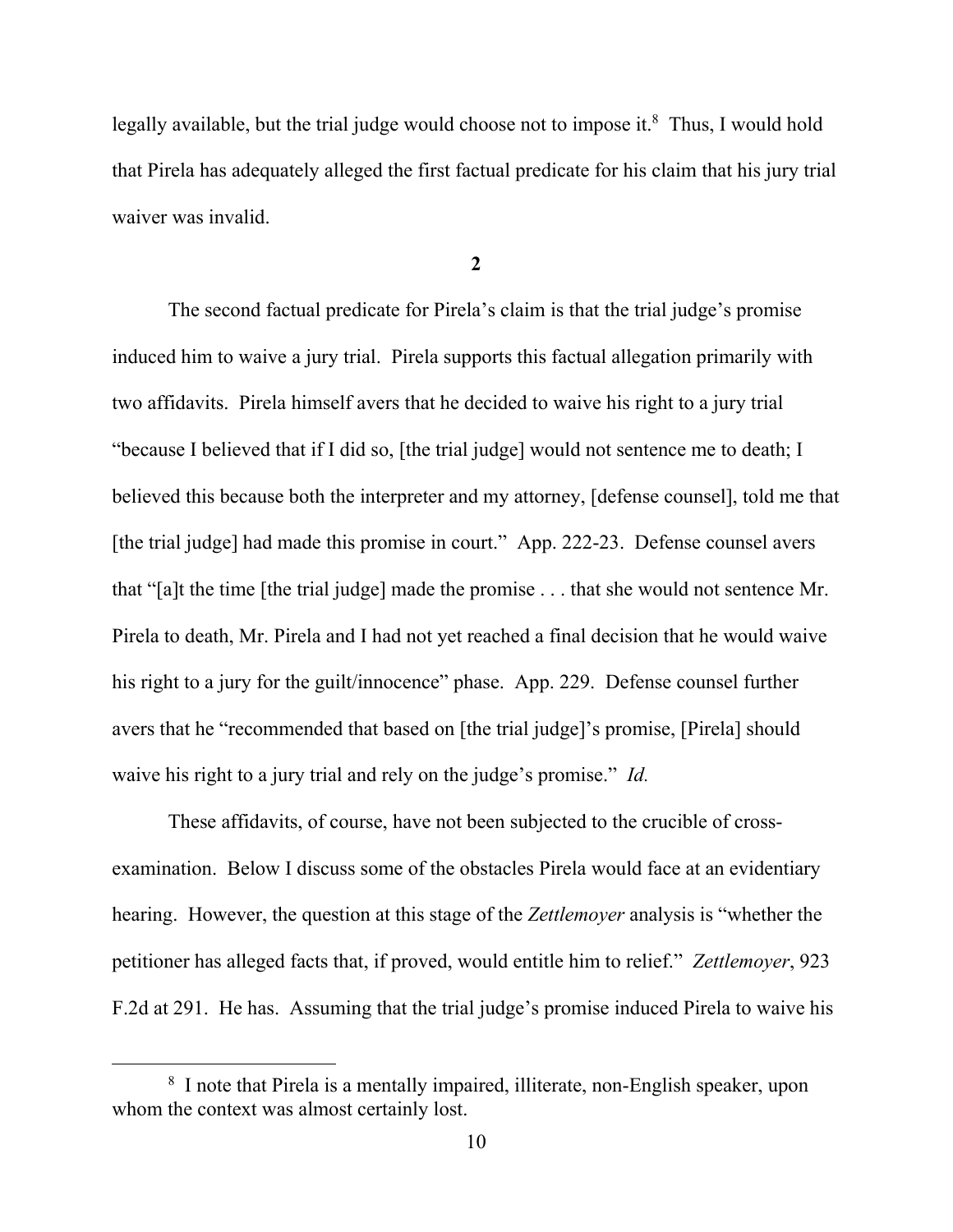constitutional right to a jury, the waiver "would not be voluntary, and . . . may be collaterally attacked." *Lesko*, 925 F.2d at 1538 (citations omitted).

## **IV**

The next question in the *Zettlemoyer* analysis is "whether an evidentiary hearing is necessary to establish the truth of [Pirela's] allegations." *Zettlemoyer*, 923 F.2d at 291.<sup>9</sup> I would hold that an evidentiary hearing is necessary. Specifically, I believe an evidentiary hearing is necessary to determine whether the trial judge's promise induced Pirela to waive a jury trial.<sup>10</sup>

## **A**

Whether Pirela is entitled to an evidentiary hearing in federal court is based upon the pre-AEDPA standard of *Townsend v. Sain*, 372 U.S. 293 (1963). Under *Townsend*, "the federal court in habeas corpus must hold an evidentiary hearing if the habeas applicant did not receive *a full and fair evidentiary hearing* in a state court, either at the time of the trial or in a collateral proceeding" on a factual dispute material to his claim. *Id.* at 312 (emphasis added). "In other words a federal evidentiary hearing is *required*

<sup>&</sup>lt;sup>9</sup> Before obtaining an evidentiary hearing, a habeas corpus petitioner must overcome summary dismissal. *Blackledge*, 431 U.S. at 76. A petitioner must provide more than "conclusory allegations unsupported by specifics" or "contentions that in the face of the record are wholly incredible." *Id.* at 74. Pirela has alleged far more. His allegations are detailed and specific; they are supported by the record of the pre-trial hearing and by affidavits. Thus, summary dismissal is not warranted. *See, e.g.*, *Lesko*, 925 F.2d at 1538.

<sup>&</sup>lt;sup>10</sup> An evidentiary hearing is not necessary as to the other factual predicate for Pirela's claim—that the trial judge promised not to sentence him to death if he waived a jury trial. I believe this fact is established by the trial judge's own statement, "He's not subject to the death penalty as long as he has me for a Judge." App. 220.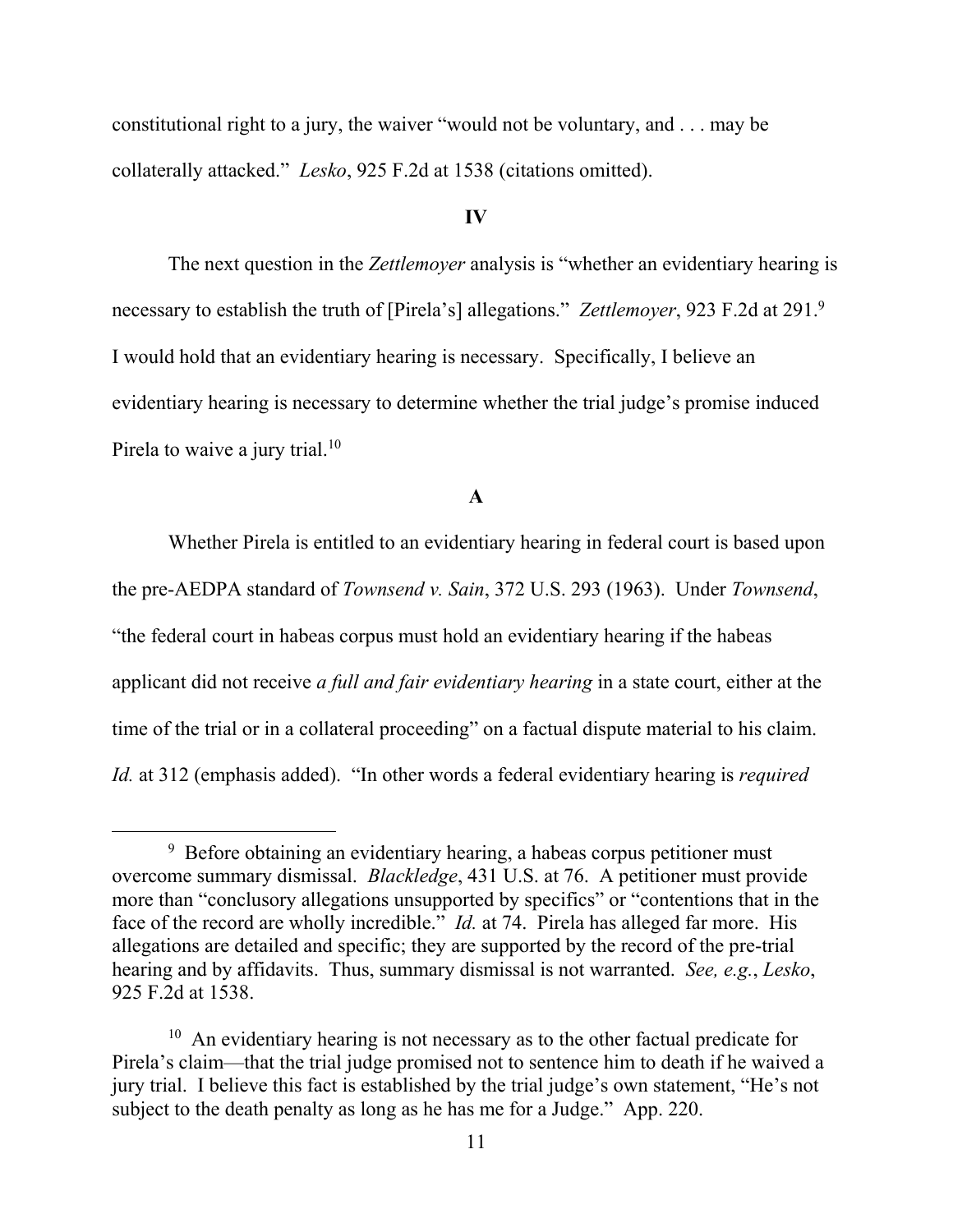unless the state-court trier of fact has after a full hearing reliably found the relevant

facts." *Id.* at 312-13 (emphasis added).<sup>11</sup>

*Townsend* specified six situations where a hearing is mandatory. These are where:

(1) the merits of the factual dispute were not resolved in the state hearing; (2) *the state factual determination is not fairly supported by the record as a whole;* (3) *the fact-finding procedure employed by the state court was not adequate to afford a full and fair hearing*; (4) there is a substantial allegation of newly discovered evidence; (5) *the material facts were not adequately developed at the state-court hearing*; or (6) for any reason it appears that the state trier of fact did not afford the habeas applicant a full and fair fact hearing.

*Id.* at 313 (emphasis added).

# **B**

The majority concludes that none of the *Townsend* scenarios apply to Pirela. In

contrast, I would hold that the state court fact-finding was inadequate for three reasons:

"the state factual determination is not fairly supported by the record as a whole," "the

<sup>&</sup>lt;sup>11</sup> An evidentiary hearing is not required where the failure to present evidence in state court was petitioner's own failure, unless, *inter alia*, the failure is excusable for cause and prejudice, or because "a fundamental miscarriage of justice would result." *Keeney v. Tamayo-Reyes*, 504 U.S. 1, 11-12 (1992). *Tamayo-Reyes* is inapplicable to Pirela because the failure to present evidence was not "the fault of the petitioner." *Cristin v. Brennan*, 281 F.3d 404, 415 (3d Cir. 2002).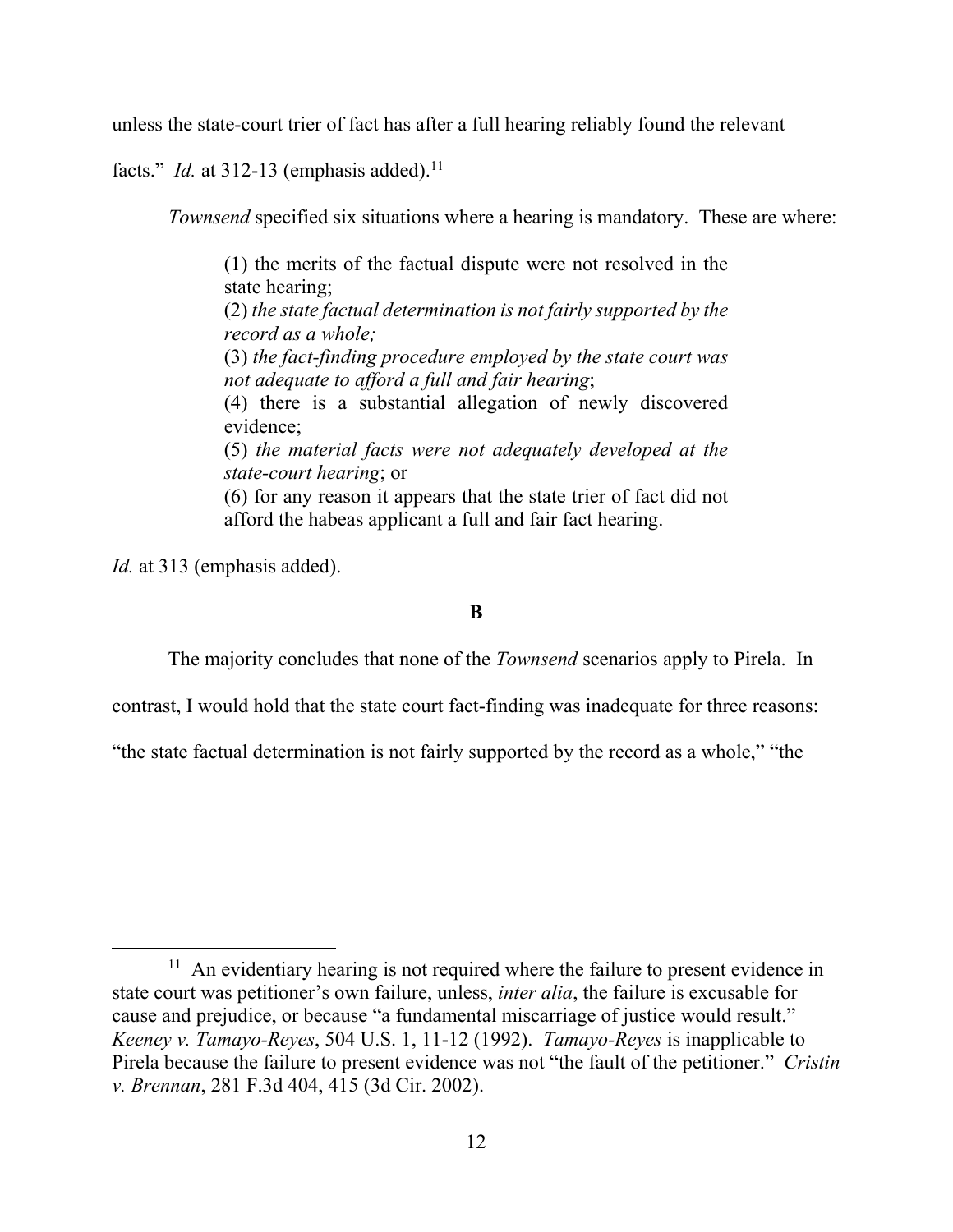fact-finding procedure employed by the state court was not adequate" and "the material" facts were not adequately developed at the state-court hearing." *Id.*<sup>12</sup>

**1**

First, I would hold that the state court's factual determination was not fairly supported by the record. The Pennsylvania Supreme Court found that Pirela decided to waive a guilt-phase jury trial "prior to" the trial judge's promise and, therefore, was not induced by it. *Pirela I*, 507 A.2d at 28; *Pirela II*, 726 A.2d at 1031 n.9. As a starting point, this fact-finding is contradicted by affidavits, from Pirela and defense counsel. These affidavits state that the trial judge's promise did induce Pirela to waive a jury trial.

Furthermore, the evidence the majority examines to evaluate the state court's factfinding does not undercut Pirela's assertion that the trial judge's promise induced him to waive a jury trial. This evidence is primarily (i) a statement by Pirela's defense counsel; (ii) the timing of the trial judge's promise; and (iii) Pirela's guilt-phase waiver colloquy. I address each in turn.

First, like the state court, the majority examines a statement by defense counsel at the pre-trial hearing. Defense counsel agreed—*before* the trial judge made her promise that the case was "going to be a waiver." App. 220. From this statement, the majority infers that "the parties fully understood that Pirela would waive the jury right." The problem with this inference is that these were counsel's words, not Pirela's. From

<sup>&</sup>lt;sup>12</sup> Unlike the majority, I would hold that the latter two *Townsend* scenarios were adequately raised in Pirela's habeas corpus petition, which asserts that the state courts improperly denied him an evidentiary hearing on his first PCRA.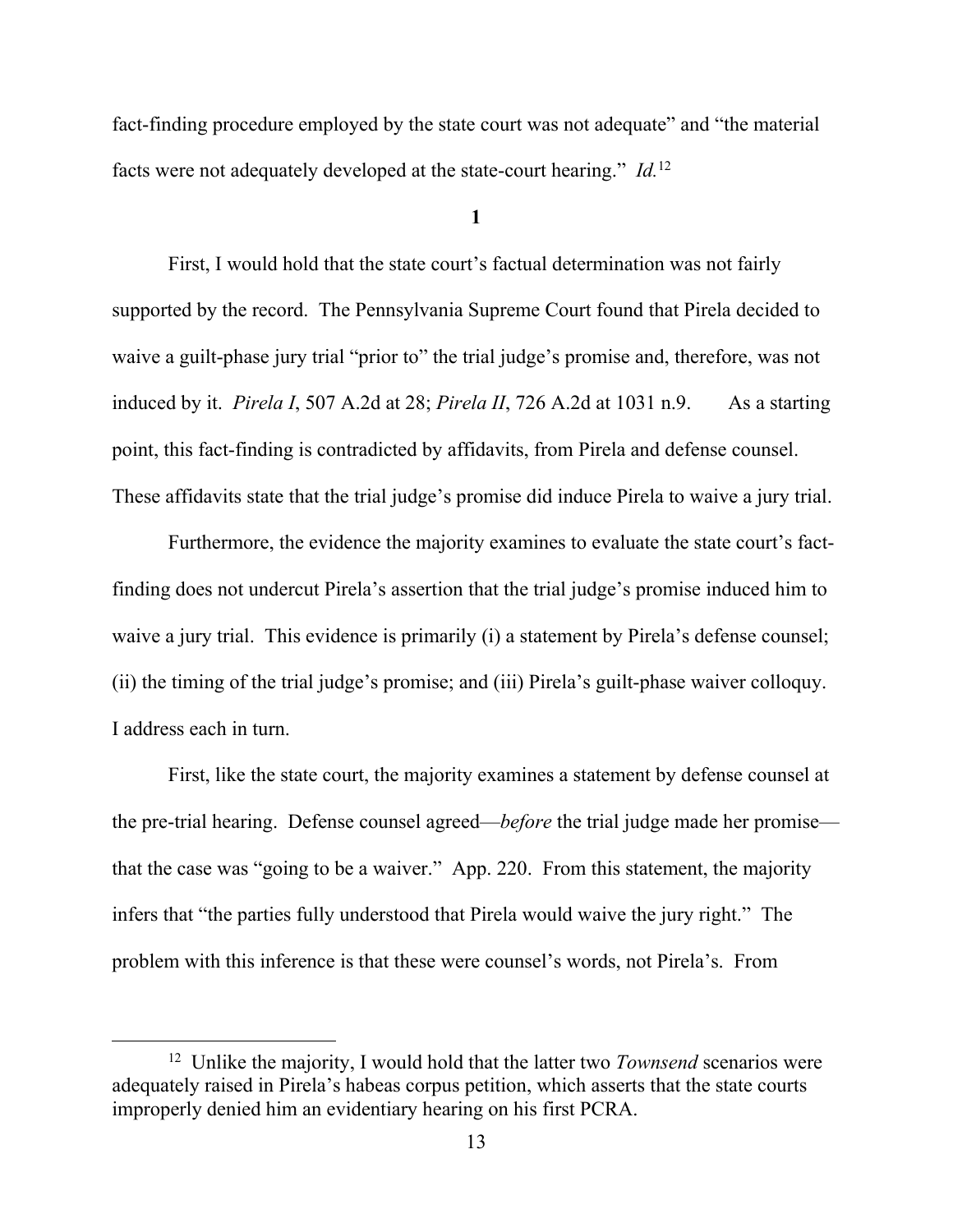defense counsel's words, one can only make assumptions about Pirela's own mindset. These assumptions cut both ways. On one hand, defense counsel might have been speaking for Pirela, who had already decided to waive a jury trial. On the other hand, defense counsel might have been stating his own preference for a non-jury trial.<sup>13</sup> Either way, defense counsel's words are not dispositive because it was Pirela's choice whether to waive a jury trial, and he did not speak. *Taylor v. Illinois*, 484 U.S. 400, 418 n.24 (1988); *see also Boykin v. Alabama*, 395 U.S. 238, 243 (1969); *cf. United States v. Brown*, 849 F.3d 87, 91 (3d Cir. 2017) (holding that the defendant and "not just his counsel" must knowingly waive an objection to dual juries).

Second, the majority considers the timing of the trial judge's promise. When the trial judge made her promise, trial was imminent.<sup>14</sup> Yet again, the timing could support two, conflicting assumptions. The majority assumes that Pirela must have "made up his mind" to waive a jury trial because the trial was scheduled to start so soon. Alternatively, one could reasonably assume that some defendants wait until the last possible moment to commit to waiving the jury trial right. *See Duncan*, 391 U.S. at 158 (observing that "a great many defendants prefer the judgment of a jury to that of a court"). Indeed, the trial judge's promise might have had an especially great impact on Pirela because it came at the eleventh hour—precisely the time when Pirela would have been forced to make a final decision about whether to waive a jury trial or not.

<sup>&</sup>lt;sup>13</sup> Defense counsel might have preferred a non-jury trial, either for his own expedience or because he believed it was in Pirela's best interest.

<sup>&</sup>lt;sup>14</sup> I assume that no one contemplated a continuance.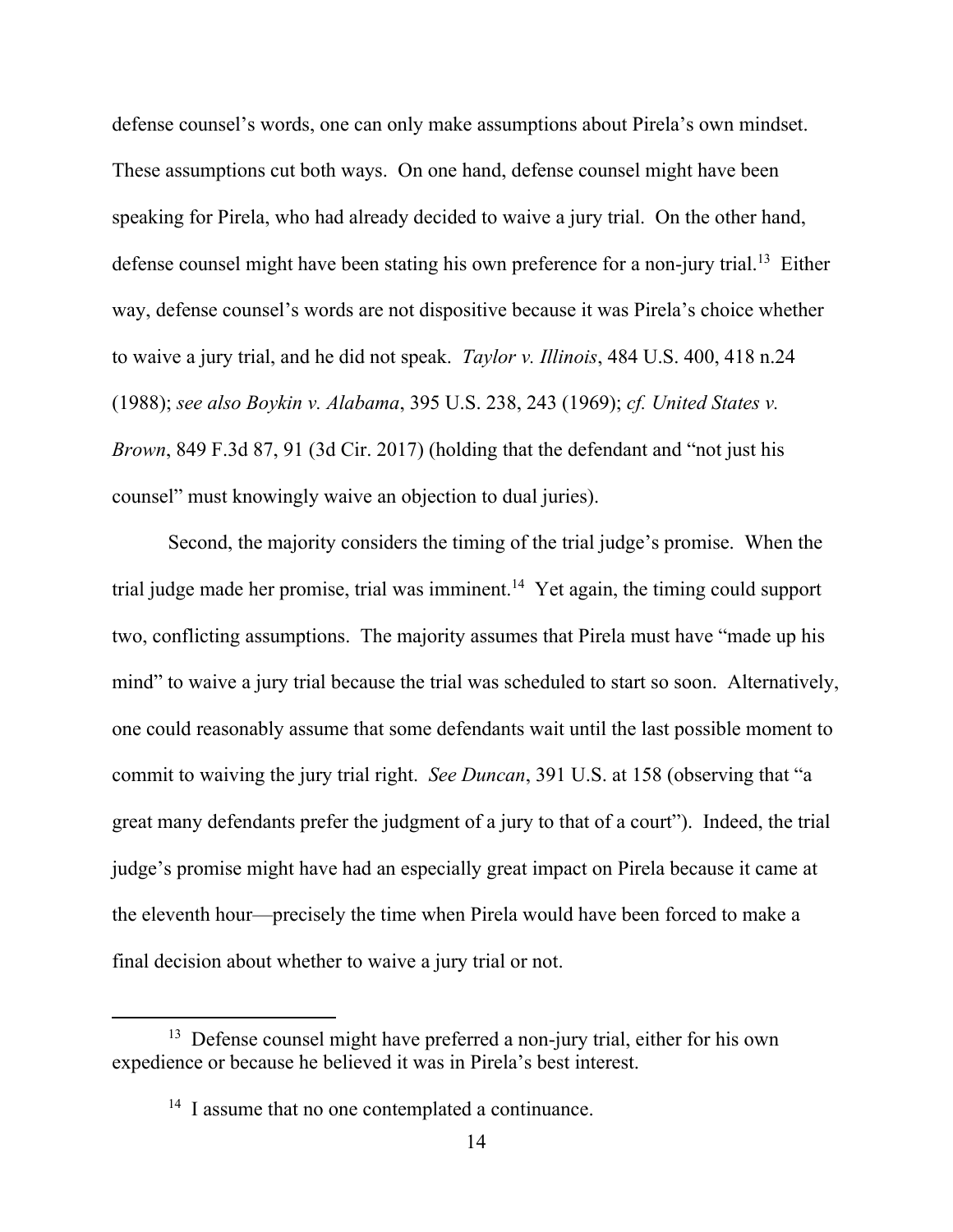Third, the majority examines Pirela's guilt-phase waiver colloquy. Again, this is not dispositive. During this colloquy, Pirela never said that he decided to waive a jury trial irrespective of trial judge's promise. There was no mention of her promise at all. Moreover, Pirela offers a plausible explanation for why he agreed generally that there had been no promises—he did not believe the trial judge was asking about herself. This explanation is reasonable. The trial judge asked Pirela, "Has anyone promised you anything to get you to waive a trial by jury?" App. 238. The form of this question implies that the person asking (the trial judge) is not referring to herself. Moreover, the trial judge holds a position of authority; this implies that her role is to ferret out others' impropriety, not her own. *Marzgliano*, 588 F.2d at 399 (observing that "most defendants could be expected to deny 'any impropriety,'" especially involving the trial judge) (citation omitted). On top of this, Pirela would have had particular difficulty understanding the trial judge's question because he is both mentally-impaired and a non-English speaker. *Cf. United States v. Shorty*, 741 F.3d 961, 969 (9th Cir. 2013) (holding that a defendant's "low I.Q. and learning disability undoubtedly made it more difficult for him . . . to follow courtroom discussions").

Thus, for all of these reasons, I believe that "the state factual determination is not fairly supported by the record as a whole." *Townsend*, 372 U.S. at 313. I would remand to the District Court for an evidentiary hearing.

**2**

In the alternative, I would hold that Pirela is entitled to an evidentiary hearing because the "the fact-finding procedure employed by the state court was not adequate to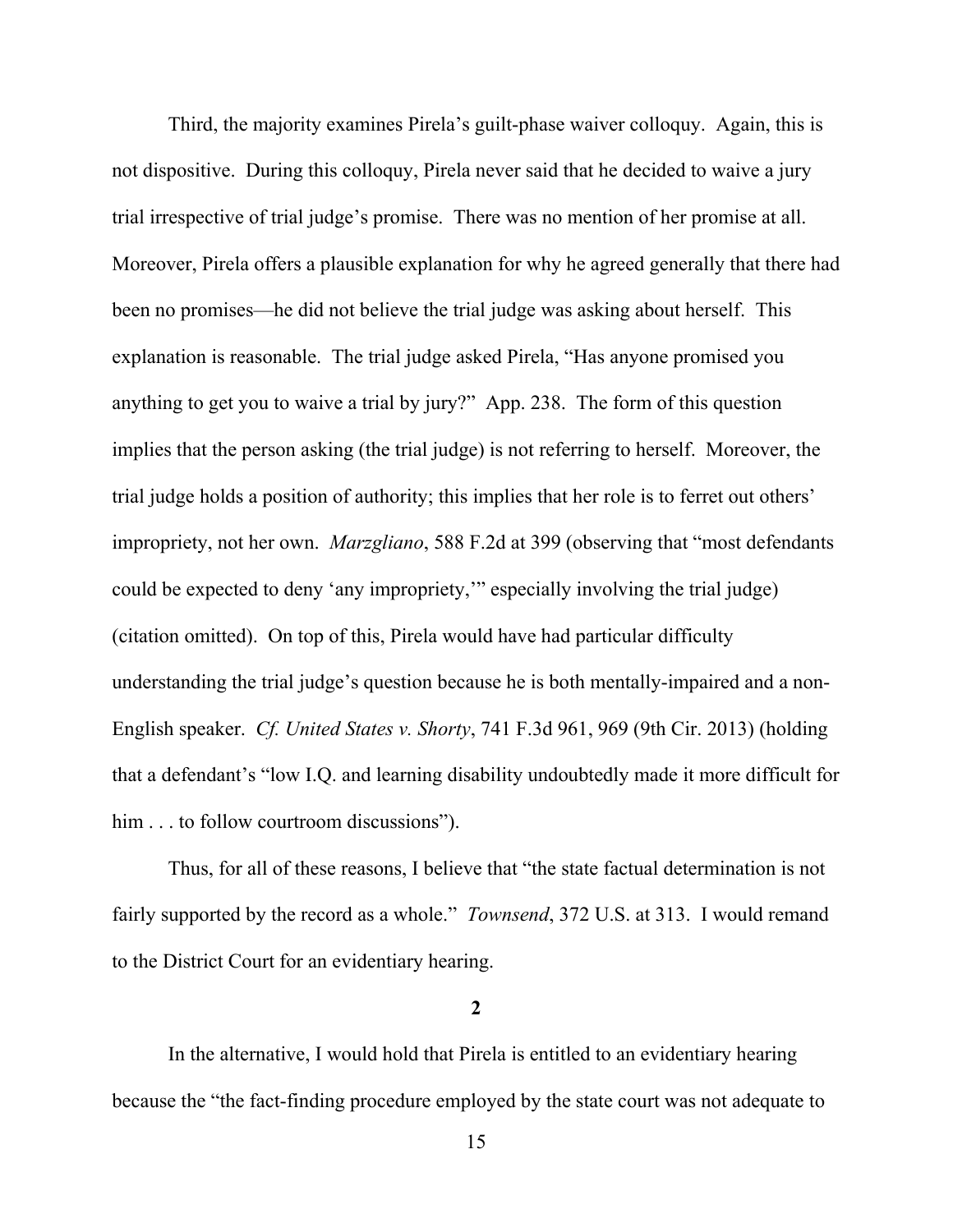afford a full and fair hearing." *Id.* State court proceedings may be inadequate where, *inter alia*, "[a] state appellate court purported to make findings of fact . . . by implicitly ... making demeanor or credibility judgments of a type not within the competence of appellate judges." Hertz & Liebman, *supra*, § 20.3(d)(4). "Where an unresolved factual dispute exists, demeanor evidence is a significant factor in adjudging credibility. And questions of credibility, of course, are basic to resolution of conflicts in testimony." *Townsend*, 372 U.S. at 322. Where the merits of a habeas petitioner's claim "require credibility determinations that cannot be resolved by review of the cold record, the district court must give him an evidentiary hearing." *Zilich*, 36 F.3d at 323 (citation omitted) (remanding for an evidentiary hearing on claim that the petitioner's guilty plea was induced by defense counsel's promise to bribe the trial judge).

In Pirela's case, the Pennsylvania Supreme Court found on direct appeal that Pirela decided to waive a jury trial "prior to" the trial judge's promise. *Pirela I*, 507 A.2d at 28. The Pennsylvania Supreme Court repeated this finding on post-conviction review. *Pirela II*, 726 A.2d at 1031 n.9. Appellate review was inadequate to make such a finding of fact. To the contrary, whether Pirela decided to waive a jury trial "prior to" the trial judge's promise requires a credibility determination. Pirela avers that he decided to waive his right to a jury trial because he "believed that if I did so, [the trial judge] would not sentence me to death; I believed this because both the interpreter and my attorney, [defense counsel], told me that [the trial judge] had made this promise in court." App. 222-23. Defense counsel concurs. I would remand so that the District Court can determine whether these statements are credible.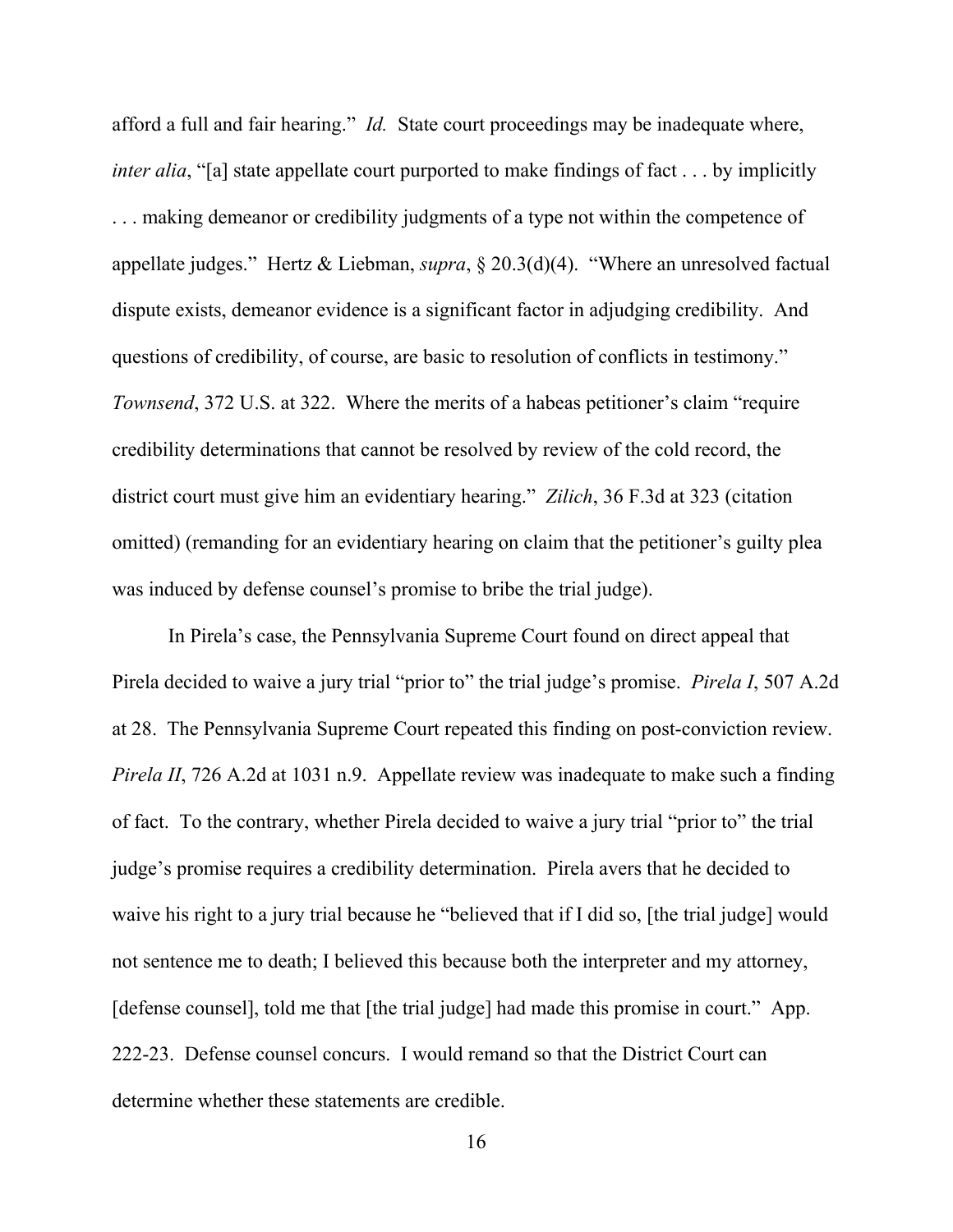There is yet a third independent reason under *Townsend* for granting an evidentiary hearing: "the material facts were not adequately developed at the state-court hearing." *Townsend*, 372 U.S. at 313. *Heiser v. Ryan* illustrates this *Townsend* scenario. 951 F.2d at 562. In *Heiser*, a petitioner alleged that his guilty plea was coerced by defense counsel's threat that if the petitioner did not plead guilty, counsel would withdraw from the case. *Id.* at 561. The petitioner's claim was undercut by his statement at a guilty plea colloquy that his plea was *not* the product of force or threats. *Id.* at 562. Nevertheless, this Court held that the colloquy could not take the place of an evidentiary hearing on the petitioner's allegation because the colloquy consisted of "yes-and-no answers to broad and general questions." *Id.* An evidentiary hearing was necessary under *Townsend* because, *inter alia*, "the material facts were not adequately developed at the state-court [plea] hearing." *Id.* at 562 (quoting *Townsend*, 372 U.S. at 313).

In Pirela's case, as in *Heiser*, the material facts were not adequately developed in a state court hearing. Specifically, the state court did not determine, *inter alia*, any of the following facts: (i) whether defense counsel spoke for Pirela when he stated, before the trial judge's promise, that the case was "going to be a waiver," App. 220; (ii) whether Pirela had "made up his mind," to waive a jury trial before the trial judge's promise because his trial date was imminent; or (iii) whether Pirela understood during his guiltphase waiver colloquy that the trial judge was asking about her own promise, when she asked Pirela if any promises had been made to him. The state court did not develop any

**3**